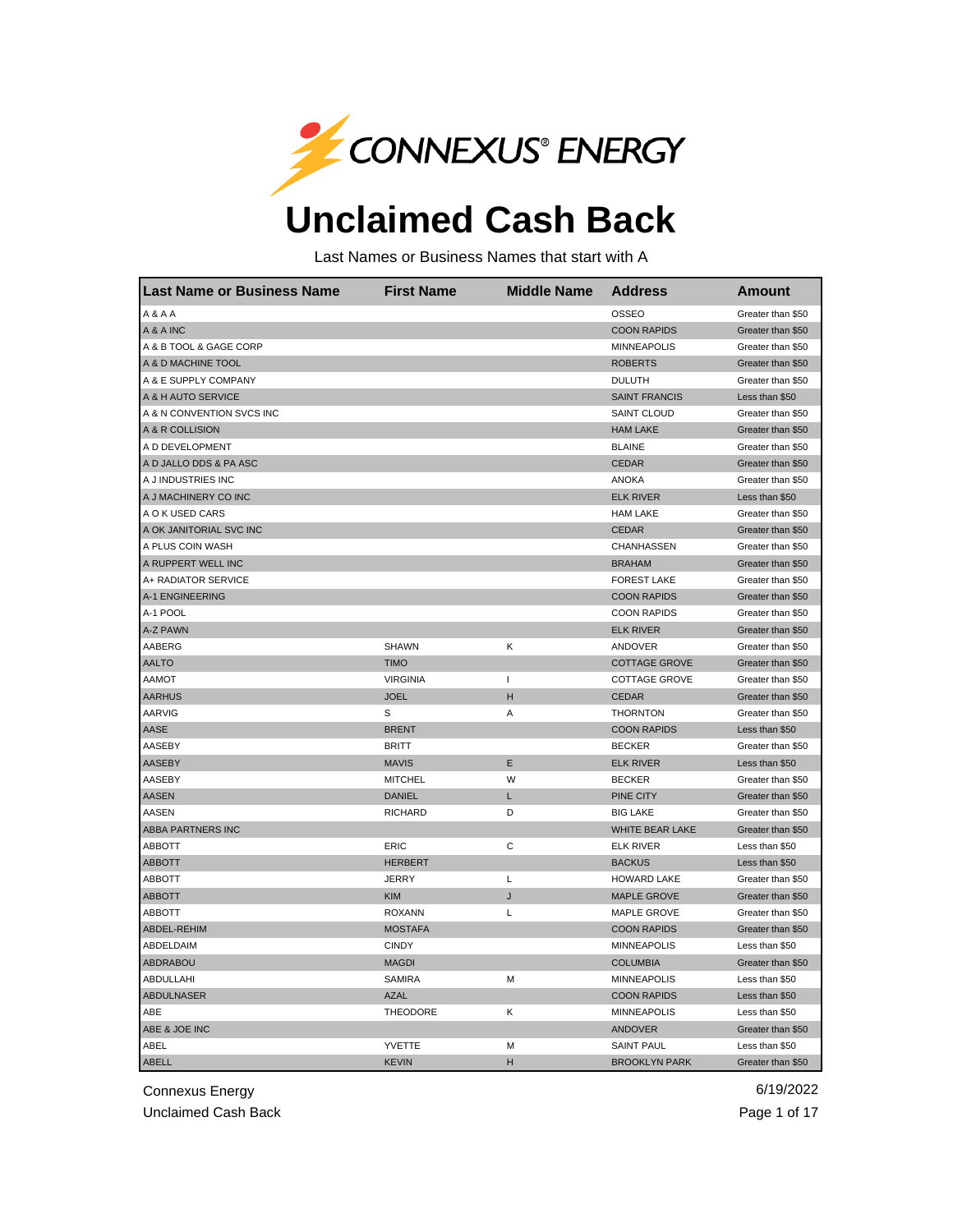| <b>Last Name or Business Name</b> | <b>First Name</b> | <b>Middle Name</b> | <b>Address</b>         | <b>Amount</b>     |
|-----------------------------------|-------------------|--------------------|------------------------|-------------------|
| ABELL*                            | <b>MARION</b>     | Г                  | <b>MINNEAPOLIS</b>     | Less than \$50    |
| <b>ABELN</b>                      | <b>JOHN</b>       | R                  | <b>BETHEL</b>          | Greater than \$50 |
| ABERNATHY                         | GEORGE            | D                  | <b>SAINT FRANCIS</b>   | Greater than \$50 |
| <b>ABERNATHY</b>                  | <b>ROBERTA</b>    |                    | <b>COON RAPIDS</b>     | Greater than \$50 |
| ABERNATHY                         | <b>STEPHANIE</b>  |                    | <b>SHAKOPEE</b>        | Greater than \$50 |
| <b>ABERWALD</b>                   | <b>RICHARD</b>    | P                  | <b>RAMSEY</b>          | Greater than \$50 |
| ABFALTER                          | <b>CURT</b>       |                    | <b>CIRCLE PINES</b>    | Greater than \$50 |
| <b>ABGO</b>                       | <b>OKECHUKWU</b>  |                    | <b>MINNEAPOLIS</b>     | Less than \$50    |
| ABIG                              | <b>JOHN</b>       | Ε                  | CEDARBURG              | Greater than \$50 |
| <b>ABLEMAN</b>                    | DALE              |                    | ANDOVER                | Greater than \$50 |
| ABLEMAN                           | <b>THOMAS</b>     | Г                  | <b>VIRGINIA</b>        | Less than \$50    |
| ABLES                             | <b>MARGARET</b>   | J                  | ANDOVER                | Greater than \$50 |
| ABOU-MOURAD                       | <b>ROGER</b>      |                    | <b>FRIDLEY</b>         | Less than \$50    |
| ABOUT TOWN CATERING INC           |                   |                    | <b>BLAINE</b>          | Greater than \$50 |
| ABRAHAM                           | ARTHUR            | M                  | <b>HURLEY</b>          | Greater than \$50 |
| <b>ABRAHAM</b>                    | <b>CHARLES</b>    | A                  | <b>FRIDLEY</b>         | Less than \$50    |
| ABRAHAM                           | <b>LONNY</b>      | J                  | ANOKA                  | Greater than \$50 |
| ABRAHAMSEN                        | <b>ERIC</b>       |                    | <b>ANOKA</b>           | Greater than \$50 |
| ABRAHAMSON                        | <b>JOEL</b>       | Α                  | <b>SAINT PAUL</b>      | Less than \$50    |
| ABRAHAMSON                        | <b>NANCY</b>      |                    | <b>MINNEAPOLIS</b>     | Less than \$50    |
| ABRAM                             | EARL              | D                  | PINE BLUFF             | Greater than \$50 |
| <b>ABREO</b>                      | <b>DANNY</b>      |                    | <b>WYOMING</b>         | Greater than \$50 |
| ABRESS                            | JILL              |                    | <b>RAMSEY</b>          | Greater than \$50 |
| <b>ABTS</b>                       | <b>DWAYNE</b>     | M                  | <b>COON RAPIDS</b>     | Greater than \$50 |
| ABUNDANT GRACE CHURCH             |                   |                    | <b>MINNEAPOLIS</b>     | Less than \$50    |
| <b>ABUSHANAB</b>                  | <b>IMAD</b>       |                    | <b>MINNEAPOLIS</b>     | Less than \$50    |
| <b>ACCENTS</b>                    |                   |                    | ANDOVER                | Greater than \$50 |
| <b>ACCURACY MACHINE INC</b>       |                   |                    | <b>CEDAR</b>           | Greater than \$50 |
| ACCUTRONICS MFG INC               |                   |                    | <b>SAINT PAUL</b>      | Greater than \$50 |
| <b>ACCUTRONICS MFG INC</b>        |                   |                    | <b>SAINT PAUL</b>      | Greater than \$50 |
| ACCUTRONICS MFG INC               |                   |                    | <b>SAINT PAUL</b>      | Less than \$50    |
| ACE CHEMICAL PRODUCTS INC         |                   |                    | <b>PLYMOUTH</b>        | Greater than \$50 |
| <b>ACHMAN</b>                     | DAVE              | J                  | <b>CLEAR LAKE</b>      | Greater than \$50 |
| <b>ACHTERKIRCH</b>                | <b>CHARLES</b>    | C                  | ALEXANDRIA             | Greater than \$50 |
| <b>ACKERLEY</b>                   | <b>JOSEPH</b>     | PAUL               | <b>FOREST LAKE</b>     | Greater than \$50 |
| <b>ACKLAND</b>                    | <b>TONY</b>       | A                  | <b>SAINT PAUL</b>      | Less than \$50    |
| <b>ACKLEY</b>                     | <b>REBECCA</b>    | Α                  | <b>BLAINE</b>          | Greater than \$50 |
| <b>ACKMANN</b>                    | <b>SARA</b>       | J                  | <b>BROOKLYN CENTER</b> | Greater than \$50 |
| <b>ACREE CUSTOM CABINETRY</b>     |                   |                    | <b>FOREST LAKE</b>     | Greater than \$50 |
| <b>ACTIVE ELECTRONICS INC</b>     |                   |                    | <b>COON RAPIDS</b>     | Greater than \$50 |
| <b>ACUFF</b>                      | MARK              | л.                 | <b>MINNEAPOLIS</b>     | Greater than \$50 |
| <b>ADAIR</b>                      | <b>STEVEN</b>     | L                  | <b>BIG LAKE</b>        | Greater than \$50 |
| ADAIR                             | THOMAS            | Α                  | <b>PRINCETON</b>       | Greater than \$50 |
| ADAMEK                            | <b>MATTHEW</b>    | W                  | ANOKA                  | Greater than \$50 |
| <b>ADAMEK</b>                     | <b>ROBERT</b>     | W                  | <b>STACY</b>           | Greater than \$50 |
| <b>ADAMS</b>                      | <b>ANTHONY</b>    | J                  | <b>BLAINE</b>          | Greater than \$50 |
| ADAMS                             | <b>ANTHONY</b>    | J                  | <b>BLAINE</b>          | Greater than \$50 |
| <b>ADAMS</b>                      | <b>BRIAN</b>      | A                  | <b>CIRCLE PINES</b>    | Greater than \$50 |
| ADAMS                             | <b>BRUCE</b>      |                    | MAYER                  | Less than \$50    |
| <b>ADAMS</b>                      | <b>DARREN</b>     | <b>JAY</b>         | <b>BIG LAKE</b>        | Greater than \$50 |
|                                   | EARL              | R                  |                        | Greater than \$50 |
| ADAMS                             |                   |                    | NORTH BRANCH           |                   |
| <b>ADAMS</b>                      | GARY              | R                  | NORTH BRANCH           | Greater than \$50 |
| ADAMS                             | <b>GUY</b>        | O                  | ANOKA                  | Greater than \$50 |
| ADAMS                             | J                 | Е                  | <b>MINNETONKA</b>      | Greater than \$50 |
| ADAMS                             | LANCE             |                    | <b>ELK RIVER</b>       | Greater than \$50 |
| <b>ADAMS</b>                      | LEE               | н                  | <b>SAINT PAUL</b>      | Less than \$50    |

Unclaimed Cash Back **Page 2 of 17**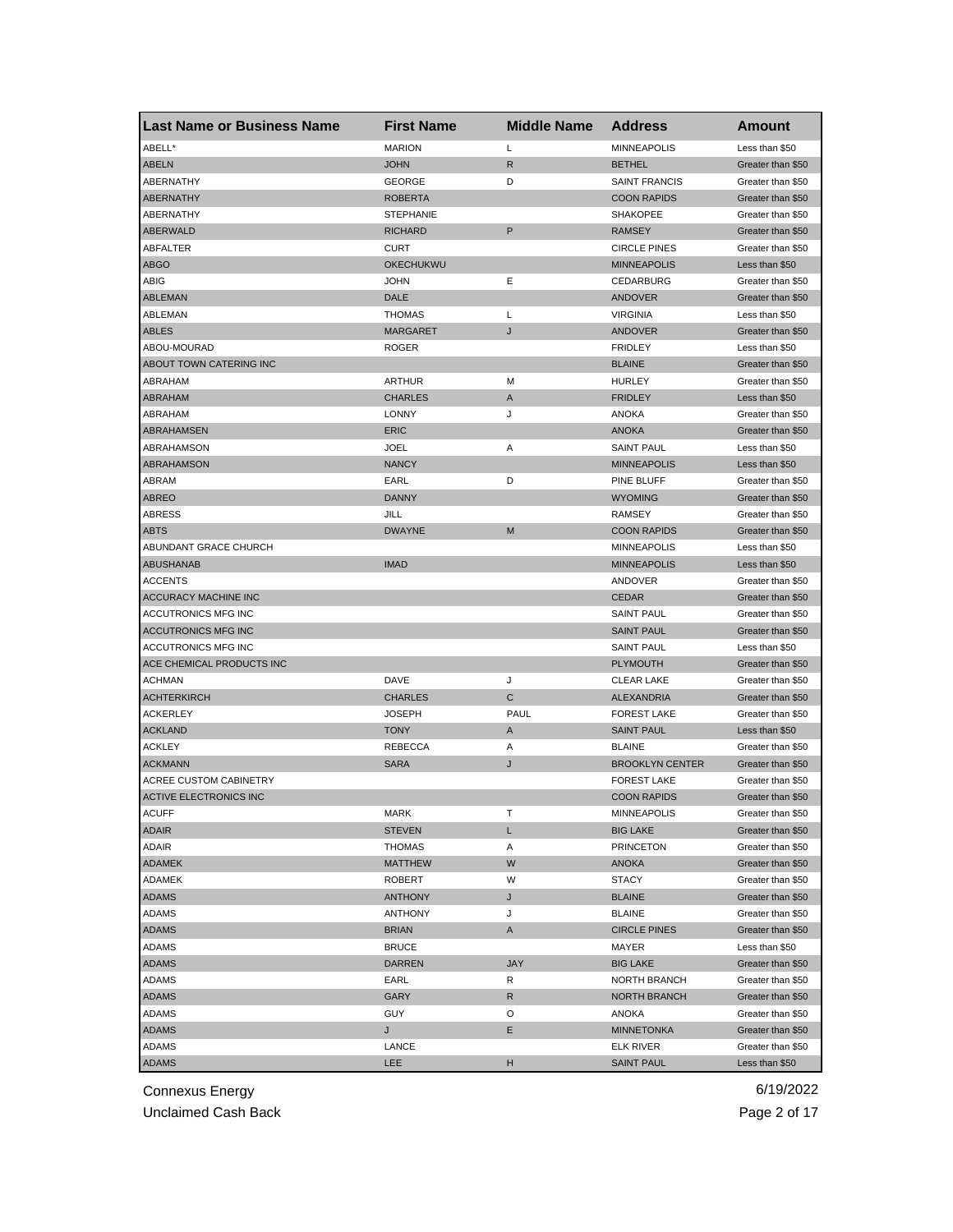| <b>Last Name or Business Name</b>      | <b>First Name</b> | <b>Middle Name</b> | <b>Address</b>          | Amount            |
|----------------------------------------|-------------------|--------------------|-------------------------|-------------------|
| <b>ADAMS</b>                           | LUANN             | м                  | LAWRENCEVILLE           | Greater than \$50 |
| <b>ADAMS</b>                           | <b>NANCY</b>      |                    | ANDOVER                 | Less than \$50    |
| ADAMS                                  | PAUL              | W                  | <b>COON RAPIDS</b>      | Greater than \$50 |
| <b>ADAMS</b>                           | <b>ROGER</b>      | D                  | <b>CLEAR LAKE</b>       | Less than \$50    |
| ADAMS                                  | <b>RONALD</b>     | Α                  | <b>MINNEAPOLIS</b>      | Greater than \$50 |
| <b>ADAMS</b>                           | <b>WAYNE</b>      | R                  | <b>NEW LONDON</b>       | Less than \$50    |
| ADAMS                                  | WILLIAM           | D                  | <b>BLAINE</b>           | Greater than \$50 |
| <b>ADAMS</b>                           | ZONA              | Ζ                  | <b>COLUMBIA HEIGHTS</b> | Greater than \$50 |
| ADAMS OUTDOOR ADVERTISING              |                   |                    | WHITE BEAR LK           | Less than \$50    |
| <b>ADAMSKI</b>                         | <b>GREGORY</b>    | W                  | <b>VADNAIS HEIGHTS</b>  | Greater than \$50 |
| <b>ADAMSKI</b>                         | JEANNETTE         |                    | <b>MASON CITY</b>       | Greater than \$50 |
| <b>ADAMSON</b>                         | <b>NORVAL</b>     | P                  | <b>BLAINE</b>           | Greater than \$50 |
| <b>ADAMSON</b>                         | <b>RICHARD</b>    | S                  | WHITE BEAR LAKE         | Less than \$50    |
| <b>ADAMSON</b>                         | <b>ROBERT</b>     | н                  | <b>ISSAQUAH</b>         | Less than \$50    |
| ADAPTIVE CONTROL TEC INC               |                   |                    | <b>NEWPORT</b>          | Greater than \$50 |
| <b>ADAS</b>                            | <b>RONALD</b>     | W                  | <b>COON RAPIDS</b>      | Greater than \$50 |
| <b>ADCON INC</b>                       |                   |                    | ANDOVER                 | Greater than \$50 |
| <b>ADDISON</b>                         | <b>DIANE</b>      | M                  | <b>COON RAPIDS</b>      | Greater than \$50 |
| ADELMAN                                | DEAN              | S                  | <b>CIRCLE PINES</b>     | Greater than \$50 |
| <b>ADELMANN</b>                        | <b>DAVID</b>      |                    | <b>DALBO</b>            | Less than \$50    |
| <b>ADELMANN ENGINES</b>                |                   |                    | <b>MINNEAPOLIS</b>      | Less than \$50    |
| <b>ADERMAN</b>                         | <b>MARY</b>       | L                  | <b>HAM LAKE</b>         | Greater than \$50 |
| <b>ADERMAN</b>                         | <b>MICHAEL</b>    | J                  | PINE CITY               | Greater than \$50 |
| <b>ADERMAN</b>                         | <b>OTIS</b>       | R                  | ZIMMERMAN               | Greater than \$50 |
| <b>ADERMAN</b>                         | <b>RONALD</b>     | Е                  | <b>BLAINE</b>           | Greater than \$50 |
| <b>ADKINS</b>                          | <b>FREDRICK</b>   |                    | <b>BLAINE</b>           | Greater than \$50 |
| <b>ADKISSON</b>                        | <b>EDWARD</b>     | С                  | <b>SAINT PAUL</b>       | Greater than \$50 |
| <b>ADLER</b>                           | <b>THOMAS</b>     | M                  | <b>CEDAR</b>            |                   |
| <b>ADOLFSON</b>                        |                   |                    |                         | Greater than \$50 |
|                                        |                   | $\circ$            | ANDOVER                 | Greater than \$50 |
| <b>ADOW</b>                            | AHMED             |                    | <b>FRIDLEY</b>          | Less than \$50    |
| ADVANCED HOMES INC                     |                   |                    | <b>NEW BRIGHTON</b>     | Greater than \$50 |
| <b>ADVANCED OFFICE CONCEPT</b>         |                   |                    | <b>BLAINE</b>           | Greater than \$50 |
| ADVANPRO CORPORATION                   |                   |                    | <b>VADNAIS HEIGHTS</b>  | Less than \$50    |
| ADVANTAGE ENGINEERING AND EQUIPMENT    |                   |                    | <b>BLAINE</b>           | Less than \$50    |
| AEC SCHOLARSHIP FUND                   |                   |                    | <b>RAMSEY</b>           | Greater than \$50 |
| AEC SCHOLARSHIP FUND                   |                   |                    | <b>ANOKA</b>            | Greater than \$50 |
| AEC SCHOLARSHIP FUND ROGER TOURVILLE A |                   |                    | <b>ANOKA</b>            | Greater than \$50 |
| <b>AEILTS</b>                          | SCOTT             |                    | ALBUQUERQUE             | Less than \$50    |
| <b>AERO PAT</b>                        |                   |                    | <b>MINNEAPOLIS</b>      | Less than \$50    |
| <b>AFFELDT</b>                         | <b>DANIEL</b>     | A                  | <b>BUFFALO</b>          | Greater than \$50 |
| AFFELDT                                | MARK              | Α                  | ZIMMERMAN               | Less than \$50    |
| AGEE                                   | GORDON            |                    | FORT RIPLEY             | Greater than \$50 |
| AGRE                                   | ALMA              |                    | <b>SAINT FRANCIS</b>    | Greater than \$50 |
| AHL                                    | <b>THOMAS</b>     | W                  | MAPLE GROVE             | Greater than \$50 |
| AHLES                                  | <b>DUANE</b>      |                    | <b>CLEAR LAKE</b>       | Greater than \$50 |
| AHLM                                   | <b>ARTHUR</b>     | Е                  | <b>EXCELSIOR</b>        | Greater than \$50 |
| AHLQUIST                               | GEORGE            |                    | <b>SAINT PAUL</b>       | Greater than \$50 |
| <b>AHLQUIST</b>                        | <b>SAMANTHA</b>   | С                  | ANOKA                   | Less than \$50    |
| AHLSTROM                               | COREY             |                    | MAPLEWOOD               | Greater than \$50 |
| <b>AHLSTROM</b>                        | CRAIG             | S                  | <b>ISANTI</b>           | Greater than \$50 |
| AHLSTROM                               | WAYNE             |                    | <b>SAINT FRANCIS</b>    | Greater than \$50 |
| <b>AHMANN</b>                          | <b>MARY</b>       | P                  | <b>BLAINE</b>           | Greater than \$50 |
| AHMED                                  | DAHABO            |                    | <b>ROCHESTER</b>        | Less than \$50    |
| AHMED                                  | HOUSSEIN          |                    | <b>BROOKLYN PK</b>      | Less than \$50    |
| AHMED                                  | RITA              |                    | <b>COON RAPIDS</b>      | Less than \$50    |
| AHNER                                  | <b>JEROME</b>     | J                  | <b>MILACA</b>           | Greater than \$50 |

Unclaimed Cash Back **Page 3 of 17**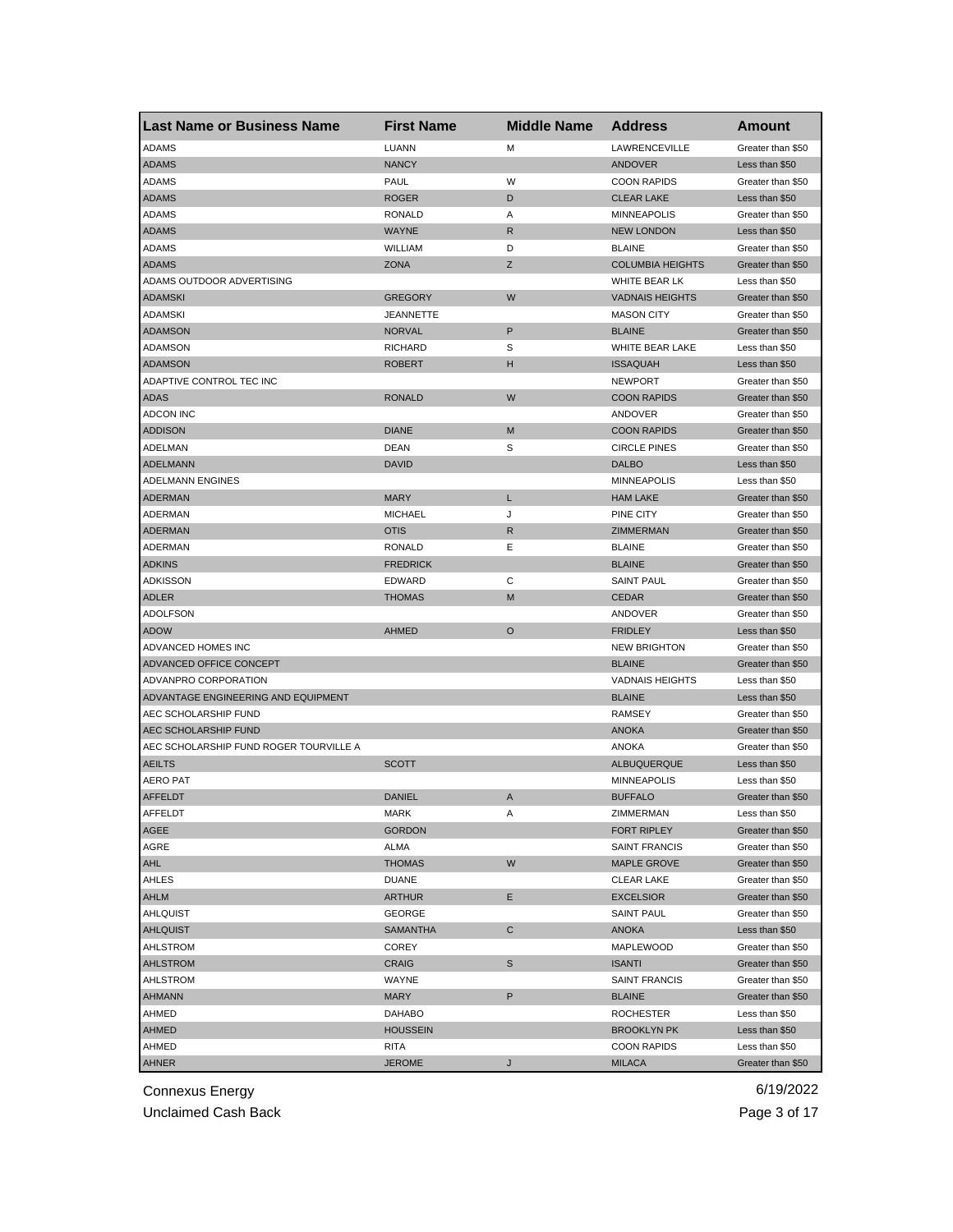| <b>Last Name or Business Name</b> | <b>First Name</b> | <b>Middle Name</b> | <b>Address</b>          | <b>Amount</b>                          |
|-----------------------------------|-------------------|--------------------|-------------------------|----------------------------------------|
| AHNER                             | <b>SHERRY</b>     | С                  | <b>PRINCETON</b>        | Greater than \$50                      |
| <b>AHO</b>                        | <b>BONNIE</b>     | L                  | <b>CEDAR</b>            | Greater than \$50                      |
| AHO                               | <b>GENE</b>       | R                  | <b>SHOREVIEW</b>        | Greater than \$50                      |
| <b>AHOLA</b>                      | <b>AUNE</b>       | Т                  | <b>BLAINE</b>           | Less than \$50                         |
| AHRAR                             | ANAHITA           |                    | <b>SAINT PAUL</b>       | Less than \$50                         |
| <b>AHRENDT</b>                    | <b>DANIEL</b>     | Ε                  | ANDOVER                 | Greater than \$50                      |
| <b>AHRENS</b>                     | DAN               | S                  | <b>BAYPORT</b>          | Greater than \$50                      |
| <b>AHRENS</b>                     | <b>DENNIS</b>     | D                  | <b>COON RAPIDS</b>      | Greater than \$50                      |
| AHRENS                            | SHERWOOD          |                    | <b>VADNAIS HEIGHTS</b>  | Greater than \$50                      |
| <b>AHSENMACHER</b>                | <b>BRUCE</b>      |                    | ANNANDALE               | Greater than \$50                      |
| <b>AIGNER</b>                     | JANE V H          |                    | <b>BLAINE</b>           | Less than \$50                         |
| <b>AIGNER</b>                     | <b>ROBERT</b>     | C                  | <b>HAM LAKE</b>         | Greater than \$50                      |
| AIKIN                             | DAVID             | M                  | <b>STACY</b>            | Greater than \$50                      |
| <b>AILABOUNI</b>                  | <b>NADER</b>      | B                  | <b>ROSEVILLE</b>        | Less than \$50                         |
| <b>AIMONETTI</b>                  | <b>TERI</b>       | LEE                | <b>EAST BETHEL</b>      | Greater than \$50                      |
| <b>AIR CARE</b>                   |                   |                    | <b>PRINCETON</b>        | Greater than \$50                      |
| AIRTOUCH CELLULAR                 |                   |                    | <b>SAINT LOUIS PARK</b> | Less than \$50                         |
| <b>AIZAWA</b>                     | <b>TOSHIO</b>     |                    | <b>SAVAGE</b>           | Greater than \$50                      |
| <b>AJAX</b>                       | W                 | Ε                  | LELAND                  | Greater than \$50                      |
| AK AUTO SALES LLC                 |                   |                    | WHITE BEAR TOWNSHIP     | Less than \$50                         |
| AKER                              | ARNOLD            | Α                  | <b>CEDAR</b>            | Greater than \$50                      |
| <b>AKERS</b>                      | <b>WILLIAM</b>    | P                  | <b>SAN ANTONIO</b>      | Greater than \$50                      |
| AKES                              | <b>TODD</b>       |                    | <b>ELK RIVER</b>        | Greater than \$50                      |
| AKINROLUYO                        | <b>ABIODUN</b>    | J                  | <b>COON RAPIDS</b>      | Less than \$50                         |
| <b>AKKERMAN HOMES</b>             |                   |                    | ANDOVER                 | Less than \$50                         |
| <b>AKRE</b>                       | <b>DANA</b>       |                    | <b>BLAINE</b>           | Greater than \$50                      |
| <b>AKTO</b>                       | <b>AKHLAS</b>     |                    | <b>ANOKA</b>            | Greater than \$50                      |
| <b>AL'S CUSTOM</b>                |                   |                    | <b>SAINT PAUL</b>       | Less than \$50                         |
| <b>ALASACUI</b>                   | LAHEED            | Κ                  | <b>FRIDLEY</b>          | Less than \$50                         |
| <b>ALASPA</b>                     | ANGELA            | L                  | <b>WYOMING</b>          | Less than \$50                         |
| <b>ALASRA INC</b>                 |                   |                    | <b>HOULTON</b>          | Greater than \$50                      |
| <b>ALBERDING</b>                  | <b>JOHN</b>       | R                  | <b>BLAINE</b>           | Greater than \$50                      |
| ALBERG                            | <b>STEVE</b>      |                    | <b>FOREST LAKE</b>      | Greater than \$50                      |
| <b>ALBERTSON</b>                  | <b>RICHARD</b>    |                    | <b>GASSVILLE</b>        | Greater than \$50                      |
| <b>ALBRECHT</b>                   | <b>CHERYL</b>     | J                  | <b>BLAINE</b>           | Greater than \$50                      |
| <b>ALBRECHT</b>                   | <b>LOIS</b>       | н                  | <b>COON RAPIDS</b>      | Greater than \$50                      |
| ALBRECHT                          | ORVILLE           |                    | ZIMMERMAN               | Greater than \$50                      |
| <b>ALBRIGHT</b>                   | <b>BRAD</b>       |                    | <b>MOSINEE</b>          | Greater than \$50                      |
| ALBRIGHT                          | <b>DON</b>        | Ε                  | <b>HUGO</b>             | Greater than \$50                      |
| <b>ALBRIGHT</b>                   | <b>JUDITH</b>     | M                  | WHITE BEAR LAKE         | Greater than \$50                      |
| ALBUS                             | MICHAEL           |                    | ELK RIVER               | Greater than \$50                      |
| <b>ALCOCK</b>                     | <b>FLORA</b>      | Υ                  | <b>CENTERVILLE</b>      | Greater than \$50                      |
| ALDENTALER                        | SCOTT             | M                  | <b>FOREST LAKE</b>      | Greater than \$50                      |
| <b>ALDINGER</b>                   | GWEN              | L.                 | CAMBRIDGE               | Greater than \$50                      |
| <b>ALDRICH</b>                    | <b>CHUCK</b>      |                    | <b>ISANTI</b>           | Greater than \$50                      |
| <b>ALDRIDGE</b>                   | <b>DAVID</b>      | W                  | <b>BLAINE</b>           | Greater than \$50                      |
| <b>ALECKSON</b>                   | <b>MICHAEL</b>    |                    | <b>BIG LAKE</b>         | Greater than \$50                      |
| <b>ALEKSANDROWICZ</b>             |                   |                    | <b>COON RAPIDS</b>      |                                        |
|                                   | <b>ZBIGNIEW</b>   |                    |                         | Greater than \$50<br>Greater than \$50 |
| ALERY                             | <b>JOANIE</b>     | J                  | RHINELANDER             |                                        |
| <b>ALESSIO</b>                    | <b>JOHN</b>       | C                  | <b>CLEAR LAKE</b>       | Greater than \$50                      |
| ALEXANDER                         | AMANDA            | Α                  | <b>SCANDIA</b>          | Less than \$50                         |
| ALEXANDER                         | <b>BRENDA</b>     | L                  | <b>ISANTI</b>           | Greater than \$50                      |
| ALEXANDER                         | CARMEN            | М                  | <b>BLAINE</b>           | Less than \$50                         |
| ALEXANDER                         | <b>CHARLES</b>    |                    | LAKE ELMO               | Greater than \$50                      |
| ALEXANDER                         | DANIEL            | М                  | CHIPPEWA FALLS          | Greater than \$50                      |
| <b>ALEXANDER</b>                  | <b>FRANCIS</b>    |                    | <b>ALMO</b>             | Greater than \$50                      |

Unclaimed Cash Back **Page 4 of 17**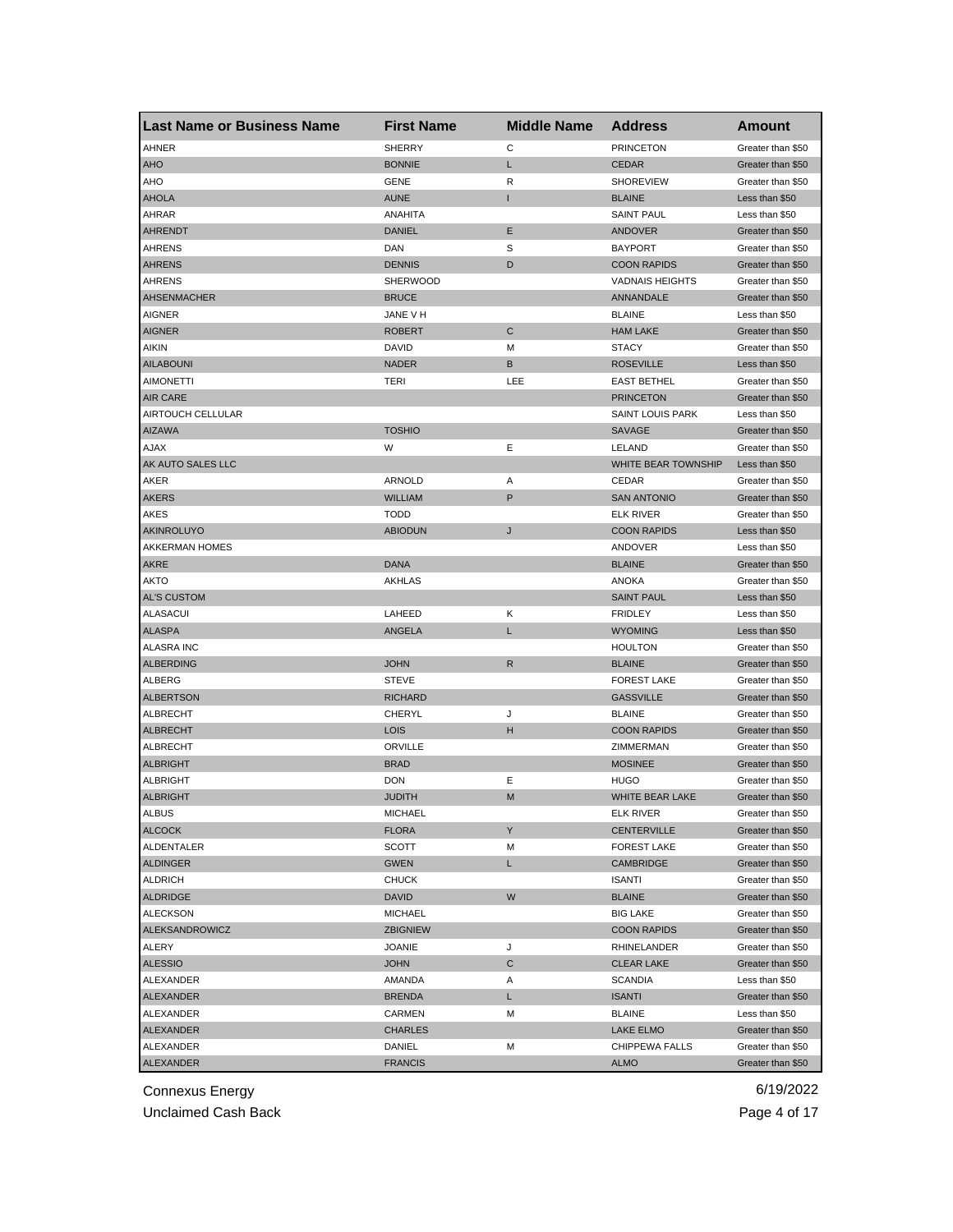| <b>Last Name or Business Name</b>   | <b>First Name</b> | <b>Middle Name</b> | <b>Address</b>                | Amount                              |
|-------------------------------------|-------------------|--------------------|-------------------------------|-------------------------------------|
| ALEXANDER                           | <b>KENNETH</b>    | D                  | <b>PRINCETON</b>              | Greater than \$50                   |
| <b>ALEXANDER</b>                    | <b>MICHAEL</b>    | J                  | <b>PRINCETON</b>              | Greater than \$50                   |
| ALEXANDER                           | <b>NANCY</b>      | Г                  | <b>CHISAGO CITY</b>           | Greater than \$50                   |
| ALEXANDER                           | <b>RENEE</b>      | M                  | <b>RAMSEY</b>                 | Greater than \$50                   |
| ALEXANDER                           | <b>TERRY</b>      | L                  | <b>BLAINE</b>                 | Greater than \$50                   |
| ALEXANDER                           | <b>WILLIAM</b>    |                    | <b>FRIDLEY</b>                | Less than \$50                      |
| <b>ALFARO</b>                       | DANIEL            |                    | <b>NEW BRIGHTON</b>           | Less than \$50                      |
| <b>ALFERNESS</b>                    | <b>ALICE</b>      |                    | <b>COON RAPIDS</b>            | Greater than \$50                   |
| <b>ALFORD</b>                       | LAVONNE           | <b>MRS</b>         | <b>WYOMING</b>                | Less than \$50                      |
| <b>ALFORD</b>                       | <b>SCOTT</b>      | A                  | <b>ROGERS</b>                 | Greater than \$50                   |
| <b>ALFORDS</b>                      | PERRY             | J                  | <b>ELK RIVER</b>              | Greater than \$50                   |
| <b>ALFREDSON</b>                    | <b>EVELYN</b>     | S                  | <b>SAINT PAUL</b>             | Greater than \$50                   |
| <b>ALGUIRE</b>                      | <b>JOYCE</b>      | D                  | <b>BLAINE</b>                 | Greater than \$50                   |
| <b>ALGUIRE</b>                      | <b>TODD</b>       | Г                  | <b>NISSWA</b>                 | Greater than \$50                   |
| <b>ALIOTO</b>                       | <b>JESSICA</b>    | М                  | <b>PRESCOTT</b>               | Less than \$50                      |
| <b>ALJETS</b>                       | <b>BRIAN</b>      | D                  | <b>BLAINE</b>                 | Greater than \$50                   |
| <b>ALJETS</b>                       | <b>RUTH</b>       |                    | <b>BRAINERD</b>               | Greater than \$50                   |
| <b>ALKE</b>                         | ED                |                    | <b>RICHARDSON</b>             | Greater than \$50                   |
| ALL BRITE GRAPHICS, LLC             |                   |                    | ANOKA                         | Greater than \$50                   |
| ALL FOR ONE                         |                   |                    | <b>PLYMOUTH</b>               | Less than \$50                      |
| ALL IN LLP                          |                   |                    | <b>EDEN PRAIRIE</b>           | Greater than \$50                   |
| ALL SIGN COMPANY                    |                   |                    | <b>BLAINE</b>                 | Greater than \$50                   |
| ALL STAR VENDING AND COFFEE SERVICE |                   |                    | <b>DAYTON</b>                 | Less than \$50                      |
| ALL-WOODS INC                       |                   |                    | <b>WHITE BEAR LAKE</b>        | Greater than \$50                   |
| <b>ALLAN</b>                        | <b>EDWARD</b>     | н                  | <b>DULUTH</b>                 | Greater than \$50                   |
| ALLAN MANUFACTURING                 |                   |                    | <b>BROOK PARK</b>             | Greater than \$50                   |
| ALLARD                              | JEAN              | М                  | <b>SAINT PAUL</b>             | Greater than \$50                   |
| <b>ALLARD</b>                       | <b>JEROME</b>     |                    | <b>BIG LAKE</b>               | Greater than \$50                   |
| ALLARD                              | <b>JERRY</b>      |                    | <b>ELK RIVER</b>              | Greater than \$50                   |
| <b>ALLARD</b>                       | <b>MARY</b>       |                    | <b>BLAINE</b>                 | Less than \$50                      |
|                                     | <b>ALLISON</b>    | W                  |                               |                                     |
| ALLATT                              | <b>PETER</b>      |                    | LINO LAKES<br><b>NEW YORK</b> | Less than \$50                      |
| <b>ALLATT</b>                       |                   |                    |                               | Greater than \$50                   |
| ALLEMAN                             | JAMES             |                    | RAMSEY                        | Greater than \$50                   |
| <b>ALLEN</b>                        | <b>ALICIA</b>     | Α                  | <b>OSSEO</b>                  | Less than \$50                      |
| ALLEN                               | CHEREL            | М                  | <b>COON RAPIDS</b>            | Greater than \$50<br>Less than \$50 |
| <b>ALLEN</b>                        | <b>CHRISTI</b>    | M                  | <b>ELK RIVER</b>              |                                     |
| ALLEN                               | <b>DAVID</b>      | W                  | <b>SUGAR LAND</b>             | Greater than \$50                   |
| <b>ALLEN</b>                        | <b>DEAN</b>       |                    | <b>SAINT PAUL</b>             | Greater than \$50                   |
| <b>ALLEN</b>                        | <b>DONALD</b>     | Г                  | <b>ELK RIVER</b>              | Less than \$50                      |
| <b>ALLEN</b>                        | <b>DONALD</b>     | M                  | <b>COLORADO SPGS</b>          | Greater than \$50                   |
| ALLEN                               | JAY               | L                  | ANOKA                         | Less than \$50                      |
| <b>ALLEN</b>                        | JEFF              | S                  | <b>CEDAR</b>                  | Greater than \$50                   |
| ALLEN                               | JIM               |                    | <b>CIRCLE PINES</b>           | Less than \$50                      |
| <b>ALLEN</b>                        | <b>RANDY</b>      |                    | <b>EAST BETHEL</b>            | Less than \$50                      |
| ALLEN                               | <b>SHAWN</b>      | Ε                  | LITHIA SPRING                 | Greater than \$50                   |
| <b>ALLEN</b>                        | <b>SUE</b>        |                    | <b>ELK RIVER</b>              | Greater than \$50                   |
| ALLEN                               | <b>TIMOTHY</b>    | S                  | <b>EAU CLAIRE</b>             | Less than \$50                      |
| ALLEN CONSTR INC                    |                   |                    | ANDOVER                       | Less than \$50                      |
| ALLENSON                            | LEE               | ANN                | PALM BAY                      | Greater than \$50                   |
| ALLIANCE MORTGAGE CORP              |                   |                    | <b>JACKSONVILLE</b>           | Greater than \$50                   |
| <b>ALLISON</b>                      | AARON             |                    | <b>VADNAIS HEIGHTS</b>        | Less than \$50                      |
| <b>ALLISON</b>                      | <b>MATTHEW</b>    | С                  | <b>ISANTI</b>                 | Greater than \$50                   |
| <b>ALLISON</b>                      | QUENTIN           |                    | <b>CIRCLE PINES</b>           | Less than \$50                      |
| <b>ALLISON</b>                      | WANDA             | M                  | <b>PHOENIX</b>                | Greater than \$50                   |
| <b>ALLQUIST</b>                     | <b>EUGENE</b>     | V                  | <b>STACY</b>                  | Greater than \$50                   |
| <b>ALLQUIST</b>                     | KATHERINE         |                    | <b>STACY</b>                  | Greater than \$50                   |

Unclaimed Cash Back **Page 5 of 17**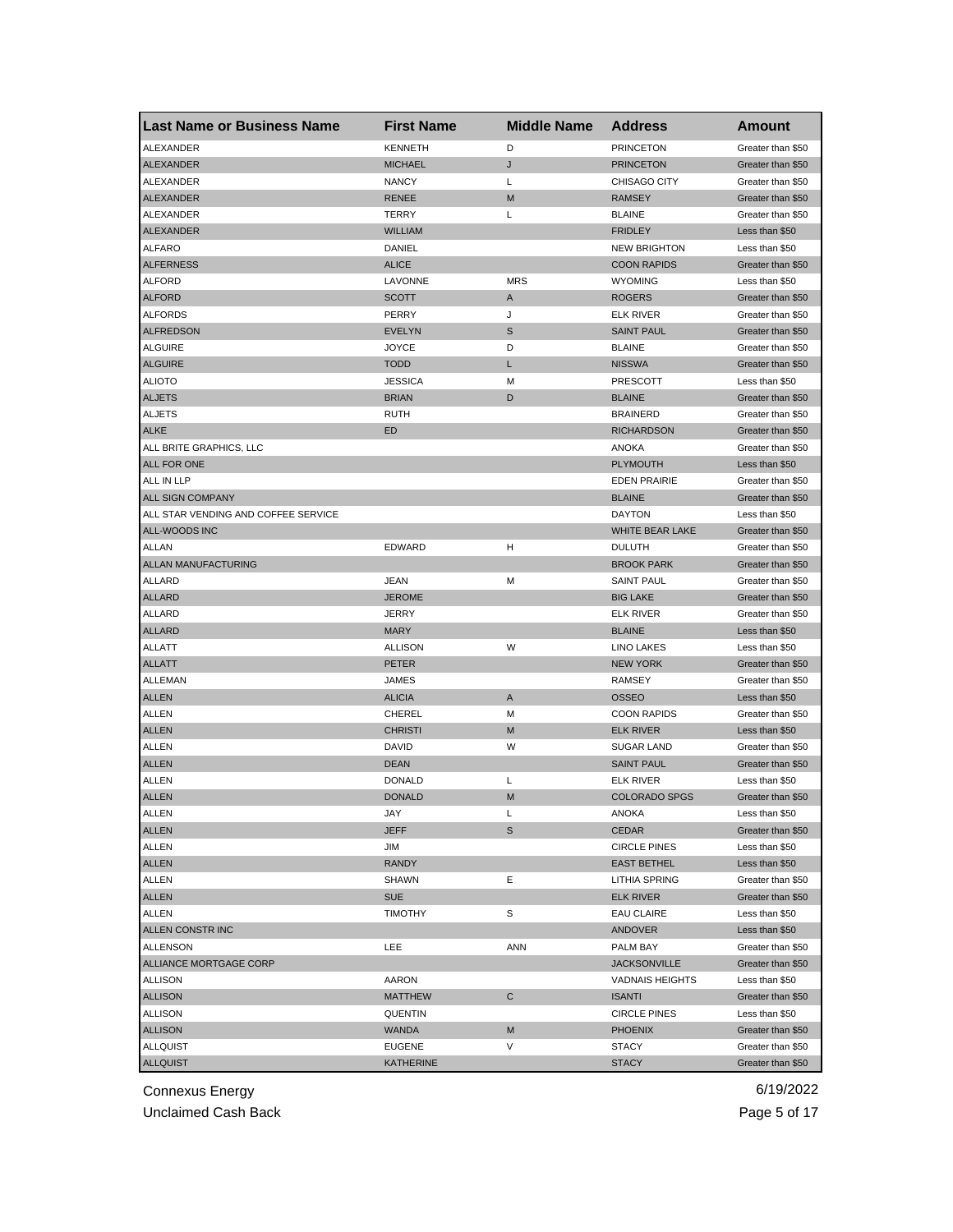| <b>Last Name or Business Name</b>   | <b>First Name</b> | <b>Middle Name</b> | <b>Address</b>       | Amount            |
|-------------------------------------|-------------------|--------------------|----------------------|-------------------|
| ALLSTATE INSURANCE                  |                   |                    | <b>BLAINE</b>        | Greater than \$50 |
| <b>ALLSTATE LEASING CORP</b>        |                   |                    | <b>EAGAN</b>         | Greater than \$50 |
| <b>ALLSUP</b>                       | <b>DOUGLAS</b>    | L                  | ZIMMERMAN            | Greater than \$50 |
| <b>ALLYN</b>                        | <b>STEPHEN</b>    | R                  | <b>ANDOVER</b>       | Greater than \$50 |
| <b>ALM</b>                          | <b>HENRY</b>      | B                  | <b>MAHTOMEDI</b>     | Greater than \$50 |
| <b>ALM</b>                          | <b>JACKIE</b>     |                    | <b>ANOKA</b>         | Greater than \$50 |
| ALMBERG                             | AMY               | Г                  | <b>CHAMPLIN</b>      | Greater than \$50 |
| <b>ALMER</b>                        | <b>TERESA</b>     | L                  | <b>COON RAPIDS</b>   | Greater than \$50 |
| <b>ALMOND</b>                       | <b>THOMAS</b>     | L                  | <b>LINDSTROM</b>     | Less than \$50    |
| <b>ALMQUIST</b>                     | <b>DANIEL</b>     |                    | <b>STAPLES</b>       | Greater than \$50 |
| ALMQUIST                            | <b>TOM</b>        | J                  | <b>PRINCETON</b>     | Less than \$50    |
| <b>ALMS</b>                         | <b>ANDREA</b>     | F                  | <b>ROCKVILLE</b>     | Less than \$50    |
| <b>ALMSTED</b>                      | <b>STEVEN</b>     |                    | <b>COON RAPIDS</b>   | Less than \$50    |
| <b>ALNE</b>                         | <b>MARTY</b>      | $\mathsf{P}$       | <b>NEW WINDSOR</b>   | Greater than \$50 |
| <b>ALPERIN</b>                      | <b>JODI</b>       | Α                  | CAMBRIDGE            | Less than \$50    |
| ALPHA MECHANICAL INC                |                   |                    | <b>HAM LAKE</b>      | Greater than \$50 |
| ALPHA POWER & TECHNOLOGY            |                   |                    | <b>MINNEAPOLIS</b>   | Greater than \$50 |
|                                     | <b>CYNTHIA</b>    | L                  | <b>ANOKA</b>         | Greater than \$50 |
| <b>ALSAKER</b>                      |                   |                    |                      |                   |
| <b>ALSAKER</b>                      | GAIL              | M                  | <b>ELK RIVER</b>     | Greater than \$50 |
| <b>ALSDURF</b>                      | <b>CHARLES</b>    | L                  | <b>CHAMPLIN</b>      | Greater than \$50 |
| <b>ALSTROM</b>                      | DAN               |                    | <b>COON RAPIDS</b>   | Greater than \$50 |
| <b>ALSTRUP</b>                      | <b>DAWN</b>       |                    | <b>RICHFIELD</b>     | Less than \$50    |
| ALTENDORF                           | <b>BRYAN</b>      |                    | SOUTH SAINT PAUL     | Less than \$50    |
| <b>ALTERNATIVE</b>                  | <b>HOMES</b>      |                    | LAUDERDALE           | Greater than \$50 |
| <b>ALTO</b>                         | <b>RONALD</b>     | J                  | <b>CLERMONT</b>      | Less than \$50    |
| <b>ALTON</b>                        | <b>CHERYL</b>     |                    | <b>ANOKA</b>         | Greater than \$50 |
| <b>ALTRINGER</b>                    | GARY              | D                  | ZIMMERMAN            | Greater than \$50 |
| <b>ALVARADO</b>                     | <b>TASHYA</b>     | R                  | <b>COON RAPIDS</b>   | Greater than \$50 |
| ALVAREZ                             | <b>CONNIE</b>     | JO                 | <b>ISANTI</b>        | Greater than \$50 |
| <b>ALVER</b>                        | <b>GEORGIA</b>    | L                  | <b>STACY</b>         | Less than \$50    |
| <b>ALVITE</b>                       | <b>JOSEPH</b>     |                    | <b>WYOMING</b>       | Less than \$50    |
| <b>ALY</b>                          | <b>DENISE</b>     | D                  | <b>MINNEAPOLIS</b>   | Less than \$50    |
| ALZEN                               | JANELL            |                    | <b>BLAINE</b>        | Greater than \$50 |
| AMA                                 | <b>BRIAN</b>      | L                  | <b>WESLEY CHAPEL</b> | Less than \$50    |
| <b>AMANS</b>                        | <b>STEVEN</b>     | R                  | <b>BLAINE</b>        | Greater than \$50 |
| AMAR                                | <b>TODD</b>       | R                  | <b>NEW BRIGHTON</b>  | Greater than \$50 |
| AMAZING GRACE DELIVERY SERVICES LLC |                   |                    | ANOKA                | Less than \$50    |
| <b>AMAZING SPA</b>                  |                   |                    | <b>BLAINE</b>        | Less than \$50    |
| AMBERG                              | <b>RICHARD</b>    | L                  | <b>ISANTI</b>        | Greater than \$50 |
| <b>AMBOURN</b>                      | <b>MILTON</b>     |                    | <b>SAINT PAUL</b>    | Greater than \$50 |
| AMBROSE                             | JAKE              |                    | <b>BLAINE</b>        | Greater than \$50 |
| <b>AMBROSE</b>                      | <b>REGINA</b>     | P                  | <b>SPRING LK PK</b>  | Greater than \$50 |
| AMBROSE                             | <b>RON</b>        |                    | <b>MAHTOMEDI</b>     | Greater than \$50 |
| <b>AMBROSO</b>                      | <b>WILLIAM</b>    | L                  | WHITE BEAR LAKE      | Greater than \$50 |
| AMDAHL                              | CHARLEEN          | M                  | ANDOVER              | Greater than \$50 |
| AMDAHL                              | <b>STEVEN</b>     | Κ                  | <b>BLAINE</b>        | Greater than \$50 |
| AMERIC INN OF WHITE BEAR LAKE       |                   |                    | <b>WOODBURY</b>      | Greater than \$50 |
| AMERICAN AIR CENTER INC             |                   |                    | <b>SAINT PAUL</b>    | Greater than \$50 |
| AMERICAN APPL & MICROWAVE           |                   |                    | <b>COON RAPIDS</b>   | Greater than \$50 |
|                                     |                   |                    |                      | Less than \$50    |
| AMERICAN CLASSIC HOMES*             |                   |                    | <b>SAINT PAUL</b>    |                   |
| AMERICAN CONTRACTING CORP           |                   |                    | <b>COON RAPIDS</b>   | Greater than \$50 |
| AMERICAN MOBILE HOMES INC           |                   |                    | <b>FRIDLEY</b>       | Greater than \$50 |
| AMERICAN PRINTING INC               |                   |                    | BLAINE               | Greater than \$50 |
| AMERICAN TIRE & AUTO                |                   |                    | <b>ROGERS</b>        | Less than \$50    |
| AMERICAN WINGS AIR MUSEUM           |                   |                    | <b>HOPKINS</b>       | Greater than \$50 |
| <b>AMERICKEN HOME BLDRS INC</b>     |                   |                    | <b>ANOKA</b>         | Less than \$50    |

Unclaimed Cash Back **Page 6 of 17**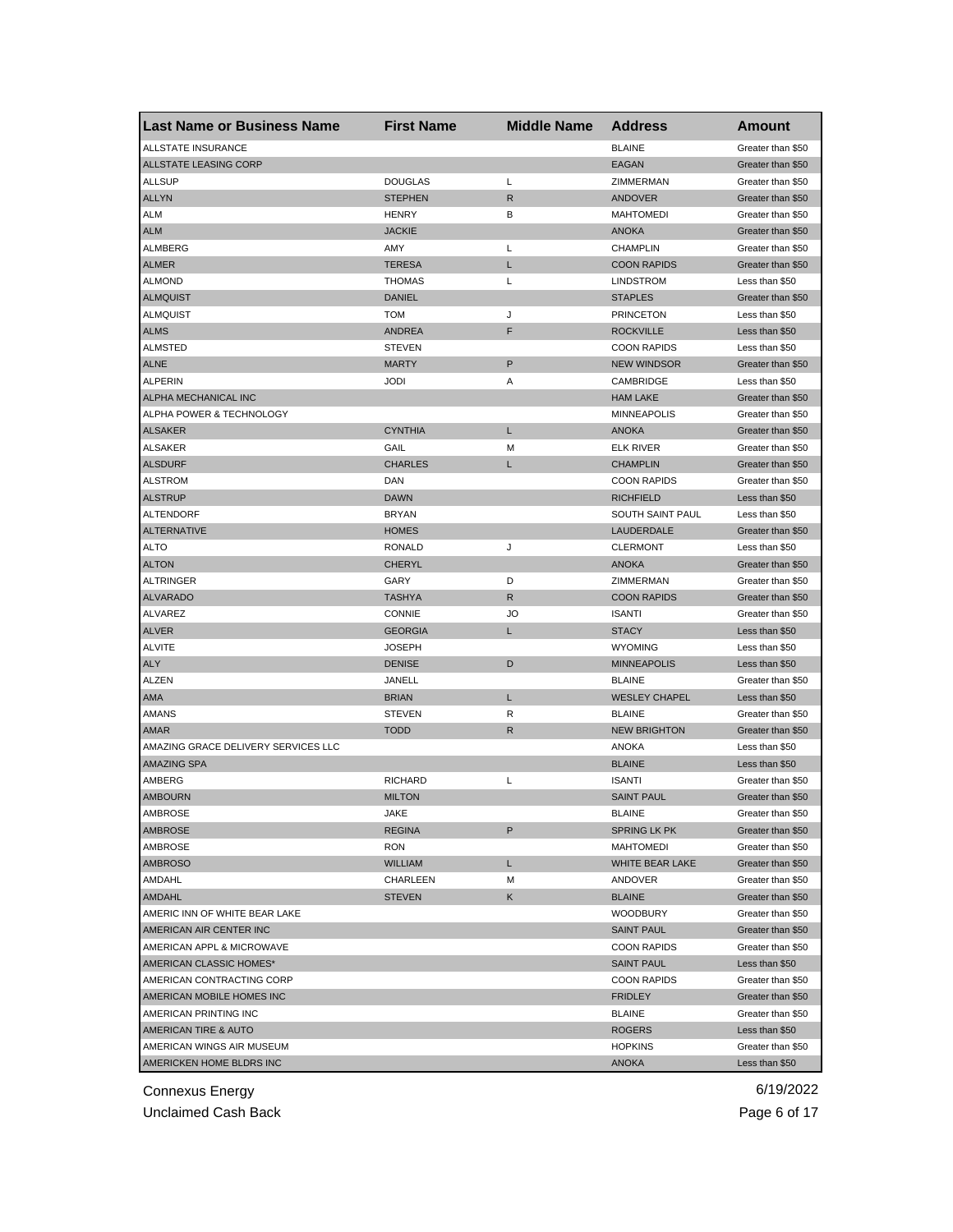| <b>Last Name or Business Name</b> | <b>First Name</b>             | <b>Middle Name</b> | <b>Address</b>                           | <b>Amount</b>     |
|-----------------------------------|-------------------------------|--------------------|------------------------------------------|-------------------|
| AMES                              | <b>MARK</b>                   | Α                  | <b>OAK PARK</b>                          | Greater than \$50 |
| AMES CONSTRUCTION INC             |                               |                    | <b>BURNSVILLE</b>                        | Less than \$50    |
| <b>AMICH</b>                      | <b>STEVE</b>                  | Ε                  | LAKE SAINT LOUIS                         | Greater than \$50 |
| <b>AMICK</b>                      | <b>STEVEN</b>                 | Ε                  | <b>COON RAPIDS</b>                       | Less than \$50    |
| AMIES                             | <b>DAVID</b>                  | Α                  | <b>COON RAPIDS</b>                       | Greater than \$50 |
| <b>AMIOT</b>                      | <b>EDDIE</b>                  | S                  | <b>SILVER BAY</b>                        | Greater than \$50 |
| <b>AMISH CORNER</b>               |                               |                    | <b>ANOKA</b>                             | Greater than \$50 |
| <b>AMMALA</b>                     | <b>ROGER</b>                  |                    | <b>CEDAR</b>                             | Greater than \$50 |
| AMME                              | NATASHA                       |                    | <b>SCANDIA</b>                           | Less than \$50    |
| <b>AMMERMAN</b>                   | <b>GENIVA</b>                 |                    | <b>BROOK PARK</b>                        | Less than \$50    |
| AMMERMAN                          | <b>KEVIN</b>                  | J                  | CAMBRIDGE                                | Greater than \$50 |
| <b>AMMERMAN</b>                   | <b>MITCH</b>                  |                    | <b>ANOKA</b>                             | Greater than \$50 |
| AMMERMAN                          | <b>ROBERT</b>                 | D                  | <b>SAINT FRANCIS</b>                     | Greater than \$50 |
| <b>AMMON</b>                      | <b>GLEN</b>                   |                    | <b>CAMBRIDGE</b>                         | Greater than \$50 |
| <b>AMONG</b>                      | <b>LYDIA</b>                  |                    | <b>ANOKA</b>                             | Less than \$50    |
| AMOS                              | <b>MICHAEL</b>                | D                  | <b>WESTMINSTER</b>                       | Greater than \$50 |
| AMSCO                             |                               |                    | RAMSEY                                   | Greater than \$50 |
| <b>AMUNDSEN</b>                   | <b>WALTER</b>                 | M                  | <b>MINNEAPOLIS</b>                       | Less than \$50    |
| AMUNDSON                          | CRAIG                         | Α                  | OSSEO                                    | Greater than \$50 |
| <b>AMUNDSON</b>                   | <b>DOUGLAS</b>                | A                  | <b>COON RAPIDS</b>                       | Greater than \$50 |
| AMUNDSON                          | <b>MARK</b>                   | J                  | <b>ROCHESTER</b>                         | Greater than \$50 |
| <b>AMUNDSON</b>                   | <b>MARLENE</b>                | J                  | <b>ELK RIVER</b>                         | Greater than \$50 |
| AMUNDSON                          | <b>SHARI</b>                  | L                  | ELK RIVER                                | Greater than \$50 |
| <b>AMUNDSON</b>                   | <b>SHEILA</b>                 |                    | <b>COON RAPIDS</b>                       | Greater than \$50 |
| AMUNDSON                          | SHEILA                        | М                  | ANDOVER                                  | Less than \$50    |
| <b>AMUNDSON</b>                   | <b>STEVE</b>                  |                    | <b>SCANDIA</b>                           | Less than \$50    |
| AMUNDSON                          | <b>SUSAN</b>                  | М                  | <b>BENSON</b>                            | Greater than \$50 |
| <b>AMUNDSON</b>                   | WAYNE                         |                    | <b>CHISAGO CITY</b>                      | Greater than \$50 |
| AMUNRUD                           | CRYSTAL                       | L                  | <b>FRIDLEY</b>                           | Less than \$50    |
| <b>ANANDA</b>                     | LAWANA                        |                    | <b>BURNSVILLE</b>                        | Greater than \$50 |
| ANC TAN INC                       |                               |                    | ANOKA                                    | Less than \$50    |
| <b>ANCKE</b>                      | KENNETH                       |                    | <b>VADNAIS HEIGHTS</b>                   | Greater than \$50 |
| ANDA                              | DEB                           |                    | <b>COON RAPIDS</b>                       | Greater than \$50 |
| ANDA                              | <b>GREGORY</b>                |                    | <b>COON RAPIDS</b>                       | Greater than \$50 |
| ANDBERG                           | WENDY                         |                    | <b>MINNEAPOLIS</b>                       | Less than \$50    |
| ANDERBERG                         | CAROL                         | L                  | <b>SAINT LOUIS PARK</b>                  | Less than \$50    |
| ANDERBERG                         | WAYNE                         | R                  | <b>HAM LAKE</b>                          | Greater than \$50 |
| <b>ANDERLA</b>                    | <b>JOSEPH</b>                 | Τ                  | <b>COTTAGE GROVE</b>                     | Greater than \$50 |
| ANDERLIE                          | <b>NANCEE</b>                 | н                  | SPRING LK PK                             | Greater than \$50 |
| ANDERSEN                          | <b>DARLENE</b>                | J                  | <b>ANOKA</b>                             | Greater than \$50 |
| ANDERSEN                          | DAVID                         | н                  | ISANTI                                   | Greater than \$50 |
| ANDERSEN                          | <b>DAVID</b>                  | Κ                  | WARSAW                                   | Less than \$50    |
| ANDERSEN                          | DAVID                         | R                  | <b>BIG LAKE</b>                          | Greater than \$50 |
| ANDERSEN                          | <b>JEAN</b>                   | M                  | <b>WORTHINGTON</b>                       | Greater than \$50 |
| ANDERSEN                          | JUDY                          |                    | <b>VADNAIS HEIGHTS</b>                   | Greater than \$50 |
| ANDERSEN                          | <b>MARCELLA</b>               | Κ                  | <b>BLAINE</b>                            | Greater than \$50 |
| ANDERSEN                          | PETER                         |                    | <b>BECKER</b>                            | Greater than \$50 |
|                                   |                               |                    |                                          | Greater than \$50 |
| ANDERSEN                          | <b>TAMI</b><br><b>TIMOTHY</b> | M<br>J             | <b>COON RAPIDS</b><br><b>COON RAPIDS</b> | Greater than \$50 |
| ANDERSEN                          |                               |                    |                                          |                   |
| ANDERSON                          | <b>ALICIA</b>                 | D                  | <b>BLAINE</b>                            | Less than \$50    |
| ANDERSON                          | ALYCE                         | L                  | <b>NEW BRIGHTON</b>                      | Greater than \$50 |
| ANDERSON                          | ANNE-MARIE                    |                    | <b>ELK RIVER</b>                         | Greater than \$50 |
| ANDERSON                          | ARDEN                         | В                  | <b>WYOMING</b>                           | Less than \$50    |
| ANDERSON                          | <b>BARBARA</b>                | J                  | <b>HINCKLEY</b>                          | Less than \$50    |
| ANDERSON                          | BARRY                         | Α                  | ISANTI                                   | Greater than \$50 |
| <b>ANDERSON</b>                   | <b>BRADLEY</b>                | J                  | <b>PRINCETON</b>                         | Greater than \$50 |

Unclaimed Cash Back **Page 7 of 17**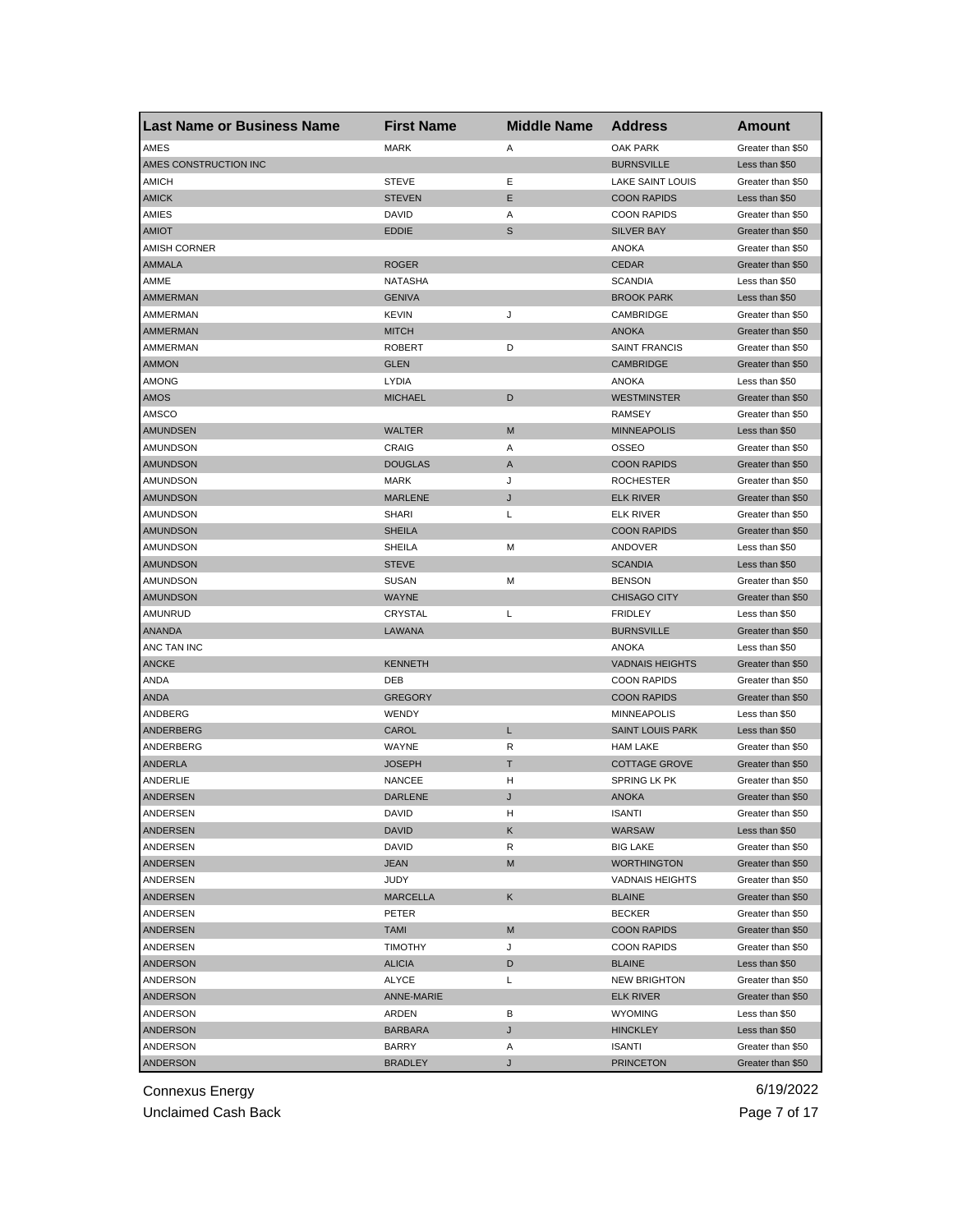| <b>Last Name or Business Name</b> | <b>First Name</b>  | <b>Middle Name</b> | <b>Address</b>         | Amount            |
|-----------------------------------|--------------------|--------------------|------------------------|-------------------|
| ANDERSON                          | <b>BRENT</b>       |                    | <b>BLAINE</b>          | Greater than \$50 |
| <b>ANDERSON</b>                   | <b>BRENT</b>       |                    | <b>HUGO</b>            | Greater than \$50 |
| ANDERSON                          | <b>BRIAN</b>       | D                  | ANDOVER                | Greater than \$50 |
| <b>ANDERSON</b>                   | <b>BRIAN</b>       | T                  | ANDOVER                | Greater than \$50 |
| ANDERSON                          | <b>BRUCE</b>       | Α                  | <b>ELK RIVER</b>       | Greater than \$50 |
| <b>ANDERSON</b>                   | <b>BRUCE</b>       | <b>DAVID</b>       | <b>RAMSEY</b>          | Less than \$50    |
| ANDERSON                          | CARROLL            | P                  | <b>FOREST LAKE</b>     | Less than \$50    |
| <b>ANDERSON</b>                   | <b>CEDRIC</b>      |                    | <b>BLAINE</b>          | Greater than \$50 |
| ANDERSON                          | CHAD               | Α                  | <b>COON RAPIDS</b>     | Less than \$50    |
| <b>ANDERSON</b>                   | <b>CHARLES</b>     |                    | <b>EXCELSIOR</b>       | Less than \$50    |
| <b>ANDERSON</b>                   | CHARLES            | Κ                  | <b>DELANO</b>          | Greater than \$50 |
| ANDERSON                          | <b>CHARLES</b>     | R                  | <b>OTSEGO</b>          | Greater than \$50 |
| ANDERSON                          | CHARLOTTE          | J                  | CHASKA                 | Greater than \$50 |
| <b>ANDERSON</b>                   | <b>CHERYL</b>      |                    | <b>PLYMOUTH</b>        | Greater than \$50 |
| ANDERSON                          | CHERYL             | L                  | <b>ANOKA</b>           | Greater than \$50 |
| <b>ANDERSON</b>                   | <b>CHESTER</b>     | Ε                  | <b>ANOKA</b>           | Greater than \$50 |
| ANDERSON                          | <b>CHRISTOPHER</b> | N                  | <b>BUFFALO</b>         | Less than \$50    |
| <b>ANDERSON</b>                   | <b>COLLETTE</b>    | M                  | <b>COON RAPIDS</b>     | Greater than \$50 |
| ANDERSON                          | <b>CONNIE</b>      | J                  | <b>BLAINE</b>          | Greater than \$50 |
| <b>ANDERSON</b>                   | <b>CRAIG</b>       |                    | <b>WYOMING</b>         | Greater than \$50 |
| ANDERSON                          | CRAIG              | C                  | <b>ELK RIVER</b>       | Greater than \$50 |
| <b>ANDERSON</b>                   | <b>CYNTHIA</b>     | M                  | <b>COON RAPIDS</b>     | Greater than \$50 |
| ANDERSON                          | DALE               | C                  | ZIMMERMAN              | Greater than \$50 |
| <b>ANDERSON</b>                   | DALE               | C                  | <b>SAUK RAPIDS</b>     | Greater than \$50 |
| ANDERSON                          | DALE               | С                  | <b>STATESBORO</b>      | Less than \$50    |
| <b>ANDERSON</b>                   | DALE               | G                  | <b>BLAINE</b>          | Greater than \$50 |
| ANDERSON                          | DALE               | G                  | <b>BLAINE</b>          | Greater than \$50 |
| ANDERSON                          | <b>DAN</b>         |                    | <b>CIRCLE PINES</b>    | Less than \$50    |
| ANDERSON                          | DANIEL             |                    | CAMBRIDGE              | Greater than \$50 |
| <b>ANDERSON</b>                   | <b>DANIEL</b>      | A                  | <b>FOREST LAKE</b>     | Less than \$50    |
| ANDERSON                          | DANIEL             | L                  | <b>BECKER</b>          | Greater than \$50 |
| <b>ANDERSON</b>                   | <b>DANIEL</b>      | P                  | ALEXANDRIA             | Greater than \$50 |
| ANDERSON                          | DANIEL             | W                  | <b>BLAINE</b>          | Greater than \$50 |
| <b>ANDERSON</b>                   | <b>DARIN</b>       | <b>MARK</b>        | <b>ROGERS</b>          | Greater than \$50 |
| ANDERSON                          | DARLENE            | Е                  | <b>ISANTI</b>          | Greater than \$50 |
| <b>ANDERSON</b>                   | DARREL             | Г                  | <b>COON RAPIDS</b>     | Less than \$50    |
| ANDERSON                          | DARRELL            |                    | <b>PRINCETON</b>       | Greater than \$50 |
| ANDERSON                          | DARYL              | L                  | <b>DALBO</b>           | Greater than \$50 |
| ANDERSON                          | DAVID              | L                  | <b>BIG LAKE</b>        | Greater than \$50 |
| <b>ANDERSON</b>                   | <b>DAVID</b>       | N                  | <b>COON RAPIDS</b>     | Greater than \$50 |
| ANDERSON                          | DAVID              | к                  | BLAINE                 | Less than \$50    |
| ANDERSON                          | <b>DEAN</b>        | J                  | NORTH BRANCH           | Greater than \$50 |
| ANDERSON                          | DEAN               | R                  | <b>BROOKLYN CENTER</b> | Greater than \$50 |
| ANDERSON                          | <b>DEAN</b>        | R                  | <b>CEDAR</b>           | Greater than \$50 |
| ANDERSON                          | DEBBY              | Α                  | <b>COON RAPIDS</b>     | Greater than \$50 |
| <b>ANDERSON</b>                   | <b>DEBRA</b>       |                    | <b>BLAINE</b>          | Greater than \$50 |
| ANDERSON                          | DEBRA              |                    | COTTAGE GROVE          | Greater than \$50 |
| ANDERSON                          | <b>DEBRA</b>       | J                  | <b>FOREST LAKE</b>     | Greater than \$50 |
| ANDERSON                          | <b>DELBERT</b>     | В                  | <b>COON RAPIDS</b>     | Greater than \$50 |
| <b>ANDERSON</b>                   | <b>DELMORE</b>     |                    | <b>PRINCETON</b>       | Greater than \$50 |
|                                   |                    |                    |                        |                   |
| ANDERSON                          | <b>DENNIS</b>      | D                  | <b>COON RAPIDS</b>     | Greater than \$50 |
| ANDERSON                          | <b>DENNIS</b>      | W                  | <b>ISANTI</b>          | Greater than \$50 |
| ANDERSON                          | DIANA              | С                  | ANOKA                  | Greater than \$50 |
| <b>ANDERSON</b>                   | <b>DIANA</b>       | <b>JUDITH</b>      | <b>CIRCLE PINES</b>    | Greater than \$50 |
| ANDERSON                          | <b>DIANE</b>       | MARIE              | SAINT FRANCIS          | Greater than \$50 |
| ANDERSON                          | <b>DIANNE</b>      |                    | <b>COON RAPIDS</b>     | Greater than \$50 |

Unclaimed Cash Back **Page 8 of 17**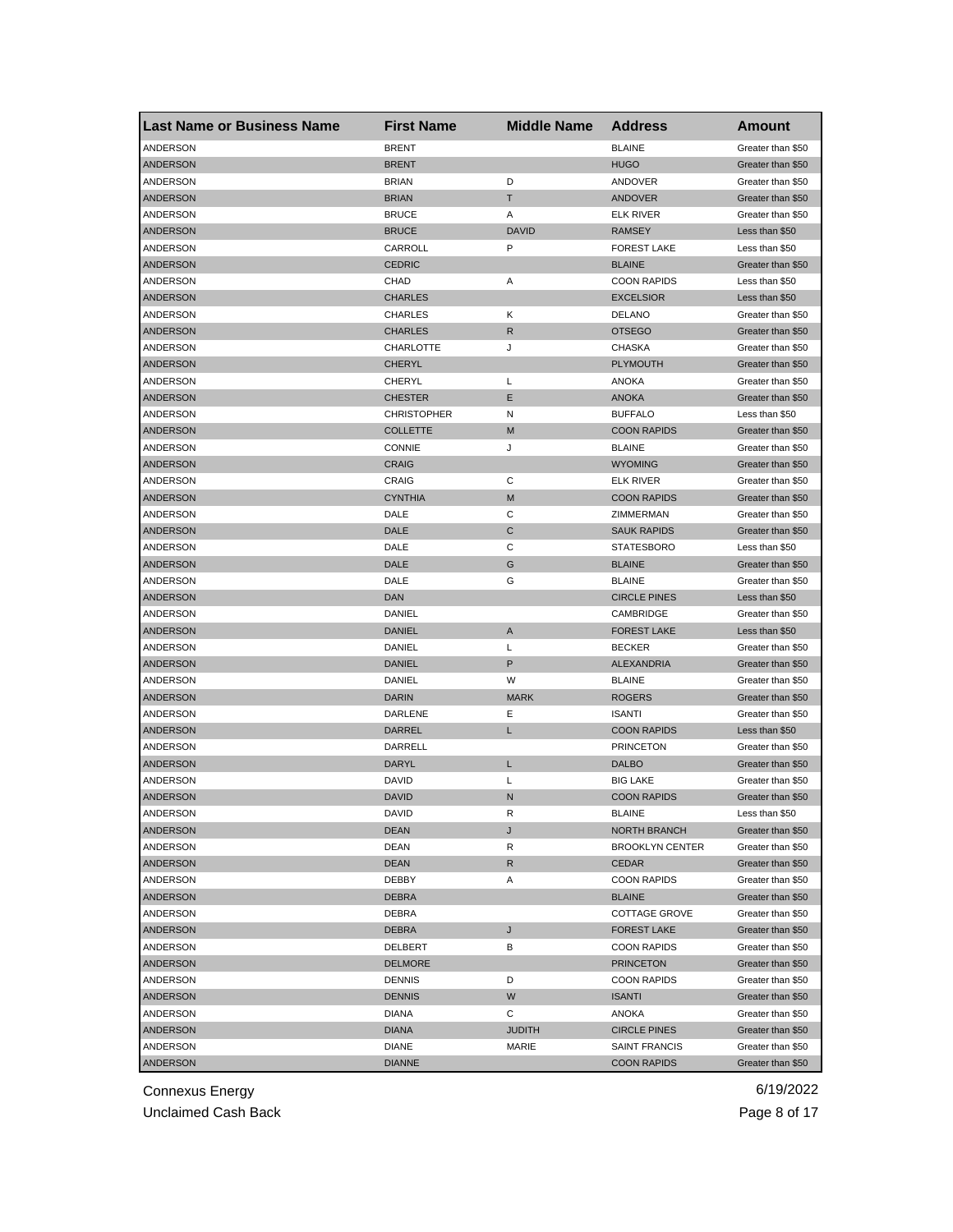| <b>DIANNE</b><br>P<br>ANDERSON<br>ANDOVER<br>Greater than \$50<br><b>ANDERSON</b><br><b>DONALD</b><br>Е<br><b>ISANTI</b><br>Greater than \$50<br>Ε<br>ANDERSON<br><b>DONALD</b><br><b>FREDERIC</b><br>Greater than \$50<br>$\mathsf{R}$<br><b>ANDERSON</b><br><b>DONALD</b><br><b>SAINT FRANCIS</b><br>Greater than \$50<br>Κ<br><b>PRINCETON</b><br>ANDERSON<br>DOREEN<br>Greater than \$50<br><b>ANDERSON</b><br><b>DOUGLAS</b><br>C<br><b>SAINT FRANCIS</b><br>Greater than \$50<br>ANDERSON<br><b>DOUGLAS</b><br>P<br><b>ELK RIVER</b><br>Greater than \$50<br><b>ANDERSON</b><br><b>DUANE</b><br>R<br><b>BLAINE</b><br>Greater than \$50<br>ANDERSON<br><b>DWAYNE</b><br>D<br>ANOKA<br>Greater than \$50<br>$\vee$<br><b>ANDERSON</b><br><b>EDITH</b><br><b>MINNEAPOLIS</b><br>Less than \$50<br>ANDERSON<br><b>EDWARD</b><br>J<br>CEDAR<br>Greater than \$50<br><b>EDWARD</b><br>$\mathsf{R}$<br>ANDERSON<br><b>MONTICELLO</b><br>Greater than \$50<br>ANDERSON<br><b>ELEANOR</b><br><b>MINNEAPOLIS</b><br>Greater than \$50<br><b>ANDERSON</b><br><b>ELIZABETH</b><br><b>ROBBINSDALE</b><br>Less than \$50<br>ANDERSON<br>ELLEN<br>M<br><b>VADNAIS HEIGHTS</b><br>Greater than \$50<br><b>ANDERSON</b><br><b>ELWIN</b><br>н<br><b>CAMBRIDGE</b><br>Less than \$50<br>ANDERSON<br><b>ERNEST</b><br>Ε<br><b>HARRIS</b><br>Greater than \$50<br>Ε<br><b>ANDERSON</b><br><b>ETHEL</b><br><b>CEDAR</b><br>Greater than \$50<br>ANDERSON<br><b>EUGENE</b><br><b>FOREST LAKE</b><br>Greater than \$50<br><b>ANDERSON</b><br><b>EUGENE</b><br>L<br><b>PRINCETON</b><br>Greater than \$50<br>ANDERSON<br><b>STURGEON LAKE</b><br><b>FLOYD</b><br>Greater than \$50<br><b>ANDERSON</b><br><b>FRANK</b><br><b>ANDOVER</b><br>Less than \$50<br>ANDERSON<br><b>FRED</b><br>G<br><b>BLAINE</b><br>Greater than \$50<br><b>ANDERSON</b><br>G<br><b>RALPH</b><br><b>CHAMPLIN</b><br>Greater than \$50<br><b>ANDERSON</b><br>GAIL<br>Ε<br><b>BLAINE</b><br>Greater than \$50<br>P<br><b>ANDERSON</b><br><b>CEDAR</b><br><b>GARRET</b><br>Greater than \$50<br>J<br><b>CHAMPLIN</b><br>ANDERSON<br>GARY<br>Greater than \$50<br><b>GERALD</b><br>т<br>ANDERSON<br><b>ANOKA</b><br>Greater than \$50<br>SANDSTONE<br>ANDERSON<br>GLEN<br>Greater than \$50<br><b>ANDERSON</b><br><b>GLORIA</b><br>Е<br><b>COON RAPIDS</b><br>Greater than \$50<br>ANDERSON<br><b>GLORIA</b><br>J<br><b>MINNEAPOLIS</b><br>Greater than \$50<br>$\mathsf{C}$<br><b>ANDERSON</b><br><b>GORDON</b><br><b>BEARDSLEY</b><br>Greater than \$50<br>ANDERSON<br>D<br>GRANT<br><b>EAST BETHEL</b><br>Less than \$50<br>P<br><b>ANDERSON</b><br><b>GREG</b><br><b>BROOKLYN PARK</b><br>Greater than \$50<br>ANDERSON<br>GREGG<br><b>BIG LAKE</b><br>ARLEN<br>Greater than \$50<br><b>ANDERSON</b><br><b>GREGORY</b><br>ZIMMERMAN<br>A<br>Greater than \$50<br>ANDERSON<br><b>HAROLD</b><br>J<br><b>VIRGINIA</b><br>Less than \$50<br>ANDERSON<br><b>HEIDI</b><br>A<br>ZIMMERMAN<br>Less than \$50<br>ANDERSON<br>HELEN<br>Е<br><b>VADNAIS HEIGHTS</b><br>Greater than \$50<br><b>ANDERSON</b><br><b>JACKIE</b><br><b>FORT RIPLEY</b><br>Less than \$50<br>ANDERSON<br>JAMES<br>SAINT CROIX<br>Greater than \$50<br>ANDERSON<br><b>JAMES</b><br>н<br><b>MINNEAPOLIS</b><br>Greater than \$50<br>ANDERSON<br>JAMES<br><b>OGILVIE</b><br>Greater than \$50<br>Κ<br>ANDERSON<br>JAMES<br><b>MORA</b><br>L<br>Greater than \$50<br>ANDERSON<br>JAMES<br>т<br>ANDOVER<br>Greater than \$50<br>ANDERSON<br><b>JAMES</b><br>Т<br><b>BOCA RATON</b><br>Greater than \$50<br>ANDERSON<br>JANEL<br><b>MINNEAPOLIS</b><br>Greater than \$50<br>M<br><b>JAY</b><br>ANDERSON<br><b>BLAINE</b><br>Greater than \$50<br>ANDERSON<br>JEAN<br>G<br><b>EDINA</b><br>Greater than \$50<br><b>ANDERSON</b><br><b>JEFFREY</b><br>L<br><b>ELK RIVER</b><br>Greater than \$50<br>ANDERSON<br>Г<br>Greater than \$50<br>JENNIFER<br>RAMSEY<br>ANDERSON<br><b>JEREMY</b><br><b>SAINT FRANCIS</b><br>Greater than \$50<br>ANDERSON<br>Κ<br><b>BOCK</b><br>Less than \$50<br>JEREMY<br>ANDERSON<br>JERRY<br><b>CIRCLE PINES</b><br>Less than \$50<br>ANDERSON<br>JERRY<br>W<br>ANDOVER<br>Greater than \$50<br>O<br>Less than \$50 | <b>Last Name or Business Name</b> | <b>First Name</b> | <b>Middle Name</b> | <b>Address</b> | Amount |
|-------------------------------------------------------------------------------------------------------------------------------------------------------------------------------------------------------------------------------------------------------------------------------------------------------------------------------------------------------------------------------------------------------------------------------------------------------------------------------------------------------------------------------------------------------------------------------------------------------------------------------------------------------------------------------------------------------------------------------------------------------------------------------------------------------------------------------------------------------------------------------------------------------------------------------------------------------------------------------------------------------------------------------------------------------------------------------------------------------------------------------------------------------------------------------------------------------------------------------------------------------------------------------------------------------------------------------------------------------------------------------------------------------------------------------------------------------------------------------------------------------------------------------------------------------------------------------------------------------------------------------------------------------------------------------------------------------------------------------------------------------------------------------------------------------------------------------------------------------------------------------------------------------------------------------------------------------------------------------------------------------------------------------------------------------------------------------------------------------------------------------------------------------------------------------------------------------------------------------------------------------------------------------------------------------------------------------------------------------------------------------------------------------------------------------------------------------------------------------------------------------------------------------------------------------------------------------------------------------------------------------------------------------------------------------------------------------------------------------------------------------------------------------------------------------------------------------------------------------------------------------------------------------------------------------------------------------------------------------------------------------------------------------------------------------------------------------------------------------------------------------------------------------------------------------------------------------------------------------------------------------------------------------------------------------------------------------------------------------------------------------------------------------------------------------------------------------------------------------------------------------------------------------------------------------------------------------------------------------------------------------------------------------------------------------------------------------------------------------------------------------------------------------------------------------------------------------------------------------------------------------------------------------------------------------------------------------------------------------------------------------------------------------------------------------------------------------------------------------------------------------------------------------------------|-----------------------------------|-------------------|--------------------|----------------|--------|
|                                                                                                                                                                                                                                                                                                                                                                                                                                                                                                                                                                                                                                                                                                                                                                                                                                                                                                                                                                                                                                                                                                                                                                                                                                                                                                                                                                                                                                                                                                                                                                                                                                                                                                                                                                                                                                                                                                                                                                                                                                                                                                                                                                                                                                                                                                                                                                                                                                                                                                                                                                                                                                                                                                                                                                                                                                                                                                                                                                                                                                                                                                                                                                                                                                                                                                                                                                                                                                                                                                                                                                                                                                                                                                                                                                                                                                                                                                                                                                                                                                                                                                                                                                   |                                   |                   |                    |                |        |
|                                                                                                                                                                                                                                                                                                                                                                                                                                                                                                                                                                                                                                                                                                                                                                                                                                                                                                                                                                                                                                                                                                                                                                                                                                                                                                                                                                                                                                                                                                                                                                                                                                                                                                                                                                                                                                                                                                                                                                                                                                                                                                                                                                                                                                                                                                                                                                                                                                                                                                                                                                                                                                                                                                                                                                                                                                                                                                                                                                                                                                                                                                                                                                                                                                                                                                                                                                                                                                                                                                                                                                                                                                                                                                                                                                                                                                                                                                                                                                                                                                                                                                                                                                   |                                   |                   |                    |                |        |
|                                                                                                                                                                                                                                                                                                                                                                                                                                                                                                                                                                                                                                                                                                                                                                                                                                                                                                                                                                                                                                                                                                                                                                                                                                                                                                                                                                                                                                                                                                                                                                                                                                                                                                                                                                                                                                                                                                                                                                                                                                                                                                                                                                                                                                                                                                                                                                                                                                                                                                                                                                                                                                                                                                                                                                                                                                                                                                                                                                                                                                                                                                                                                                                                                                                                                                                                                                                                                                                                                                                                                                                                                                                                                                                                                                                                                                                                                                                                                                                                                                                                                                                                                                   |                                   |                   |                    |                |        |
|                                                                                                                                                                                                                                                                                                                                                                                                                                                                                                                                                                                                                                                                                                                                                                                                                                                                                                                                                                                                                                                                                                                                                                                                                                                                                                                                                                                                                                                                                                                                                                                                                                                                                                                                                                                                                                                                                                                                                                                                                                                                                                                                                                                                                                                                                                                                                                                                                                                                                                                                                                                                                                                                                                                                                                                                                                                                                                                                                                                                                                                                                                                                                                                                                                                                                                                                                                                                                                                                                                                                                                                                                                                                                                                                                                                                                                                                                                                                                                                                                                                                                                                                                                   |                                   |                   |                    |                |        |
|                                                                                                                                                                                                                                                                                                                                                                                                                                                                                                                                                                                                                                                                                                                                                                                                                                                                                                                                                                                                                                                                                                                                                                                                                                                                                                                                                                                                                                                                                                                                                                                                                                                                                                                                                                                                                                                                                                                                                                                                                                                                                                                                                                                                                                                                                                                                                                                                                                                                                                                                                                                                                                                                                                                                                                                                                                                                                                                                                                                                                                                                                                                                                                                                                                                                                                                                                                                                                                                                                                                                                                                                                                                                                                                                                                                                                                                                                                                                                                                                                                                                                                                                                                   |                                   |                   |                    |                |        |
|                                                                                                                                                                                                                                                                                                                                                                                                                                                                                                                                                                                                                                                                                                                                                                                                                                                                                                                                                                                                                                                                                                                                                                                                                                                                                                                                                                                                                                                                                                                                                                                                                                                                                                                                                                                                                                                                                                                                                                                                                                                                                                                                                                                                                                                                                                                                                                                                                                                                                                                                                                                                                                                                                                                                                                                                                                                                                                                                                                                                                                                                                                                                                                                                                                                                                                                                                                                                                                                                                                                                                                                                                                                                                                                                                                                                                                                                                                                                                                                                                                                                                                                                                                   |                                   |                   |                    |                |        |
|                                                                                                                                                                                                                                                                                                                                                                                                                                                                                                                                                                                                                                                                                                                                                                                                                                                                                                                                                                                                                                                                                                                                                                                                                                                                                                                                                                                                                                                                                                                                                                                                                                                                                                                                                                                                                                                                                                                                                                                                                                                                                                                                                                                                                                                                                                                                                                                                                                                                                                                                                                                                                                                                                                                                                                                                                                                                                                                                                                                                                                                                                                                                                                                                                                                                                                                                                                                                                                                                                                                                                                                                                                                                                                                                                                                                                                                                                                                                                                                                                                                                                                                                                                   |                                   |                   |                    |                |        |
|                                                                                                                                                                                                                                                                                                                                                                                                                                                                                                                                                                                                                                                                                                                                                                                                                                                                                                                                                                                                                                                                                                                                                                                                                                                                                                                                                                                                                                                                                                                                                                                                                                                                                                                                                                                                                                                                                                                                                                                                                                                                                                                                                                                                                                                                                                                                                                                                                                                                                                                                                                                                                                                                                                                                                                                                                                                                                                                                                                                                                                                                                                                                                                                                                                                                                                                                                                                                                                                                                                                                                                                                                                                                                                                                                                                                                                                                                                                                                                                                                                                                                                                                                                   |                                   |                   |                    |                |        |
|                                                                                                                                                                                                                                                                                                                                                                                                                                                                                                                                                                                                                                                                                                                                                                                                                                                                                                                                                                                                                                                                                                                                                                                                                                                                                                                                                                                                                                                                                                                                                                                                                                                                                                                                                                                                                                                                                                                                                                                                                                                                                                                                                                                                                                                                                                                                                                                                                                                                                                                                                                                                                                                                                                                                                                                                                                                                                                                                                                                                                                                                                                                                                                                                                                                                                                                                                                                                                                                                                                                                                                                                                                                                                                                                                                                                                                                                                                                                                                                                                                                                                                                                                                   |                                   |                   |                    |                |        |
|                                                                                                                                                                                                                                                                                                                                                                                                                                                                                                                                                                                                                                                                                                                                                                                                                                                                                                                                                                                                                                                                                                                                                                                                                                                                                                                                                                                                                                                                                                                                                                                                                                                                                                                                                                                                                                                                                                                                                                                                                                                                                                                                                                                                                                                                                                                                                                                                                                                                                                                                                                                                                                                                                                                                                                                                                                                                                                                                                                                                                                                                                                                                                                                                                                                                                                                                                                                                                                                                                                                                                                                                                                                                                                                                                                                                                                                                                                                                                                                                                                                                                                                                                                   |                                   |                   |                    |                |        |
|                                                                                                                                                                                                                                                                                                                                                                                                                                                                                                                                                                                                                                                                                                                                                                                                                                                                                                                                                                                                                                                                                                                                                                                                                                                                                                                                                                                                                                                                                                                                                                                                                                                                                                                                                                                                                                                                                                                                                                                                                                                                                                                                                                                                                                                                                                                                                                                                                                                                                                                                                                                                                                                                                                                                                                                                                                                                                                                                                                                                                                                                                                                                                                                                                                                                                                                                                                                                                                                                                                                                                                                                                                                                                                                                                                                                                                                                                                                                                                                                                                                                                                                                                                   |                                   |                   |                    |                |        |
|                                                                                                                                                                                                                                                                                                                                                                                                                                                                                                                                                                                                                                                                                                                                                                                                                                                                                                                                                                                                                                                                                                                                                                                                                                                                                                                                                                                                                                                                                                                                                                                                                                                                                                                                                                                                                                                                                                                                                                                                                                                                                                                                                                                                                                                                                                                                                                                                                                                                                                                                                                                                                                                                                                                                                                                                                                                                                                                                                                                                                                                                                                                                                                                                                                                                                                                                                                                                                                                                                                                                                                                                                                                                                                                                                                                                                                                                                                                                                                                                                                                                                                                                                                   |                                   |                   |                    |                |        |
|                                                                                                                                                                                                                                                                                                                                                                                                                                                                                                                                                                                                                                                                                                                                                                                                                                                                                                                                                                                                                                                                                                                                                                                                                                                                                                                                                                                                                                                                                                                                                                                                                                                                                                                                                                                                                                                                                                                                                                                                                                                                                                                                                                                                                                                                                                                                                                                                                                                                                                                                                                                                                                                                                                                                                                                                                                                                                                                                                                                                                                                                                                                                                                                                                                                                                                                                                                                                                                                                                                                                                                                                                                                                                                                                                                                                                                                                                                                                                                                                                                                                                                                                                                   |                                   |                   |                    |                |        |
|                                                                                                                                                                                                                                                                                                                                                                                                                                                                                                                                                                                                                                                                                                                                                                                                                                                                                                                                                                                                                                                                                                                                                                                                                                                                                                                                                                                                                                                                                                                                                                                                                                                                                                                                                                                                                                                                                                                                                                                                                                                                                                                                                                                                                                                                                                                                                                                                                                                                                                                                                                                                                                                                                                                                                                                                                                                                                                                                                                                                                                                                                                                                                                                                                                                                                                                                                                                                                                                                                                                                                                                                                                                                                                                                                                                                                                                                                                                                                                                                                                                                                                                                                                   |                                   |                   |                    |                |        |
|                                                                                                                                                                                                                                                                                                                                                                                                                                                                                                                                                                                                                                                                                                                                                                                                                                                                                                                                                                                                                                                                                                                                                                                                                                                                                                                                                                                                                                                                                                                                                                                                                                                                                                                                                                                                                                                                                                                                                                                                                                                                                                                                                                                                                                                                                                                                                                                                                                                                                                                                                                                                                                                                                                                                                                                                                                                                                                                                                                                                                                                                                                                                                                                                                                                                                                                                                                                                                                                                                                                                                                                                                                                                                                                                                                                                                                                                                                                                                                                                                                                                                                                                                                   |                                   |                   |                    |                |        |
|                                                                                                                                                                                                                                                                                                                                                                                                                                                                                                                                                                                                                                                                                                                                                                                                                                                                                                                                                                                                                                                                                                                                                                                                                                                                                                                                                                                                                                                                                                                                                                                                                                                                                                                                                                                                                                                                                                                                                                                                                                                                                                                                                                                                                                                                                                                                                                                                                                                                                                                                                                                                                                                                                                                                                                                                                                                                                                                                                                                                                                                                                                                                                                                                                                                                                                                                                                                                                                                                                                                                                                                                                                                                                                                                                                                                                                                                                                                                                                                                                                                                                                                                                                   |                                   |                   |                    |                |        |
|                                                                                                                                                                                                                                                                                                                                                                                                                                                                                                                                                                                                                                                                                                                                                                                                                                                                                                                                                                                                                                                                                                                                                                                                                                                                                                                                                                                                                                                                                                                                                                                                                                                                                                                                                                                                                                                                                                                                                                                                                                                                                                                                                                                                                                                                                                                                                                                                                                                                                                                                                                                                                                                                                                                                                                                                                                                                                                                                                                                                                                                                                                                                                                                                                                                                                                                                                                                                                                                                                                                                                                                                                                                                                                                                                                                                                                                                                                                                                                                                                                                                                                                                                                   |                                   |                   |                    |                |        |
|                                                                                                                                                                                                                                                                                                                                                                                                                                                                                                                                                                                                                                                                                                                                                                                                                                                                                                                                                                                                                                                                                                                                                                                                                                                                                                                                                                                                                                                                                                                                                                                                                                                                                                                                                                                                                                                                                                                                                                                                                                                                                                                                                                                                                                                                                                                                                                                                                                                                                                                                                                                                                                                                                                                                                                                                                                                                                                                                                                                                                                                                                                                                                                                                                                                                                                                                                                                                                                                                                                                                                                                                                                                                                                                                                                                                                                                                                                                                                                                                                                                                                                                                                                   |                                   |                   |                    |                |        |
|                                                                                                                                                                                                                                                                                                                                                                                                                                                                                                                                                                                                                                                                                                                                                                                                                                                                                                                                                                                                                                                                                                                                                                                                                                                                                                                                                                                                                                                                                                                                                                                                                                                                                                                                                                                                                                                                                                                                                                                                                                                                                                                                                                                                                                                                                                                                                                                                                                                                                                                                                                                                                                                                                                                                                                                                                                                                                                                                                                                                                                                                                                                                                                                                                                                                                                                                                                                                                                                                                                                                                                                                                                                                                                                                                                                                                                                                                                                                                                                                                                                                                                                                                                   |                                   |                   |                    |                |        |
|                                                                                                                                                                                                                                                                                                                                                                                                                                                                                                                                                                                                                                                                                                                                                                                                                                                                                                                                                                                                                                                                                                                                                                                                                                                                                                                                                                                                                                                                                                                                                                                                                                                                                                                                                                                                                                                                                                                                                                                                                                                                                                                                                                                                                                                                                                                                                                                                                                                                                                                                                                                                                                                                                                                                                                                                                                                                                                                                                                                                                                                                                                                                                                                                                                                                                                                                                                                                                                                                                                                                                                                                                                                                                                                                                                                                                                                                                                                                                                                                                                                                                                                                                                   |                                   |                   |                    |                |        |
|                                                                                                                                                                                                                                                                                                                                                                                                                                                                                                                                                                                                                                                                                                                                                                                                                                                                                                                                                                                                                                                                                                                                                                                                                                                                                                                                                                                                                                                                                                                                                                                                                                                                                                                                                                                                                                                                                                                                                                                                                                                                                                                                                                                                                                                                                                                                                                                                                                                                                                                                                                                                                                                                                                                                                                                                                                                                                                                                                                                                                                                                                                                                                                                                                                                                                                                                                                                                                                                                                                                                                                                                                                                                                                                                                                                                                                                                                                                                                                                                                                                                                                                                                                   |                                   |                   |                    |                |        |
|                                                                                                                                                                                                                                                                                                                                                                                                                                                                                                                                                                                                                                                                                                                                                                                                                                                                                                                                                                                                                                                                                                                                                                                                                                                                                                                                                                                                                                                                                                                                                                                                                                                                                                                                                                                                                                                                                                                                                                                                                                                                                                                                                                                                                                                                                                                                                                                                                                                                                                                                                                                                                                                                                                                                                                                                                                                                                                                                                                                                                                                                                                                                                                                                                                                                                                                                                                                                                                                                                                                                                                                                                                                                                                                                                                                                                                                                                                                                                                                                                                                                                                                                                                   |                                   |                   |                    |                |        |
|                                                                                                                                                                                                                                                                                                                                                                                                                                                                                                                                                                                                                                                                                                                                                                                                                                                                                                                                                                                                                                                                                                                                                                                                                                                                                                                                                                                                                                                                                                                                                                                                                                                                                                                                                                                                                                                                                                                                                                                                                                                                                                                                                                                                                                                                                                                                                                                                                                                                                                                                                                                                                                                                                                                                                                                                                                                                                                                                                                                                                                                                                                                                                                                                                                                                                                                                                                                                                                                                                                                                                                                                                                                                                                                                                                                                                                                                                                                                                                                                                                                                                                                                                                   |                                   |                   |                    |                |        |
|                                                                                                                                                                                                                                                                                                                                                                                                                                                                                                                                                                                                                                                                                                                                                                                                                                                                                                                                                                                                                                                                                                                                                                                                                                                                                                                                                                                                                                                                                                                                                                                                                                                                                                                                                                                                                                                                                                                                                                                                                                                                                                                                                                                                                                                                                                                                                                                                                                                                                                                                                                                                                                                                                                                                                                                                                                                                                                                                                                                                                                                                                                                                                                                                                                                                                                                                                                                                                                                                                                                                                                                                                                                                                                                                                                                                                                                                                                                                                                                                                                                                                                                                                                   |                                   |                   |                    |                |        |
|                                                                                                                                                                                                                                                                                                                                                                                                                                                                                                                                                                                                                                                                                                                                                                                                                                                                                                                                                                                                                                                                                                                                                                                                                                                                                                                                                                                                                                                                                                                                                                                                                                                                                                                                                                                                                                                                                                                                                                                                                                                                                                                                                                                                                                                                                                                                                                                                                                                                                                                                                                                                                                                                                                                                                                                                                                                                                                                                                                                                                                                                                                                                                                                                                                                                                                                                                                                                                                                                                                                                                                                                                                                                                                                                                                                                                                                                                                                                                                                                                                                                                                                                                                   |                                   |                   |                    |                |        |
|                                                                                                                                                                                                                                                                                                                                                                                                                                                                                                                                                                                                                                                                                                                                                                                                                                                                                                                                                                                                                                                                                                                                                                                                                                                                                                                                                                                                                                                                                                                                                                                                                                                                                                                                                                                                                                                                                                                                                                                                                                                                                                                                                                                                                                                                                                                                                                                                                                                                                                                                                                                                                                                                                                                                                                                                                                                                                                                                                                                                                                                                                                                                                                                                                                                                                                                                                                                                                                                                                                                                                                                                                                                                                                                                                                                                                                                                                                                                                                                                                                                                                                                                                                   |                                   |                   |                    |                |        |
|                                                                                                                                                                                                                                                                                                                                                                                                                                                                                                                                                                                                                                                                                                                                                                                                                                                                                                                                                                                                                                                                                                                                                                                                                                                                                                                                                                                                                                                                                                                                                                                                                                                                                                                                                                                                                                                                                                                                                                                                                                                                                                                                                                                                                                                                                                                                                                                                                                                                                                                                                                                                                                                                                                                                                                                                                                                                                                                                                                                                                                                                                                                                                                                                                                                                                                                                                                                                                                                                                                                                                                                                                                                                                                                                                                                                                                                                                                                                                                                                                                                                                                                                                                   |                                   |                   |                    |                |        |
|                                                                                                                                                                                                                                                                                                                                                                                                                                                                                                                                                                                                                                                                                                                                                                                                                                                                                                                                                                                                                                                                                                                                                                                                                                                                                                                                                                                                                                                                                                                                                                                                                                                                                                                                                                                                                                                                                                                                                                                                                                                                                                                                                                                                                                                                                                                                                                                                                                                                                                                                                                                                                                                                                                                                                                                                                                                                                                                                                                                                                                                                                                                                                                                                                                                                                                                                                                                                                                                                                                                                                                                                                                                                                                                                                                                                                                                                                                                                                                                                                                                                                                                                                                   |                                   |                   |                    |                |        |
|                                                                                                                                                                                                                                                                                                                                                                                                                                                                                                                                                                                                                                                                                                                                                                                                                                                                                                                                                                                                                                                                                                                                                                                                                                                                                                                                                                                                                                                                                                                                                                                                                                                                                                                                                                                                                                                                                                                                                                                                                                                                                                                                                                                                                                                                                                                                                                                                                                                                                                                                                                                                                                                                                                                                                                                                                                                                                                                                                                                                                                                                                                                                                                                                                                                                                                                                                                                                                                                                                                                                                                                                                                                                                                                                                                                                                                                                                                                                                                                                                                                                                                                                                                   |                                   |                   |                    |                |        |
|                                                                                                                                                                                                                                                                                                                                                                                                                                                                                                                                                                                                                                                                                                                                                                                                                                                                                                                                                                                                                                                                                                                                                                                                                                                                                                                                                                                                                                                                                                                                                                                                                                                                                                                                                                                                                                                                                                                                                                                                                                                                                                                                                                                                                                                                                                                                                                                                                                                                                                                                                                                                                                                                                                                                                                                                                                                                                                                                                                                                                                                                                                                                                                                                                                                                                                                                                                                                                                                                                                                                                                                                                                                                                                                                                                                                                                                                                                                                                                                                                                                                                                                                                                   |                                   |                   |                    |                |        |
|                                                                                                                                                                                                                                                                                                                                                                                                                                                                                                                                                                                                                                                                                                                                                                                                                                                                                                                                                                                                                                                                                                                                                                                                                                                                                                                                                                                                                                                                                                                                                                                                                                                                                                                                                                                                                                                                                                                                                                                                                                                                                                                                                                                                                                                                                                                                                                                                                                                                                                                                                                                                                                                                                                                                                                                                                                                                                                                                                                                                                                                                                                                                                                                                                                                                                                                                                                                                                                                                                                                                                                                                                                                                                                                                                                                                                                                                                                                                                                                                                                                                                                                                                                   |                                   |                   |                    |                |        |
|                                                                                                                                                                                                                                                                                                                                                                                                                                                                                                                                                                                                                                                                                                                                                                                                                                                                                                                                                                                                                                                                                                                                                                                                                                                                                                                                                                                                                                                                                                                                                                                                                                                                                                                                                                                                                                                                                                                                                                                                                                                                                                                                                                                                                                                                                                                                                                                                                                                                                                                                                                                                                                                                                                                                                                                                                                                                                                                                                                                                                                                                                                                                                                                                                                                                                                                                                                                                                                                                                                                                                                                                                                                                                                                                                                                                                                                                                                                                                                                                                                                                                                                                                                   |                                   |                   |                    |                |        |
|                                                                                                                                                                                                                                                                                                                                                                                                                                                                                                                                                                                                                                                                                                                                                                                                                                                                                                                                                                                                                                                                                                                                                                                                                                                                                                                                                                                                                                                                                                                                                                                                                                                                                                                                                                                                                                                                                                                                                                                                                                                                                                                                                                                                                                                                                                                                                                                                                                                                                                                                                                                                                                                                                                                                                                                                                                                                                                                                                                                                                                                                                                                                                                                                                                                                                                                                                                                                                                                                                                                                                                                                                                                                                                                                                                                                                                                                                                                                                                                                                                                                                                                                                                   |                                   |                   |                    |                |        |
|                                                                                                                                                                                                                                                                                                                                                                                                                                                                                                                                                                                                                                                                                                                                                                                                                                                                                                                                                                                                                                                                                                                                                                                                                                                                                                                                                                                                                                                                                                                                                                                                                                                                                                                                                                                                                                                                                                                                                                                                                                                                                                                                                                                                                                                                                                                                                                                                                                                                                                                                                                                                                                                                                                                                                                                                                                                                                                                                                                                                                                                                                                                                                                                                                                                                                                                                                                                                                                                                                                                                                                                                                                                                                                                                                                                                                                                                                                                                                                                                                                                                                                                                                                   |                                   |                   |                    |                |        |
|                                                                                                                                                                                                                                                                                                                                                                                                                                                                                                                                                                                                                                                                                                                                                                                                                                                                                                                                                                                                                                                                                                                                                                                                                                                                                                                                                                                                                                                                                                                                                                                                                                                                                                                                                                                                                                                                                                                                                                                                                                                                                                                                                                                                                                                                                                                                                                                                                                                                                                                                                                                                                                                                                                                                                                                                                                                                                                                                                                                                                                                                                                                                                                                                                                                                                                                                                                                                                                                                                                                                                                                                                                                                                                                                                                                                                                                                                                                                                                                                                                                                                                                                                                   |                                   |                   |                    |                |        |
|                                                                                                                                                                                                                                                                                                                                                                                                                                                                                                                                                                                                                                                                                                                                                                                                                                                                                                                                                                                                                                                                                                                                                                                                                                                                                                                                                                                                                                                                                                                                                                                                                                                                                                                                                                                                                                                                                                                                                                                                                                                                                                                                                                                                                                                                                                                                                                                                                                                                                                                                                                                                                                                                                                                                                                                                                                                                                                                                                                                                                                                                                                                                                                                                                                                                                                                                                                                                                                                                                                                                                                                                                                                                                                                                                                                                                                                                                                                                                                                                                                                                                                                                                                   |                                   |                   |                    |                |        |
|                                                                                                                                                                                                                                                                                                                                                                                                                                                                                                                                                                                                                                                                                                                                                                                                                                                                                                                                                                                                                                                                                                                                                                                                                                                                                                                                                                                                                                                                                                                                                                                                                                                                                                                                                                                                                                                                                                                                                                                                                                                                                                                                                                                                                                                                                                                                                                                                                                                                                                                                                                                                                                                                                                                                                                                                                                                                                                                                                                                                                                                                                                                                                                                                                                                                                                                                                                                                                                                                                                                                                                                                                                                                                                                                                                                                                                                                                                                                                                                                                                                                                                                                                                   |                                   |                   |                    |                |        |
|                                                                                                                                                                                                                                                                                                                                                                                                                                                                                                                                                                                                                                                                                                                                                                                                                                                                                                                                                                                                                                                                                                                                                                                                                                                                                                                                                                                                                                                                                                                                                                                                                                                                                                                                                                                                                                                                                                                                                                                                                                                                                                                                                                                                                                                                                                                                                                                                                                                                                                                                                                                                                                                                                                                                                                                                                                                                                                                                                                                                                                                                                                                                                                                                                                                                                                                                                                                                                                                                                                                                                                                                                                                                                                                                                                                                                                                                                                                                                                                                                                                                                                                                                                   |                                   |                   |                    |                |        |
|                                                                                                                                                                                                                                                                                                                                                                                                                                                                                                                                                                                                                                                                                                                                                                                                                                                                                                                                                                                                                                                                                                                                                                                                                                                                                                                                                                                                                                                                                                                                                                                                                                                                                                                                                                                                                                                                                                                                                                                                                                                                                                                                                                                                                                                                                                                                                                                                                                                                                                                                                                                                                                                                                                                                                                                                                                                                                                                                                                                                                                                                                                                                                                                                                                                                                                                                                                                                                                                                                                                                                                                                                                                                                                                                                                                                                                                                                                                                                                                                                                                                                                                                                                   |                                   |                   |                    |                |        |
|                                                                                                                                                                                                                                                                                                                                                                                                                                                                                                                                                                                                                                                                                                                                                                                                                                                                                                                                                                                                                                                                                                                                                                                                                                                                                                                                                                                                                                                                                                                                                                                                                                                                                                                                                                                                                                                                                                                                                                                                                                                                                                                                                                                                                                                                                                                                                                                                                                                                                                                                                                                                                                                                                                                                                                                                                                                                                                                                                                                                                                                                                                                                                                                                                                                                                                                                                                                                                                                                                                                                                                                                                                                                                                                                                                                                                                                                                                                                                                                                                                                                                                                                                                   |                                   |                   |                    |                |        |
|                                                                                                                                                                                                                                                                                                                                                                                                                                                                                                                                                                                                                                                                                                                                                                                                                                                                                                                                                                                                                                                                                                                                                                                                                                                                                                                                                                                                                                                                                                                                                                                                                                                                                                                                                                                                                                                                                                                                                                                                                                                                                                                                                                                                                                                                                                                                                                                                                                                                                                                                                                                                                                                                                                                                                                                                                                                                                                                                                                                                                                                                                                                                                                                                                                                                                                                                                                                                                                                                                                                                                                                                                                                                                                                                                                                                                                                                                                                                                                                                                                                                                                                                                                   |                                   |                   |                    |                |        |
|                                                                                                                                                                                                                                                                                                                                                                                                                                                                                                                                                                                                                                                                                                                                                                                                                                                                                                                                                                                                                                                                                                                                                                                                                                                                                                                                                                                                                                                                                                                                                                                                                                                                                                                                                                                                                                                                                                                                                                                                                                                                                                                                                                                                                                                                                                                                                                                                                                                                                                                                                                                                                                                                                                                                                                                                                                                                                                                                                                                                                                                                                                                                                                                                                                                                                                                                                                                                                                                                                                                                                                                                                                                                                                                                                                                                                                                                                                                                                                                                                                                                                                                                                                   |                                   |                   |                    |                |        |
|                                                                                                                                                                                                                                                                                                                                                                                                                                                                                                                                                                                                                                                                                                                                                                                                                                                                                                                                                                                                                                                                                                                                                                                                                                                                                                                                                                                                                                                                                                                                                                                                                                                                                                                                                                                                                                                                                                                                                                                                                                                                                                                                                                                                                                                                                                                                                                                                                                                                                                                                                                                                                                                                                                                                                                                                                                                                                                                                                                                                                                                                                                                                                                                                                                                                                                                                                                                                                                                                                                                                                                                                                                                                                                                                                                                                                                                                                                                                                                                                                                                                                                                                                                   |                                   |                   |                    |                |        |
|                                                                                                                                                                                                                                                                                                                                                                                                                                                                                                                                                                                                                                                                                                                                                                                                                                                                                                                                                                                                                                                                                                                                                                                                                                                                                                                                                                                                                                                                                                                                                                                                                                                                                                                                                                                                                                                                                                                                                                                                                                                                                                                                                                                                                                                                                                                                                                                                                                                                                                                                                                                                                                                                                                                                                                                                                                                                                                                                                                                                                                                                                                                                                                                                                                                                                                                                                                                                                                                                                                                                                                                                                                                                                                                                                                                                                                                                                                                                                                                                                                                                                                                                                                   |                                   |                   |                    |                |        |
|                                                                                                                                                                                                                                                                                                                                                                                                                                                                                                                                                                                                                                                                                                                                                                                                                                                                                                                                                                                                                                                                                                                                                                                                                                                                                                                                                                                                                                                                                                                                                                                                                                                                                                                                                                                                                                                                                                                                                                                                                                                                                                                                                                                                                                                                                                                                                                                                                                                                                                                                                                                                                                                                                                                                                                                                                                                                                                                                                                                                                                                                                                                                                                                                                                                                                                                                                                                                                                                                                                                                                                                                                                                                                                                                                                                                                                                                                                                                                                                                                                                                                                                                                                   |                                   |                   |                    |                |        |
|                                                                                                                                                                                                                                                                                                                                                                                                                                                                                                                                                                                                                                                                                                                                                                                                                                                                                                                                                                                                                                                                                                                                                                                                                                                                                                                                                                                                                                                                                                                                                                                                                                                                                                                                                                                                                                                                                                                                                                                                                                                                                                                                                                                                                                                                                                                                                                                                                                                                                                                                                                                                                                                                                                                                                                                                                                                                                                                                                                                                                                                                                                                                                                                                                                                                                                                                                                                                                                                                                                                                                                                                                                                                                                                                                                                                                                                                                                                                                                                                                                                                                                                                                                   |                                   |                   |                    |                |        |
|                                                                                                                                                                                                                                                                                                                                                                                                                                                                                                                                                                                                                                                                                                                                                                                                                                                                                                                                                                                                                                                                                                                                                                                                                                                                                                                                                                                                                                                                                                                                                                                                                                                                                                                                                                                                                                                                                                                                                                                                                                                                                                                                                                                                                                                                                                                                                                                                                                                                                                                                                                                                                                                                                                                                                                                                                                                                                                                                                                                                                                                                                                                                                                                                                                                                                                                                                                                                                                                                                                                                                                                                                                                                                                                                                                                                                                                                                                                                                                                                                                                                                                                                                                   |                                   |                   |                    |                |        |
|                                                                                                                                                                                                                                                                                                                                                                                                                                                                                                                                                                                                                                                                                                                                                                                                                                                                                                                                                                                                                                                                                                                                                                                                                                                                                                                                                                                                                                                                                                                                                                                                                                                                                                                                                                                                                                                                                                                                                                                                                                                                                                                                                                                                                                                                                                                                                                                                                                                                                                                                                                                                                                                                                                                                                                                                                                                                                                                                                                                                                                                                                                                                                                                                                                                                                                                                                                                                                                                                                                                                                                                                                                                                                                                                                                                                                                                                                                                                                                                                                                                                                                                                                                   |                                   |                   |                    |                |        |
|                                                                                                                                                                                                                                                                                                                                                                                                                                                                                                                                                                                                                                                                                                                                                                                                                                                                                                                                                                                                                                                                                                                                                                                                                                                                                                                                                                                                                                                                                                                                                                                                                                                                                                                                                                                                                                                                                                                                                                                                                                                                                                                                                                                                                                                                                                                                                                                                                                                                                                                                                                                                                                                                                                                                                                                                                                                                                                                                                                                                                                                                                                                                                                                                                                                                                                                                                                                                                                                                                                                                                                                                                                                                                                                                                                                                                                                                                                                                                                                                                                                                                                                                                                   |                                   |                   |                    |                |        |
|                                                                                                                                                                                                                                                                                                                                                                                                                                                                                                                                                                                                                                                                                                                                                                                                                                                                                                                                                                                                                                                                                                                                                                                                                                                                                                                                                                                                                                                                                                                                                                                                                                                                                                                                                                                                                                                                                                                                                                                                                                                                                                                                                                                                                                                                                                                                                                                                                                                                                                                                                                                                                                                                                                                                                                                                                                                                                                                                                                                                                                                                                                                                                                                                                                                                                                                                                                                                                                                                                                                                                                                                                                                                                                                                                                                                                                                                                                                                                                                                                                                                                                                                                                   |                                   |                   |                    |                |        |
|                                                                                                                                                                                                                                                                                                                                                                                                                                                                                                                                                                                                                                                                                                                                                                                                                                                                                                                                                                                                                                                                                                                                                                                                                                                                                                                                                                                                                                                                                                                                                                                                                                                                                                                                                                                                                                                                                                                                                                                                                                                                                                                                                                                                                                                                                                                                                                                                                                                                                                                                                                                                                                                                                                                                                                                                                                                                                                                                                                                                                                                                                                                                                                                                                                                                                                                                                                                                                                                                                                                                                                                                                                                                                                                                                                                                                                                                                                                                                                                                                                                                                                                                                                   |                                   |                   |                    |                |        |
|                                                                                                                                                                                                                                                                                                                                                                                                                                                                                                                                                                                                                                                                                                                                                                                                                                                                                                                                                                                                                                                                                                                                                                                                                                                                                                                                                                                                                                                                                                                                                                                                                                                                                                                                                                                                                                                                                                                                                                                                                                                                                                                                                                                                                                                                                                                                                                                                                                                                                                                                                                                                                                                                                                                                                                                                                                                                                                                                                                                                                                                                                                                                                                                                                                                                                                                                                                                                                                                                                                                                                                                                                                                                                                                                                                                                                                                                                                                                                                                                                                                                                                                                                                   |                                   |                   |                    |                |        |
|                                                                                                                                                                                                                                                                                                                                                                                                                                                                                                                                                                                                                                                                                                                                                                                                                                                                                                                                                                                                                                                                                                                                                                                                                                                                                                                                                                                                                                                                                                                                                                                                                                                                                                                                                                                                                                                                                                                                                                                                                                                                                                                                                                                                                                                                                                                                                                                                                                                                                                                                                                                                                                                                                                                                                                                                                                                                                                                                                                                                                                                                                                                                                                                                                                                                                                                                                                                                                                                                                                                                                                                                                                                                                                                                                                                                                                                                                                                                                                                                                                                                                                                                                                   |                                   |                   |                    |                |        |
|                                                                                                                                                                                                                                                                                                                                                                                                                                                                                                                                                                                                                                                                                                                                                                                                                                                                                                                                                                                                                                                                                                                                                                                                                                                                                                                                                                                                                                                                                                                                                                                                                                                                                                                                                                                                                                                                                                                                                                                                                                                                                                                                                                                                                                                                                                                                                                                                                                                                                                                                                                                                                                                                                                                                                                                                                                                                                                                                                                                                                                                                                                                                                                                                                                                                                                                                                                                                                                                                                                                                                                                                                                                                                                                                                                                                                                                                                                                                                                                                                                                                                                                                                                   |                                   |                   |                    |                |        |
|                                                                                                                                                                                                                                                                                                                                                                                                                                                                                                                                                                                                                                                                                                                                                                                                                                                                                                                                                                                                                                                                                                                                                                                                                                                                                                                                                                                                                                                                                                                                                                                                                                                                                                                                                                                                                                                                                                                                                                                                                                                                                                                                                                                                                                                                                                                                                                                                                                                                                                                                                                                                                                                                                                                                                                                                                                                                                                                                                                                                                                                                                                                                                                                                                                                                                                                                                                                                                                                                                                                                                                                                                                                                                                                                                                                                                                                                                                                                                                                                                                                                                                                                                                   |                                   |                   |                    |                |        |
|                                                                                                                                                                                                                                                                                                                                                                                                                                                                                                                                                                                                                                                                                                                                                                                                                                                                                                                                                                                                                                                                                                                                                                                                                                                                                                                                                                                                                                                                                                                                                                                                                                                                                                                                                                                                                                                                                                                                                                                                                                                                                                                                                                                                                                                                                                                                                                                                                                                                                                                                                                                                                                                                                                                                                                                                                                                                                                                                                                                                                                                                                                                                                                                                                                                                                                                                                                                                                                                                                                                                                                                                                                                                                                                                                                                                                                                                                                                                                                                                                                                                                                                                                                   | ANDERSON                          | <b>JESSICA</b>    |                    | <b>MILACA</b>  |        |

Unclaimed Cash Back **Page 9 of 17**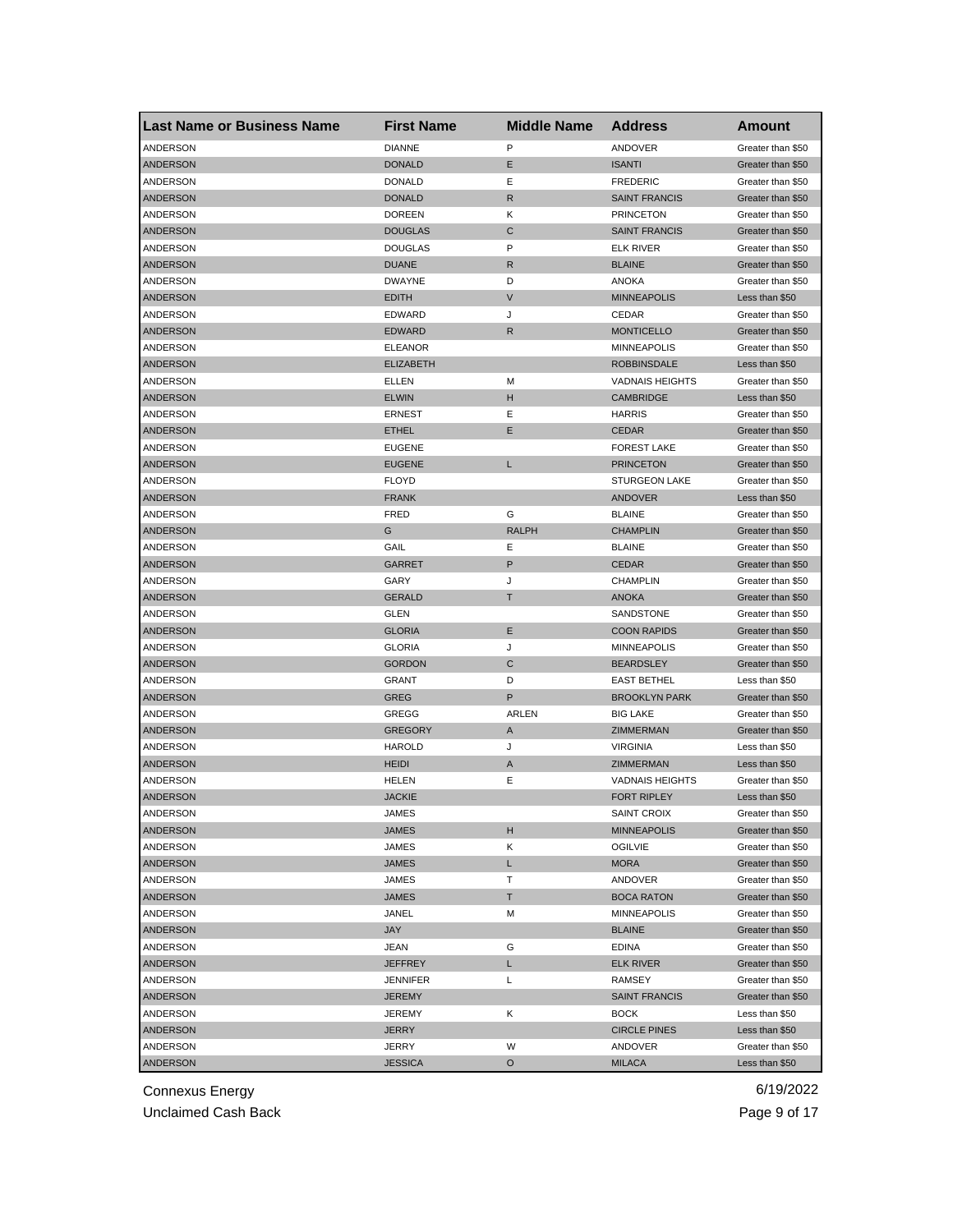| <b>Last Name or Business Name</b> | <b>First Name</b> | <b>Middle Name</b> | <b>Address</b>          | Amount                           |
|-----------------------------------|-------------------|--------------------|-------------------------|----------------------------------|
| ANDERSON                          | JIM               | C                  | <b>SAINT FRANCIS</b>    | Greater than \$50                |
| <b>ANDERSON</b>                   | <b>JODIE</b>      | L                  | <b>MILACA</b>           | Greater than \$50                |
| ANDERSON                          | <b>JOEL</b>       | C                  | <b>BLAINE</b>           | Greater than \$50                |
| <b>ANDERSON</b>                   | <b>JOHN</b>       | A                  | <b>ANOKA</b>            | Greater than \$50                |
| <b>ANDERSON</b>                   | <b>JOHN</b>       | н                  | <b>BLAINE</b>           | Greater than \$50                |
| <b>ANDERSON</b>                   | <b>JOHN</b>       | R                  | ZIMMERMAN               | Greater than \$50                |
| ANDERSON                          | <b>JON</b>        | W                  | <b>FRIDLEY</b>          | Greater than \$50                |
| <b>ANDERSON</b>                   | <b>JONATHAN</b>   |                    | <b>ZIMMERMAN</b>        | Greater than \$50                |
| ANDERSON                          | <b>JOYCE</b>      |                    | <b>COON RAPIDS</b>      | Greater than \$50                |
| ANDERSON                          | <b>KARI</b>       | L                  | <b>MINNEAPOLIS</b>      | Greater than \$50                |
| ANDERSON                          | <b>KATHERINE</b>  | J                  | SPRING LK PK            | Greater than \$50                |
| <b>ANDERSON</b>                   | <b>KATHRYN</b>    |                    | <b>STACY</b>            | Less than \$50                   |
| ANDERSON                          | KEITH             | Α                  | <b>PRINCETON</b>        | Greater than \$50                |
| <b>ANDERSON</b>                   | <b>KEITH</b>      | F                  | CAMBRIDGE               | Greater than \$50                |
| ANDERSON                          | KEITH             | W                  | <b>HUGO</b>             | Less than \$50                   |
| <b>ANDERSON</b>                   | <b>KELLY</b>      |                    | <b>MINNEAPOLIS</b>      | Less than \$50                   |
| ANDERSON                          | <b>KENNETH</b>    | M                  | <b>MINNEAPOLIS</b>      | Greater than \$50                |
| <b>ANDERSON</b>                   | <b>KEVIN</b>      | <b>BRADLY</b>      | <b>STACY</b>            | Greater than \$50                |
| ANDERSON                          | <b>KEVIN</b>      | С                  | <b>ELK RIVER</b>        | Greater than \$50                |
| <b>ANDERSON</b>                   | <b>KEVIN</b>      | D                  | <b>COON RAPIDS</b>      | Greater than \$50                |
| ANDERSON                          | <b>KEVIN</b>      | P                  | <b>CUMMING</b>          | Less than \$50                   |
| <b>ANDERSON</b>                   | <b>KIRK</b>       | J                  | <b>MINNEAPOLIS</b>      | Greater than \$50                |
| <b>ANDERSON</b>                   | <b>KRISTIN</b>    | R                  | <b>BROOKLYN PK</b>      | Greater than \$50                |
| <b>ANDERSON</b>                   | <b>KRISTINE</b>   | Ε                  | <b>SAINT PAUL</b>       | Less than \$50                   |
| ANDERSON                          | LARRY             | M                  | <b>BLAINE</b>           | Greater than \$50                |
| <b>ANDERSON</b>                   | LARRY             | R                  | <b>BRAINERD</b>         | Greater than \$50                |
| ANDERSON                          | LAURIE            | L                  | <b>DAYTON</b>           | Greater than \$50                |
| <b>ANDERSON</b>                   | <b>LAWRENCE</b>   | Ε                  | <b>PILLAGER</b>         | Greater than \$50                |
| ANDERSON                          | LEEANN            |                    | <b>ROGERS</b>           | Less than \$50                   |
| <b>ANDERSON</b>                   | <b>LENORE</b>     |                    | <b>COON RAPIDS</b>      | Greater than \$50                |
| ANDERSON                          | <b>LEON</b>       | G                  | <b>ISANTI</b>           | Greater than \$50                |
| <b>ANDERSON</b>                   | <b>LEONARD</b>    | $\mathsf{A}$       | <b>ELK RIVER</b>        | Greater than \$50                |
| ANDERSON                          | <b>LINDA</b>      |                    | <b>COLUMBIA HEIGHTS</b> | Greater than \$50                |
| <b>ANDERSON</b>                   | <b>LINDA</b>      | L                  | <b>COLUMBIA HEIGHTS</b> | Greater than \$50                |
| <b>ANDERSON</b>                   | <b>LISA</b>       |                    | ANDOVER                 | Less than \$50                   |
| <b>ANDERSON</b>                   | <b>LORETTA</b>    | J                  | <b>HAM LAKE</b>         | Greater than \$50                |
| ANDERSON                          | LORI              | J                  | WHITE BEAR LAKE         | Greater than \$50                |
| ANDERSON                          | <b>LOUISE</b>     |                    | <b>PLYMOUTH</b>         | Less than \$50                   |
| ANDERSON                          | LUCAS             | J                  | <b>SAINT CLOUD</b>      | Less than \$50                   |
| <b>ANDERSON</b>                   | <b>LYNN</b>       |                    | <b>ROSEVILLE</b>        | Less than \$50                   |
| ANDERSON                          | LYNN              |                    | RAMSEY                  | Greater than \$50                |
| <b>ANDERSON</b>                   | <b>MAGGIE</b>     |                    | NORTH BRANCH            | Greater than \$50                |
| ANDERSON                          | MARC              |                    | <b>MINNEAPOLIS</b>      | Less than \$50                   |
| ANDERSON                          | MARCELLA          |                    | <b>HAM LAKE</b>         | Greater than \$50                |
| ANDERSON                          | MARILYN           | М                  | <b>BLAINE</b>           | Greater than \$50                |
| ANDERSON                          | <b>MARK</b>       | A                  | <b>EAST BETHEL</b>      | Greater than \$50                |
| ANDERSON                          | MARK              | Α                  | <b>FOREST LAKE</b>      | Less than \$50                   |
| <b>ANDERSON</b>                   | <b>MARK</b>       | Е                  | <b>SAINT PETER</b>      | Greater than \$50                |
| ANDERSON                          | MARK              | R                  | ANOKA                   | Greater than \$50                |
| <b>ANDERSON</b>                   | <b>MARTIN</b>     | L                  | <b>FARMINGTON</b>       | Less than \$50                   |
| ANDERSON                          | MARVIN            | С                  | <b>STACY</b>            | Greater than \$50                |
| ANDERSON                          | <b>MATTHEW</b>    |                    | <b>BROOKLYN CENTER</b>  | Less than \$50                   |
| ANDERSON                          | MATTHEW           | J                  |                         | Greater than \$50                |
|                                   |                   |                    | ISANTI                  |                                  |
| ANDERSON                          | MERLYN            | D                  | <b>ANDOVER</b>          | Less than \$50<br>Less than \$50 |
| ANDERSON                          | MERVIN            | С                  | <b>SAINT PAUL</b>       |                                  |
| ANDERSON                          | <b>MICHAEL</b>    | D                  | <b>ANDOVER</b>          | Greater than \$50                |

Unclaimed Cash Back **Page 10 of 17**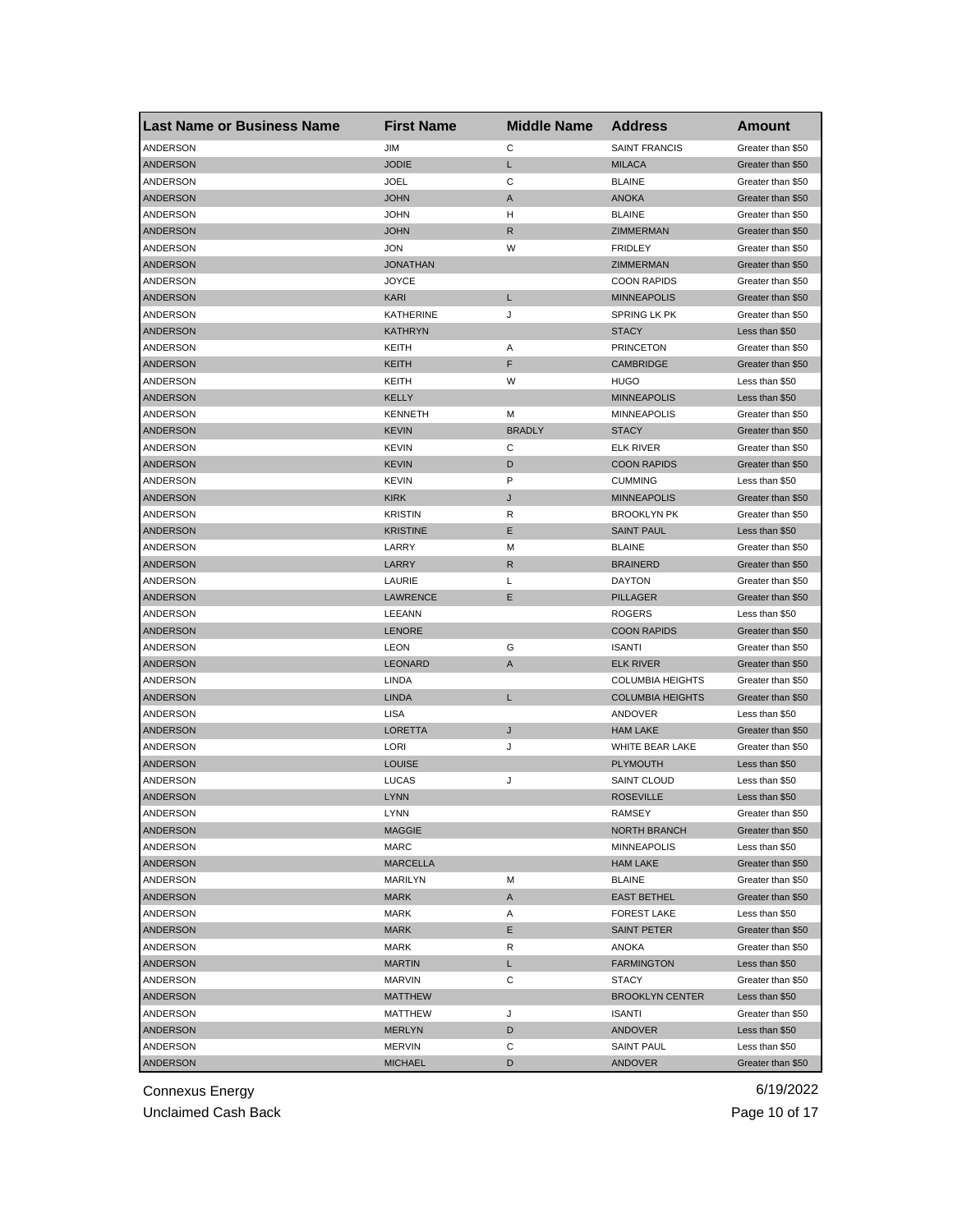| <b>Last Name or Business Name</b> | <b>First Name</b> | <b>Middle Name</b> | <b>Address</b>         | <b>Amount</b>     |
|-----------------------------------|-------------------|--------------------|------------------------|-------------------|
| ANDERSON                          | <b>MICHAEL</b>    | G                  | <b>HARRIS</b>          | Greater than \$50 |
| <b>ANDERSON</b>                   | <b>MICHAEL</b>    | G                  | <b>BLAINE</b>          | Less than \$50    |
| ANDERSON                          | <b>MICHAEL</b>    | R                  | <b>VADNAIS HEIGHTS</b> | Greater than \$50 |
| <b>ANDERSON</b>                   | <b>MICHAEL</b>    | S                  | <b>COON RAPIDS</b>     | Greater than \$50 |
| ANDERSON                          | <b>MICHELLE</b>   |                    | <b>PRIOR LAKE</b>      | Greater than \$50 |
| <b>ANDERSON</b>                   | <b>MICHELLE</b>   | D                  | <b>NEW BRIGHTON</b>    | Greater than \$50 |
| ANDERSON                          | <b>MICHELLE</b>   | M                  | CEDAR                  | Greater than \$50 |
| <b>ANDERSON</b>                   | <b>MONICA</b>     |                    | <b>BIG LAKE</b>        | Greater than \$50 |
| ANDERSON                          | <b>NANCY</b>      |                    | <b>FRIDLEY</b>         | Greater than \$50 |
| <b>ANDERSON</b>                   | <b>PATRICIA</b>   | A                  | <b>BLAINE</b>          | Greater than \$50 |
| ANDERSON                          | <b>PATRICIA</b>   | J                  | ALBERTVILLE            | Less than \$50    |
| <b>ANDERSON</b>                   | <b>PATRICIA</b>   | M                  | <b>NEW BRIGHTON</b>    | Less than \$50    |
| ANDERSON                          | <b>PATRICK</b>    |                    | <b>MINNEAPOLIS</b>     | Less than \$50    |
| ANDERSON                          | <b>PAUL</b>       |                    | <b>IRON</b>            | Greater than \$50 |
| ANDERSON                          | PAUL              | Α                  | <b>BIG LAKE</b>        | Greater than \$50 |
| <b>ANDERSON</b>                   | <b>PAUL</b>       | A                  | <b>COON RAPIDS</b>     | Greater than \$50 |
| ANDERSON                          | PAUL              | J                  | <b>HARRIS</b>          | Greater than \$50 |
| <b>ANDERSON</b>                   | <b>PAUL</b>       | M                  | <b>ANOKA</b>           | Greater than \$50 |
| ANDERSON                          | PAUL              | R                  | <b>BLAINE</b>          | Greater than \$50 |
| <b>ANDERSON</b>                   | <b>PAULA</b>      | M                  | <b>ANOKA</b>           | Greater than \$50 |
| ANDERSON                          | PEARL             | Ε                  | TALLAHASSEE            | Less than \$50    |
| <b>ANDERSON</b>                   | <b>PHILLIP</b>    | A                  | <b>RAMSEY</b>          | Greater than \$50 |
| ANDERSON                          | <b>RACHEL</b>     | В                  | <b>CLARINDA</b>        | Greater than \$50 |
| <b>ANDERSON</b>                   | <b>RACHEL</b>     | M                  | <b>BARNUM</b>          | Less than \$50    |
| ANDERSON                          | RANDALL           | LEE                | <b>STACY</b>           | Less than \$50    |
| <b>ANDERSON</b>                   | <b>REBECCA</b>    | L                  | WHITE BEAR LAKE        | Greater than \$50 |
| ANDERSON                          | RENITA            | L                  | <b>COON RAPIDS</b>     | Less than \$50    |
| <b>ANDERSON</b>                   | <b>RICHARD</b>    |                    | <b>AITKIN</b>          | Greater than \$50 |
| ANDERSON                          | <b>RICHARD</b>    |                    | <b>ELK RIVER</b>       | Greater than \$50 |
| ANDERSON                          | <b>RICHARD</b>    | C                  | <b>RAMSEY</b>          | Greater than \$50 |
| ANDERSON                          | <b>RICHARD</b>    | D                  | <b>NEW ULM</b>         | Greater than \$50 |
| <b>ANDERSON</b>                   | <b>RICHARD</b>    | Е                  | <b>COON RAPIDS</b>     | Greater than \$50 |
| ANDERSON                          | <b>RICHARD</b>    | Т                  | <b>FOREST LAKE</b>     | Less than \$50    |
| <b>ANDERSON</b>                   | <b>RICK</b>       | A                  | <b>COON RAPIDS</b>     | Greater than \$50 |
| ANDERSON                          | <b>RICK</b>       | Α                  | <b>BLAINE</b>          | Greater than \$50 |
| <b>ANDERSON</b>                   | <b>ROBERT</b>     |                    | <b>ELBOW LAKE</b>      | Greater than \$50 |
| ANDERSON                          | <b>ROBERT</b>     | G                  | <b>COON RAPIDS</b>     | Greater than \$50 |
| ANDERSON                          | <b>ROBERT</b>     | H                  | <b>SAINT PAUL</b>      | Less than \$50    |
| <b>ANDERSON</b>                   | <b>ROBERT</b>     | J                  | <b>COON RAPIDS</b>     | Greater than \$50 |
| <b>ANDERSON</b>                   | <b>ROBERT</b>     | J                  | <b>STILLWATER</b>      | Greater than \$50 |
| ANDERSON                          | ROBERT            | J                  | SAINT FRANCIS          | Greater than \$50 |
| ANDERSON                          | <b>ROBERT</b>     | J                  | <b>DECORAH</b>         | Greater than \$50 |
| ANDERSON                          | ROBERT            | O                  | <b>MINNEAPOLIS</b>     | Less than \$50    |
| ANDERSON                          | <b>ROBIN</b>      |                    | <b>ELK RIVER</b>       | Greater than \$50 |
| ANDERSON                          | ROGER             | L                  | <b>COON RAPIDS</b>     | Greater than \$50 |
| ANDERSON                          | <b>RONALD</b>     | C                  | ZIMMERMAN              | Greater than \$50 |
| ANDERSON                          | ROSS              | Е                  | <b>MAHTOMEDI</b>       | Greater than \$50 |
| ANDERSON                          | <b>ROY</b>        | P                  | <b>CEDAR</b>           | Less than \$50    |
| ANDERSON                          | <b>RUSSELL</b>    | J                  | MINNEAPOLIS            | Greater than \$50 |
| <b>ANDERSON</b>                   | <b>RYAN</b>       | Κ                  | <b>COON RAPIDS</b>     | Less than \$50    |
| ANDERSON                          | SCOTT             |                    | WHITE BEAR LAKE        | Greater than \$50 |
| ANDERSON                          | SCOTT             |                    | <b>COON RAPIDS</b>     | Less than \$50    |
| ANDERSON                          | SCOTT             | Α                  | <b>BOWLING GREEN</b>   | Greater than \$50 |
| <b>ANDERSON</b>                   | SCOTT             | A                  | <b>COON RAPIDS</b>     | Greater than \$50 |
| ANDERSON                          | SCOTT             | С                  | CEDAR                  | Less than \$50    |
| ANDERSON                          | <b>SCOTT</b>      | Κ                  | <b>PRINCETON</b>       | Greater than \$50 |
|                                   |                   |                    |                        |                   |

Unclaimed Cash Back **Page 11 of 17**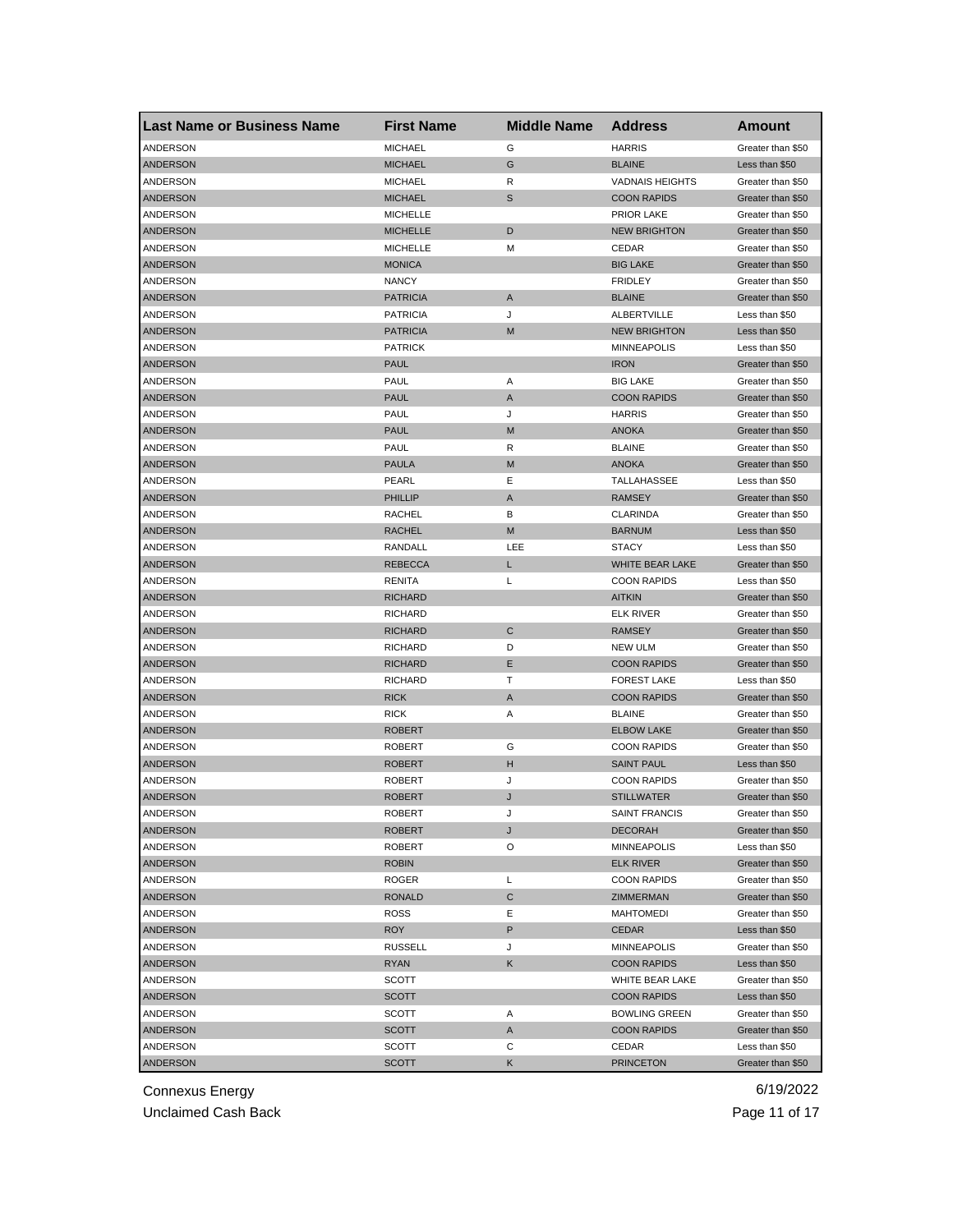| <b>Last Name or Business Name</b> | <b>First Name</b> | <b>Middle Name</b> | <b>Address</b>       | Amount            |
|-----------------------------------|-------------------|--------------------|----------------------|-------------------|
| ANDERSON                          | <b>SCOTT</b>      | R                  | <b>COON RAPIDS</b>   | Greater than \$50 |
| <b>ANDERSON</b>                   | <b>SEAN</b>       | Г                  | <b>HAM LAKE</b>      | Less than \$50    |
| ANDERSON                          | <b>SHANE</b>      | D                  | <b>RAMSEY</b>        | Greater than \$50 |
| <b>ANDERSON</b>                   | <b>SHANE</b>      | D                  | <b>RAMSEY</b>        | Greater than \$50 |
| ANDERSON                          | <b>SHANE</b>      | M                  | <b>SAINT PAUL</b>    | Greater than \$50 |
| <b>ANDERSON</b>                   | <b>SHARON</b>     | Κ                  | <b>COON RAPIDS</b>   | Less than \$50    |
| ANDERSON                          | SHERWOOD          | т                  | <b>FOREST LAKE</b>   | Greater than \$50 |
| <b>ANDERSON</b>                   | <b>STANLEY</b>    | Κ                  | <b>ISLE</b>          | Greater than \$50 |
| ANDERSON                          | <b>STANLEY</b>    | Г                  | <b>SHAFER</b>        | Greater than \$50 |
| ANDERSON                          | <b>STEEN</b>      | G                  | <b>SHOREVIEW</b>     | Greater than \$50 |
| ANDERSON                          | <b>STEVEN</b>     | D                  | <b>DAYTON</b>        | Greater than \$50 |
| <b>ANDERSON</b>                   | <b>SUSAN</b>      | L                  | <b>HUGO</b>          | Greater than \$50 |
| ANDERSON                          | <b>TARI</b>       | L                  | CAMBRIDGE            | Greater than \$50 |
| <b>ANDERSON</b>                   | <b>THEODORE</b>   | C                  | <b>LADY LAKE</b>     | Less than \$50    |
| ANDERSON                          | <b>THOMAS</b>     | L                  | DEERFIELD BEACH      | Greater than \$50 |
| <b>ANDERSON</b>                   | <b>THOMAS</b>     | W                  | <b>FOREST LAKE</b>   | Greater than \$50 |
| ANDERSON                          | <b>TIM</b>        |                    | <b>ROGERS</b>        | Greater than \$50 |
| <b>ANDERSON</b>                   | <b>TIMOTHY</b>    | J                  | <b>CIRCLE PINES</b>  | Greater than \$50 |
| ANDERSON                          | <b>TIMOTHY</b>    | W                  | <b>CINCINNATI</b>    | Greater than \$50 |
| <b>ANDERSON</b>                   | <b>TINA</b>       |                    | <b>BETHEL</b>        | Greater than \$50 |
| ANDERSON                          | TINA              |                    | <b>MINNEAPOLIS</b>   | Greater than \$50 |
| <b>ANDERSON</b>                   | <b>TOD</b>        | J                  | <b>CEDAR</b>         | Greater than \$50 |
| <b>ANDERSON</b>                   | <b>TODD</b>       |                    | <b>ELK RIVER</b>     | Greater than \$50 |
| <b>ANDERSON</b>                   | <b>TODD</b>       |                    | <b>RAMSEY</b>        | Greater than \$50 |
| ANDERSON                          | <b>TODD</b>       | Α                  | NORTHFIELD           | Less than \$50    |
| <b>ANDERSON</b>                   | <b>TODD</b>       | R                  | <b>BROOKLYN PARK</b> | Greater than \$50 |
| ANDERSON                          | TOM               | D                  | <b>MINNEAPOLIS</b>   | Greater than \$50 |
| <b>ANDERSON</b>                   | <b>TRACEY</b>     | L                  | <b>STANCHFIELD</b>   | Greater than \$50 |
| ANDERSON                          | <b>TRACI</b>      | L                  | <b>COON RAPIDS</b>   | Greater than \$50 |
| <b>ANDERSON</b>                   | <b>TRENT</b>      | $\mathsf Q$        | ZIMMERMAN            | Greater than \$50 |
| ANDERSON                          | TROY              | Α                  | <b>PRINCETON</b>     | Greater than \$50 |
| ANDERSON                          | <b>VALARIE</b>    |                    | <b>ELK RIVER</b>     | Greater than \$50 |
| ANDERSON                          | VERNNA            |                    | SAINT PETER          | Less than \$50    |
| <b>ANDERSON</b>                   | <b>VERNON</b>     | Г                  | <b>EDEN PRAIRIE</b>  | Greater than \$50 |
| <b>ANDERSON</b>                   | <b>VIVIAN</b>     | Е                  | <b>BLAINE</b>        | Greater than \$50 |
| <b>ANDERSON</b>                   | <b>WALTER</b>     | Ε                  | <b>AKELEY</b>        | Less than \$50    |
| ANDERSON                          | WILLIAM           | M                  | <b>SAINT PAUL</b>    | Greater than \$50 |
| ANDERSON & AUSTIN                 |                   |                    | <b>COON RAPIDS</b>   | Greater than \$50 |
| ANDERSON AO ENTERPRISES INC       |                   |                    | ZIMMERMAN            | Greater than \$50 |
| ANDERSON LANDSCAPING INC          |                   |                    | <b>FOREST LAKE</b>   | Greater than \$50 |
| ANDERSON MANN CONST               |                   |                    | <b>MINNEAPOLIS</b>   | Greater than \$50 |
| ANDERSON*                         | <b>RAYMOND</b>    |                    | <b>MINNEAPOLIS</b>   | Less than \$50    |
| ANDERSTROM                        | JIM               |                    | <b>BLAINE</b>        | Greater than \$50 |
| ANDERT                            | <b>JEFFERY</b>    | L                  | <b>HUGO</b>          | Greater than \$50 |
| ANDERT                            | <b>JOSEPH</b>     | т                  | <b>MINNEAPOLIS</b>   | Greater than \$50 |
| ANDERT                            | <b>PATRICIA</b>   | Κ                  | <b>COON RAPIDS</b>   | Greater than \$50 |
| ANDERT HARRIET K C/O ALTA VAUGHN  |                   |                    | LAKESIDE             | Greater than \$50 |
| <b>ANDERTON</b>                   | <b>RONALD</b>     |                    | <b>BROOKLYN PARK</b> | Greater than \$50 |
| ANDOVER ASSOCIATES LLC            |                   |                    | ANDOVER              | Greater than \$50 |
| ANDOVER AUTO & TRUCK PTS          |                   |                    | <b>FRIDLEY</b>       | Greater than \$50 |
| ANDOVER AUTO PARTS                |                   |                    | FRIDLEY              | Greater than \$50 |
| ANDOVER FIRE ARMS INC             |                   |                    | ANDOVER              | Greater than \$50 |
| ANDOVER FLORAL TOO                |                   |                    | ZIMMERMAN            | Greater than \$50 |
| ANDOVER OWNERS ASSOC INC          |                   |                    | <b>BLOOMINGTON</b>   | Greater than \$50 |
| ANDOVER RADIATOR REPAIR           |                   |                    | ANDOVER              | Greater than \$50 |
| ANDREASEN                         | DAVID             |                    | <b>MINNEAPOLIS</b>   | Greater than \$50 |
|                                   |                   |                    |                      |                   |

Unclaimed Cash Back **Page 12 of 17**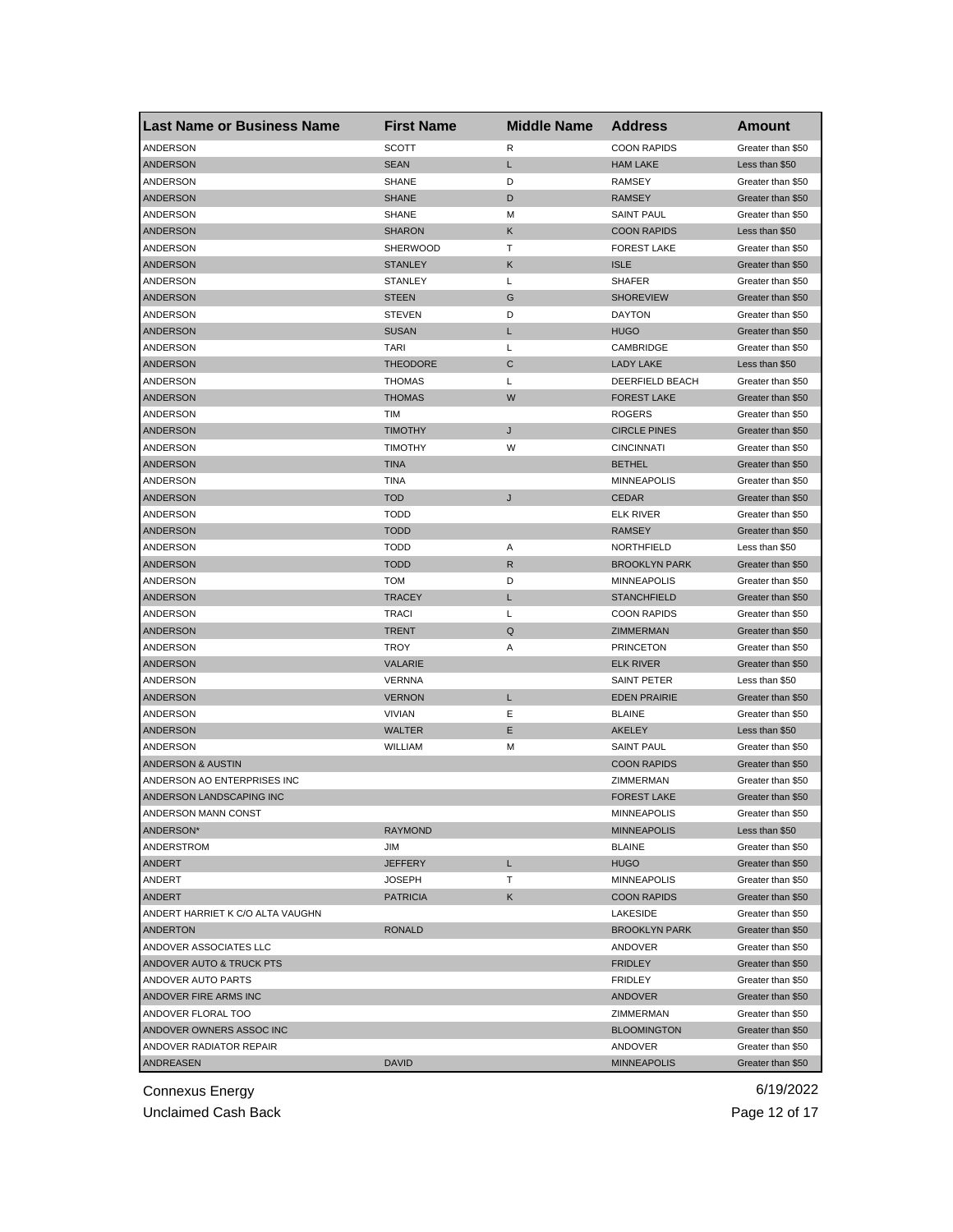| <b>KELLEY</b><br><b>SHOREVIEW</b><br>ANDREASON<br>R<br>Greater than \$50<br>$\mathsf{R}$<br><b>ANDREN</b><br><b>DONALD</b><br><b>YUMA</b><br>Greater than \$50<br>ANDRESEN<br><b>CHERYL</b><br><b>BROOKLYN PARK</b><br>Greater than \$50<br>$\mathbb S$<br><b>ANDREWJESKI</b><br><b>CHRIS</b><br><b>ISANTI</b><br>Less than \$50<br>ANDREWS<br>DARYL<br>н<br><b>SARONA</b><br>Less than \$50<br>WHITE BEAR LAKE<br><b>ANDREWS</b><br><b>DEAN</b><br>Greater than \$50<br>ANDREWS<br><b>GERALD</b><br>G<br><b>BETHEL</b><br>Greater than \$50<br><b>ANDREWS</b><br>M<br><b>BETHEL</b><br><b>HELEN</b><br>Greater than \$50<br><b>JEANIE</b><br>Г<br><b>BLAINE</b><br>ANDREWS<br>Greater than \$50<br>F<br><b>HAM LAKE</b><br>ANDREWS<br><b>KEITH</b><br>Greater than \$50<br><b>COON RAPIDS</b><br>ANDREWS<br>KEN<br>Greater than \$50<br><b>ANDREWS</b><br><b>SCOTT</b><br><b>SEATTLE</b><br>Less than \$50<br>ANDREWSEN<br><b>RICHARD</b><br>L<br><b>RAMSEY</b><br>Greater than \$50<br>S<br><b>CLEARWATER</b><br>ANDRIE<br><b>BRADLEY</b><br>Greater than \$50<br>ANDRIST<br>GARY<br>Α<br><b>SHAKOPEE</b><br>Greater than \$50<br><b>LOLA</b><br>M<br><b>ANDRUS</b><br><b>EAST BETHEL</b><br>Greater than \$50<br>ANDRZEJEWSKI<br><b>TRAVIS</b><br><b>MINNEAPOLIS</b><br>Less than \$50<br>ANDY'S<br><b>AUTOWORKS</b><br><b>CAMBRIDGE</b><br>Greater than \$50<br>ANFANG<br>Г<br><b>CIRCLE PINES</b><br>MEGHAN<br>Greater than \$50<br>ANGELIQUES-ANDRES<br><b>INC</b><br><b>BLAINE</b><br>Greater than \$50<br>ANGELL<br>DEBBIE<br><b>BECKER</b><br>Greater than \$50<br>ANGELL<br><b>DENNIS</b><br>L<br><b>COON RAPIDS</b><br>Greater than \$50<br>ANGELL<br>KAYNE<br><b>STAPLES</b><br>Less than \$50<br>$\mathbb S$<br>ANGELL<br><b>RONALD</b><br><b>SPRING LK PK</b><br>Greater than \$50<br>ANGELL<br><b>SCOTT</b><br>Г<br>DEER RIVER<br>Greater than \$50<br>ANGERHOFER<br><b>MONTICELLO</b><br><b>ROBERT</b><br>Α.<br>Greater than \$50<br>ANGLE<br><b>RUSSELL</b><br><b>FRIDLEY</b><br>Less than \$50<br><b>ANGRIMSON</b><br><b>JILL</b><br>M<br><b>SPRING LAKE PARK</b><br>Less than \$50<br>ANGUS<br>н<br><b>CHRIS</b><br><b>LINDSTROM</b><br>Greater than \$50<br><b>CONTROL</b><br>ANIMAL<br><b>SHOREVIEW</b><br>Greater than \$50<br>ANLAUF<br><b>MITCHELL</b><br>L<br>CAMBRIDGE<br>Less than \$50<br>ANNIES RESTAURANTS LLC<br>ANDOVER<br>Greater than \$50<br>W<br>ANNIS<br><b>ROBERT</b><br><b>BLAINE</b><br>Greater than \$50<br><b>ANNONI</b><br><b>ROBERT</b><br>В<br>ZIMMERMAN<br>Greater than \$50<br>ANOKA AIRPORT HOLDING LLC<br><b>SAINT PAUL</b><br>Greater than \$50<br>ANOKA COUNTY FARM SERVICE PO BOX 12009<br><b>NEW BRIGHTON</b><br>Greater than \$50<br>ANOKA FARM SERVICE COOP<br><b>NEW BRIGHTON</b><br>Greater than \$50<br>ANOKA FLIGHT TRAINING<br><b>MAPLEWOOD</b><br>Less than \$50<br>ANOKA HENNEPIN COUNTY<br><b>ANOKA</b><br>Greater than \$50<br>ANOKA RAMSEY AUTOMOTIVE<br><b>RAMSEY</b><br>Less than \$50<br>ANOKA WELDING<br><b>BIG LAKE</b><br>Greater than \$50<br><b>ANOKA WEST AUTO SALES</b><br>ANOKA<br>Greater than \$50<br>ANONDSON<br>CRAIG<br><b>WYOMING</b><br>Greater than \$50<br><b>ANONEN</b><br><b>CHRISTOPHER</b><br>J<br><b>MAPLE VALLEY</b><br>Greater than \$50<br>ANSELMENT<br>MINDY<br><b>ROCKVILLE</b><br>Less than \$50<br><b>ANTCZAK</b><br><b>ALDEN</b><br><b>MINNEAPOLIS</b><br>Greater than \$50<br><b>ANTHONY</b><br>PAULA<br><b>BROOKLYN PARK</b><br>Less than \$50<br><b>ANTHONY</b><br>PETER<br><b>COLD SPRING</b><br>Less than \$50<br>ANTIL<br>Greater than \$50<br>JOAN<br>Α<br>ANOKA<br><b>ANTINOZZI</b><br><b>MICHAEL</b><br>A<br><b>BLAINE</b><br>Greater than \$50<br>ANTINOZZI<br>MIKE<br>Α<br><b>BLAINE</b><br>Greater than \$50<br><b>ANTINOZZI</b><br><b>NICK</b><br>Е<br><b>LINO LAKES</b><br>Greater than \$50<br>ANTISDEL<br>PHILIP<br>J<br>STACY<br>Greater than \$50<br><b>ANTOINE INC</b><br><b>WOODBURY</b><br>Less than \$50<br><b>ANTOLIK</b><br>JAMES<br>SAINT PAUL<br>Greater than \$50<br><b>ANTONSEN</b><br>LANA<br><b>MINNEAPOLIS</b><br>Less than \$50 | <b>Last Name or Business Name</b> | <b>First Name</b> | <b>Middle Name</b> | <b>Address</b> | Amount |
|-------------------------------------------------------------------------------------------------------------------------------------------------------------------------------------------------------------------------------------------------------------------------------------------------------------------------------------------------------------------------------------------------------------------------------------------------------------------------------------------------------------------------------------------------------------------------------------------------------------------------------------------------------------------------------------------------------------------------------------------------------------------------------------------------------------------------------------------------------------------------------------------------------------------------------------------------------------------------------------------------------------------------------------------------------------------------------------------------------------------------------------------------------------------------------------------------------------------------------------------------------------------------------------------------------------------------------------------------------------------------------------------------------------------------------------------------------------------------------------------------------------------------------------------------------------------------------------------------------------------------------------------------------------------------------------------------------------------------------------------------------------------------------------------------------------------------------------------------------------------------------------------------------------------------------------------------------------------------------------------------------------------------------------------------------------------------------------------------------------------------------------------------------------------------------------------------------------------------------------------------------------------------------------------------------------------------------------------------------------------------------------------------------------------------------------------------------------------------------------------------------------------------------------------------------------------------------------------------------------------------------------------------------------------------------------------------------------------------------------------------------------------------------------------------------------------------------------------------------------------------------------------------------------------------------------------------------------------------------------------------------------------------------------------------------------------------------------------------------------------------------------------------------------------------------------------------------------------------------------------------------------------------------------------------------------------------------------------------------------------------------------------------------------------------------------------------------------------------------------------------------------------------------------------------------------------------------------------------------------------------------------------------------------------------------------------------------------------------------------------------------------------------------------------------------------------------------------------------------------------------------------------------------------------------------------------------------------------------------------------------------------------------------------------------------------------|-----------------------------------|-------------------|--------------------|----------------|--------|
|                                                                                                                                                                                                                                                                                                                                                                                                                                                                                                                                                                                                                                                                                                                                                                                                                                                                                                                                                                                                                                                                                                                                                                                                                                                                                                                                                                                                                                                                                                                                                                                                                                                                                                                                                                                                                                                                                                                                                                                                                                                                                                                                                                                                                                                                                                                                                                                                                                                                                                                                                                                                                                                                                                                                                                                                                                                                                                                                                                                                                                                                                                                                                                                                                                                                                                                                                                                                                                                                                                                                                                                                                                                                                                                                                                                                                                                                                                                                                                                                                                                                   |                                   |                   |                    |                |        |
|                                                                                                                                                                                                                                                                                                                                                                                                                                                                                                                                                                                                                                                                                                                                                                                                                                                                                                                                                                                                                                                                                                                                                                                                                                                                                                                                                                                                                                                                                                                                                                                                                                                                                                                                                                                                                                                                                                                                                                                                                                                                                                                                                                                                                                                                                                                                                                                                                                                                                                                                                                                                                                                                                                                                                                                                                                                                                                                                                                                                                                                                                                                                                                                                                                                                                                                                                                                                                                                                                                                                                                                                                                                                                                                                                                                                                                                                                                                                                                                                                                                                   |                                   |                   |                    |                |        |
|                                                                                                                                                                                                                                                                                                                                                                                                                                                                                                                                                                                                                                                                                                                                                                                                                                                                                                                                                                                                                                                                                                                                                                                                                                                                                                                                                                                                                                                                                                                                                                                                                                                                                                                                                                                                                                                                                                                                                                                                                                                                                                                                                                                                                                                                                                                                                                                                                                                                                                                                                                                                                                                                                                                                                                                                                                                                                                                                                                                                                                                                                                                                                                                                                                                                                                                                                                                                                                                                                                                                                                                                                                                                                                                                                                                                                                                                                                                                                                                                                                                                   |                                   |                   |                    |                |        |
|                                                                                                                                                                                                                                                                                                                                                                                                                                                                                                                                                                                                                                                                                                                                                                                                                                                                                                                                                                                                                                                                                                                                                                                                                                                                                                                                                                                                                                                                                                                                                                                                                                                                                                                                                                                                                                                                                                                                                                                                                                                                                                                                                                                                                                                                                                                                                                                                                                                                                                                                                                                                                                                                                                                                                                                                                                                                                                                                                                                                                                                                                                                                                                                                                                                                                                                                                                                                                                                                                                                                                                                                                                                                                                                                                                                                                                                                                                                                                                                                                                                                   |                                   |                   |                    |                |        |
|                                                                                                                                                                                                                                                                                                                                                                                                                                                                                                                                                                                                                                                                                                                                                                                                                                                                                                                                                                                                                                                                                                                                                                                                                                                                                                                                                                                                                                                                                                                                                                                                                                                                                                                                                                                                                                                                                                                                                                                                                                                                                                                                                                                                                                                                                                                                                                                                                                                                                                                                                                                                                                                                                                                                                                                                                                                                                                                                                                                                                                                                                                                                                                                                                                                                                                                                                                                                                                                                                                                                                                                                                                                                                                                                                                                                                                                                                                                                                                                                                                                                   |                                   |                   |                    |                |        |
|                                                                                                                                                                                                                                                                                                                                                                                                                                                                                                                                                                                                                                                                                                                                                                                                                                                                                                                                                                                                                                                                                                                                                                                                                                                                                                                                                                                                                                                                                                                                                                                                                                                                                                                                                                                                                                                                                                                                                                                                                                                                                                                                                                                                                                                                                                                                                                                                                                                                                                                                                                                                                                                                                                                                                                                                                                                                                                                                                                                                                                                                                                                                                                                                                                                                                                                                                                                                                                                                                                                                                                                                                                                                                                                                                                                                                                                                                                                                                                                                                                                                   |                                   |                   |                    |                |        |
|                                                                                                                                                                                                                                                                                                                                                                                                                                                                                                                                                                                                                                                                                                                                                                                                                                                                                                                                                                                                                                                                                                                                                                                                                                                                                                                                                                                                                                                                                                                                                                                                                                                                                                                                                                                                                                                                                                                                                                                                                                                                                                                                                                                                                                                                                                                                                                                                                                                                                                                                                                                                                                                                                                                                                                                                                                                                                                                                                                                                                                                                                                                                                                                                                                                                                                                                                                                                                                                                                                                                                                                                                                                                                                                                                                                                                                                                                                                                                                                                                                                                   |                                   |                   |                    |                |        |
|                                                                                                                                                                                                                                                                                                                                                                                                                                                                                                                                                                                                                                                                                                                                                                                                                                                                                                                                                                                                                                                                                                                                                                                                                                                                                                                                                                                                                                                                                                                                                                                                                                                                                                                                                                                                                                                                                                                                                                                                                                                                                                                                                                                                                                                                                                                                                                                                                                                                                                                                                                                                                                                                                                                                                                                                                                                                                                                                                                                                                                                                                                                                                                                                                                                                                                                                                                                                                                                                                                                                                                                                                                                                                                                                                                                                                                                                                                                                                                                                                                                                   |                                   |                   |                    |                |        |
|                                                                                                                                                                                                                                                                                                                                                                                                                                                                                                                                                                                                                                                                                                                                                                                                                                                                                                                                                                                                                                                                                                                                                                                                                                                                                                                                                                                                                                                                                                                                                                                                                                                                                                                                                                                                                                                                                                                                                                                                                                                                                                                                                                                                                                                                                                                                                                                                                                                                                                                                                                                                                                                                                                                                                                                                                                                                                                                                                                                                                                                                                                                                                                                                                                                                                                                                                                                                                                                                                                                                                                                                                                                                                                                                                                                                                                                                                                                                                                                                                                                                   |                                   |                   |                    |                |        |
|                                                                                                                                                                                                                                                                                                                                                                                                                                                                                                                                                                                                                                                                                                                                                                                                                                                                                                                                                                                                                                                                                                                                                                                                                                                                                                                                                                                                                                                                                                                                                                                                                                                                                                                                                                                                                                                                                                                                                                                                                                                                                                                                                                                                                                                                                                                                                                                                                                                                                                                                                                                                                                                                                                                                                                                                                                                                                                                                                                                                                                                                                                                                                                                                                                                                                                                                                                                                                                                                                                                                                                                                                                                                                                                                                                                                                                                                                                                                                                                                                                                                   |                                   |                   |                    |                |        |
|                                                                                                                                                                                                                                                                                                                                                                                                                                                                                                                                                                                                                                                                                                                                                                                                                                                                                                                                                                                                                                                                                                                                                                                                                                                                                                                                                                                                                                                                                                                                                                                                                                                                                                                                                                                                                                                                                                                                                                                                                                                                                                                                                                                                                                                                                                                                                                                                                                                                                                                                                                                                                                                                                                                                                                                                                                                                                                                                                                                                                                                                                                                                                                                                                                                                                                                                                                                                                                                                                                                                                                                                                                                                                                                                                                                                                                                                                                                                                                                                                                                                   |                                   |                   |                    |                |        |
|                                                                                                                                                                                                                                                                                                                                                                                                                                                                                                                                                                                                                                                                                                                                                                                                                                                                                                                                                                                                                                                                                                                                                                                                                                                                                                                                                                                                                                                                                                                                                                                                                                                                                                                                                                                                                                                                                                                                                                                                                                                                                                                                                                                                                                                                                                                                                                                                                                                                                                                                                                                                                                                                                                                                                                                                                                                                                                                                                                                                                                                                                                                                                                                                                                                                                                                                                                                                                                                                                                                                                                                                                                                                                                                                                                                                                                                                                                                                                                                                                                                                   |                                   |                   |                    |                |        |
|                                                                                                                                                                                                                                                                                                                                                                                                                                                                                                                                                                                                                                                                                                                                                                                                                                                                                                                                                                                                                                                                                                                                                                                                                                                                                                                                                                                                                                                                                                                                                                                                                                                                                                                                                                                                                                                                                                                                                                                                                                                                                                                                                                                                                                                                                                                                                                                                                                                                                                                                                                                                                                                                                                                                                                                                                                                                                                                                                                                                                                                                                                                                                                                                                                                                                                                                                                                                                                                                                                                                                                                                                                                                                                                                                                                                                                                                                                                                                                                                                                                                   |                                   |                   |                    |                |        |
|                                                                                                                                                                                                                                                                                                                                                                                                                                                                                                                                                                                                                                                                                                                                                                                                                                                                                                                                                                                                                                                                                                                                                                                                                                                                                                                                                                                                                                                                                                                                                                                                                                                                                                                                                                                                                                                                                                                                                                                                                                                                                                                                                                                                                                                                                                                                                                                                                                                                                                                                                                                                                                                                                                                                                                                                                                                                                                                                                                                                                                                                                                                                                                                                                                                                                                                                                                                                                                                                                                                                                                                                                                                                                                                                                                                                                                                                                                                                                                                                                                                                   |                                   |                   |                    |                |        |
|                                                                                                                                                                                                                                                                                                                                                                                                                                                                                                                                                                                                                                                                                                                                                                                                                                                                                                                                                                                                                                                                                                                                                                                                                                                                                                                                                                                                                                                                                                                                                                                                                                                                                                                                                                                                                                                                                                                                                                                                                                                                                                                                                                                                                                                                                                                                                                                                                                                                                                                                                                                                                                                                                                                                                                                                                                                                                                                                                                                                                                                                                                                                                                                                                                                                                                                                                                                                                                                                                                                                                                                                                                                                                                                                                                                                                                                                                                                                                                                                                                                                   |                                   |                   |                    |                |        |
|                                                                                                                                                                                                                                                                                                                                                                                                                                                                                                                                                                                                                                                                                                                                                                                                                                                                                                                                                                                                                                                                                                                                                                                                                                                                                                                                                                                                                                                                                                                                                                                                                                                                                                                                                                                                                                                                                                                                                                                                                                                                                                                                                                                                                                                                                                                                                                                                                                                                                                                                                                                                                                                                                                                                                                                                                                                                                                                                                                                                                                                                                                                                                                                                                                                                                                                                                                                                                                                                                                                                                                                                                                                                                                                                                                                                                                                                                                                                                                                                                                                                   |                                   |                   |                    |                |        |
|                                                                                                                                                                                                                                                                                                                                                                                                                                                                                                                                                                                                                                                                                                                                                                                                                                                                                                                                                                                                                                                                                                                                                                                                                                                                                                                                                                                                                                                                                                                                                                                                                                                                                                                                                                                                                                                                                                                                                                                                                                                                                                                                                                                                                                                                                                                                                                                                                                                                                                                                                                                                                                                                                                                                                                                                                                                                                                                                                                                                                                                                                                                                                                                                                                                                                                                                                                                                                                                                                                                                                                                                                                                                                                                                                                                                                                                                                                                                                                                                                                                                   |                                   |                   |                    |                |        |
|                                                                                                                                                                                                                                                                                                                                                                                                                                                                                                                                                                                                                                                                                                                                                                                                                                                                                                                                                                                                                                                                                                                                                                                                                                                                                                                                                                                                                                                                                                                                                                                                                                                                                                                                                                                                                                                                                                                                                                                                                                                                                                                                                                                                                                                                                                                                                                                                                                                                                                                                                                                                                                                                                                                                                                                                                                                                                                                                                                                                                                                                                                                                                                                                                                                                                                                                                                                                                                                                                                                                                                                                                                                                                                                                                                                                                                                                                                                                                                                                                                                                   |                                   |                   |                    |                |        |
|                                                                                                                                                                                                                                                                                                                                                                                                                                                                                                                                                                                                                                                                                                                                                                                                                                                                                                                                                                                                                                                                                                                                                                                                                                                                                                                                                                                                                                                                                                                                                                                                                                                                                                                                                                                                                                                                                                                                                                                                                                                                                                                                                                                                                                                                                                                                                                                                                                                                                                                                                                                                                                                                                                                                                                                                                                                                                                                                                                                                                                                                                                                                                                                                                                                                                                                                                                                                                                                                                                                                                                                                                                                                                                                                                                                                                                                                                                                                                                                                                                                                   |                                   |                   |                    |                |        |
|                                                                                                                                                                                                                                                                                                                                                                                                                                                                                                                                                                                                                                                                                                                                                                                                                                                                                                                                                                                                                                                                                                                                                                                                                                                                                                                                                                                                                                                                                                                                                                                                                                                                                                                                                                                                                                                                                                                                                                                                                                                                                                                                                                                                                                                                                                                                                                                                                                                                                                                                                                                                                                                                                                                                                                                                                                                                                                                                                                                                                                                                                                                                                                                                                                                                                                                                                                                                                                                                                                                                                                                                                                                                                                                                                                                                                                                                                                                                                                                                                                                                   |                                   |                   |                    |                |        |
|                                                                                                                                                                                                                                                                                                                                                                                                                                                                                                                                                                                                                                                                                                                                                                                                                                                                                                                                                                                                                                                                                                                                                                                                                                                                                                                                                                                                                                                                                                                                                                                                                                                                                                                                                                                                                                                                                                                                                                                                                                                                                                                                                                                                                                                                                                                                                                                                                                                                                                                                                                                                                                                                                                                                                                                                                                                                                                                                                                                                                                                                                                                                                                                                                                                                                                                                                                                                                                                                                                                                                                                                                                                                                                                                                                                                                                                                                                                                                                                                                                                                   |                                   |                   |                    |                |        |
|                                                                                                                                                                                                                                                                                                                                                                                                                                                                                                                                                                                                                                                                                                                                                                                                                                                                                                                                                                                                                                                                                                                                                                                                                                                                                                                                                                                                                                                                                                                                                                                                                                                                                                                                                                                                                                                                                                                                                                                                                                                                                                                                                                                                                                                                                                                                                                                                                                                                                                                                                                                                                                                                                                                                                                                                                                                                                                                                                                                                                                                                                                                                                                                                                                                                                                                                                                                                                                                                                                                                                                                                                                                                                                                                                                                                                                                                                                                                                                                                                                                                   |                                   |                   |                    |                |        |
|                                                                                                                                                                                                                                                                                                                                                                                                                                                                                                                                                                                                                                                                                                                                                                                                                                                                                                                                                                                                                                                                                                                                                                                                                                                                                                                                                                                                                                                                                                                                                                                                                                                                                                                                                                                                                                                                                                                                                                                                                                                                                                                                                                                                                                                                                                                                                                                                                                                                                                                                                                                                                                                                                                                                                                                                                                                                                                                                                                                                                                                                                                                                                                                                                                                                                                                                                                                                                                                                                                                                                                                                                                                                                                                                                                                                                                                                                                                                                                                                                                                                   |                                   |                   |                    |                |        |
|                                                                                                                                                                                                                                                                                                                                                                                                                                                                                                                                                                                                                                                                                                                                                                                                                                                                                                                                                                                                                                                                                                                                                                                                                                                                                                                                                                                                                                                                                                                                                                                                                                                                                                                                                                                                                                                                                                                                                                                                                                                                                                                                                                                                                                                                                                                                                                                                                                                                                                                                                                                                                                                                                                                                                                                                                                                                                                                                                                                                                                                                                                                                                                                                                                                                                                                                                                                                                                                                                                                                                                                                                                                                                                                                                                                                                                                                                                                                                                                                                                                                   |                                   |                   |                    |                |        |
|                                                                                                                                                                                                                                                                                                                                                                                                                                                                                                                                                                                                                                                                                                                                                                                                                                                                                                                                                                                                                                                                                                                                                                                                                                                                                                                                                                                                                                                                                                                                                                                                                                                                                                                                                                                                                                                                                                                                                                                                                                                                                                                                                                                                                                                                                                                                                                                                                                                                                                                                                                                                                                                                                                                                                                                                                                                                                                                                                                                                                                                                                                                                                                                                                                                                                                                                                                                                                                                                                                                                                                                                                                                                                                                                                                                                                                                                                                                                                                                                                                                                   |                                   |                   |                    |                |        |
|                                                                                                                                                                                                                                                                                                                                                                                                                                                                                                                                                                                                                                                                                                                                                                                                                                                                                                                                                                                                                                                                                                                                                                                                                                                                                                                                                                                                                                                                                                                                                                                                                                                                                                                                                                                                                                                                                                                                                                                                                                                                                                                                                                                                                                                                                                                                                                                                                                                                                                                                                                                                                                                                                                                                                                                                                                                                                                                                                                                                                                                                                                                                                                                                                                                                                                                                                                                                                                                                                                                                                                                                                                                                                                                                                                                                                                                                                                                                                                                                                                                                   |                                   |                   |                    |                |        |
|                                                                                                                                                                                                                                                                                                                                                                                                                                                                                                                                                                                                                                                                                                                                                                                                                                                                                                                                                                                                                                                                                                                                                                                                                                                                                                                                                                                                                                                                                                                                                                                                                                                                                                                                                                                                                                                                                                                                                                                                                                                                                                                                                                                                                                                                                                                                                                                                                                                                                                                                                                                                                                                                                                                                                                                                                                                                                                                                                                                                                                                                                                                                                                                                                                                                                                                                                                                                                                                                                                                                                                                                                                                                                                                                                                                                                                                                                                                                                                                                                                                                   |                                   |                   |                    |                |        |
|                                                                                                                                                                                                                                                                                                                                                                                                                                                                                                                                                                                                                                                                                                                                                                                                                                                                                                                                                                                                                                                                                                                                                                                                                                                                                                                                                                                                                                                                                                                                                                                                                                                                                                                                                                                                                                                                                                                                                                                                                                                                                                                                                                                                                                                                                                                                                                                                                                                                                                                                                                                                                                                                                                                                                                                                                                                                                                                                                                                                                                                                                                                                                                                                                                                                                                                                                                                                                                                                                                                                                                                                                                                                                                                                                                                                                                                                                                                                                                                                                                                                   |                                   |                   |                    |                |        |
|                                                                                                                                                                                                                                                                                                                                                                                                                                                                                                                                                                                                                                                                                                                                                                                                                                                                                                                                                                                                                                                                                                                                                                                                                                                                                                                                                                                                                                                                                                                                                                                                                                                                                                                                                                                                                                                                                                                                                                                                                                                                                                                                                                                                                                                                                                                                                                                                                                                                                                                                                                                                                                                                                                                                                                                                                                                                                                                                                                                                                                                                                                                                                                                                                                                                                                                                                                                                                                                                                                                                                                                                                                                                                                                                                                                                                                                                                                                                                                                                                                                                   |                                   |                   |                    |                |        |
|                                                                                                                                                                                                                                                                                                                                                                                                                                                                                                                                                                                                                                                                                                                                                                                                                                                                                                                                                                                                                                                                                                                                                                                                                                                                                                                                                                                                                                                                                                                                                                                                                                                                                                                                                                                                                                                                                                                                                                                                                                                                                                                                                                                                                                                                                                                                                                                                                                                                                                                                                                                                                                                                                                                                                                                                                                                                                                                                                                                                                                                                                                                                                                                                                                                                                                                                                                                                                                                                                                                                                                                                                                                                                                                                                                                                                                                                                                                                                                                                                                                                   |                                   |                   |                    |                |        |
|                                                                                                                                                                                                                                                                                                                                                                                                                                                                                                                                                                                                                                                                                                                                                                                                                                                                                                                                                                                                                                                                                                                                                                                                                                                                                                                                                                                                                                                                                                                                                                                                                                                                                                                                                                                                                                                                                                                                                                                                                                                                                                                                                                                                                                                                                                                                                                                                                                                                                                                                                                                                                                                                                                                                                                                                                                                                                                                                                                                                                                                                                                                                                                                                                                                                                                                                                                                                                                                                                                                                                                                                                                                                                                                                                                                                                                                                                                                                                                                                                                                                   |                                   |                   |                    |                |        |
|                                                                                                                                                                                                                                                                                                                                                                                                                                                                                                                                                                                                                                                                                                                                                                                                                                                                                                                                                                                                                                                                                                                                                                                                                                                                                                                                                                                                                                                                                                                                                                                                                                                                                                                                                                                                                                                                                                                                                                                                                                                                                                                                                                                                                                                                                                                                                                                                                                                                                                                                                                                                                                                                                                                                                                                                                                                                                                                                                                                                                                                                                                                                                                                                                                                                                                                                                                                                                                                                                                                                                                                                                                                                                                                                                                                                                                                                                                                                                                                                                                                                   |                                   |                   |                    |                |        |
|                                                                                                                                                                                                                                                                                                                                                                                                                                                                                                                                                                                                                                                                                                                                                                                                                                                                                                                                                                                                                                                                                                                                                                                                                                                                                                                                                                                                                                                                                                                                                                                                                                                                                                                                                                                                                                                                                                                                                                                                                                                                                                                                                                                                                                                                                                                                                                                                                                                                                                                                                                                                                                                                                                                                                                                                                                                                                                                                                                                                                                                                                                                                                                                                                                                                                                                                                                                                                                                                                                                                                                                                                                                                                                                                                                                                                                                                                                                                                                                                                                                                   |                                   |                   |                    |                |        |
|                                                                                                                                                                                                                                                                                                                                                                                                                                                                                                                                                                                                                                                                                                                                                                                                                                                                                                                                                                                                                                                                                                                                                                                                                                                                                                                                                                                                                                                                                                                                                                                                                                                                                                                                                                                                                                                                                                                                                                                                                                                                                                                                                                                                                                                                                                                                                                                                                                                                                                                                                                                                                                                                                                                                                                                                                                                                                                                                                                                                                                                                                                                                                                                                                                                                                                                                                                                                                                                                                                                                                                                                                                                                                                                                                                                                                                                                                                                                                                                                                                                                   |                                   |                   |                    |                |        |
|                                                                                                                                                                                                                                                                                                                                                                                                                                                                                                                                                                                                                                                                                                                                                                                                                                                                                                                                                                                                                                                                                                                                                                                                                                                                                                                                                                                                                                                                                                                                                                                                                                                                                                                                                                                                                                                                                                                                                                                                                                                                                                                                                                                                                                                                                                                                                                                                                                                                                                                                                                                                                                                                                                                                                                                                                                                                                                                                                                                                                                                                                                                                                                                                                                                                                                                                                                                                                                                                                                                                                                                                                                                                                                                                                                                                                                                                                                                                                                                                                                                                   |                                   |                   |                    |                |        |
|                                                                                                                                                                                                                                                                                                                                                                                                                                                                                                                                                                                                                                                                                                                                                                                                                                                                                                                                                                                                                                                                                                                                                                                                                                                                                                                                                                                                                                                                                                                                                                                                                                                                                                                                                                                                                                                                                                                                                                                                                                                                                                                                                                                                                                                                                                                                                                                                                                                                                                                                                                                                                                                                                                                                                                                                                                                                                                                                                                                                                                                                                                                                                                                                                                                                                                                                                                                                                                                                                                                                                                                                                                                                                                                                                                                                                                                                                                                                                                                                                                                                   |                                   |                   |                    |                |        |
|                                                                                                                                                                                                                                                                                                                                                                                                                                                                                                                                                                                                                                                                                                                                                                                                                                                                                                                                                                                                                                                                                                                                                                                                                                                                                                                                                                                                                                                                                                                                                                                                                                                                                                                                                                                                                                                                                                                                                                                                                                                                                                                                                                                                                                                                                                                                                                                                                                                                                                                                                                                                                                                                                                                                                                                                                                                                                                                                                                                                                                                                                                                                                                                                                                                                                                                                                                                                                                                                                                                                                                                                                                                                                                                                                                                                                                                                                                                                                                                                                                                                   |                                   |                   |                    |                |        |
|                                                                                                                                                                                                                                                                                                                                                                                                                                                                                                                                                                                                                                                                                                                                                                                                                                                                                                                                                                                                                                                                                                                                                                                                                                                                                                                                                                                                                                                                                                                                                                                                                                                                                                                                                                                                                                                                                                                                                                                                                                                                                                                                                                                                                                                                                                                                                                                                                                                                                                                                                                                                                                                                                                                                                                                                                                                                                                                                                                                                                                                                                                                                                                                                                                                                                                                                                                                                                                                                                                                                                                                                                                                                                                                                                                                                                                                                                                                                                                                                                                                                   |                                   |                   |                    |                |        |
|                                                                                                                                                                                                                                                                                                                                                                                                                                                                                                                                                                                                                                                                                                                                                                                                                                                                                                                                                                                                                                                                                                                                                                                                                                                                                                                                                                                                                                                                                                                                                                                                                                                                                                                                                                                                                                                                                                                                                                                                                                                                                                                                                                                                                                                                                                                                                                                                                                                                                                                                                                                                                                                                                                                                                                                                                                                                                                                                                                                                                                                                                                                                                                                                                                                                                                                                                                                                                                                                                                                                                                                                                                                                                                                                                                                                                                                                                                                                                                                                                                                                   |                                   |                   |                    |                |        |
|                                                                                                                                                                                                                                                                                                                                                                                                                                                                                                                                                                                                                                                                                                                                                                                                                                                                                                                                                                                                                                                                                                                                                                                                                                                                                                                                                                                                                                                                                                                                                                                                                                                                                                                                                                                                                                                                                                                                                                                                                                                                                                                                                                                                                                                                                                                                                                                                                                                                                                                                                                                                                                                                                                                                                                                                                                                                                                                                                                                                                                                                                                                                                                                                                                                                                                                                                                                                                                                                                                                                                                                                                                                                                                                                                                                                                                                                                                                                                                                                                                                                   |                                   |                   |                    |                |        |
|                                                                                                                                                                                                                                                                                                                                                                                                                                                                                                                                                                                                                                                                                                                                                                                                                                                                                                                                                                                                                                                                                                                                                                                                                                                                                                                                                                                                                                                                                                                                                                                                                                                                                                                                                                                                                                                                                                                                                                                                                                                                                                                                                                                                                                                                                                                                                                                                                                                                                                                                                                                                                                                                                                                                                                                                                                                                                                                                                                                                                                                                                                                                                                                                                                                                                                                                                                                                                                                                                                                                                                                                                                                                                                                                                                                                                                                                                                                                                                                                                                                                   |                                   |                   |                    |                |        |
|                                                                                                                                                                                                                                                                                                                                                                                                                                                                                                                                                                                                                                                                                                                                                                                                                                                                                                                                                                                                                                                                                                                                                                                                                                                                                                                                                                                                                                                                                                                                                                                                                                                                                                                                                                                                                                                                                                                                                                                                                                                                                                                                                                                                                                                                                                                                                                                                                                                                                                                                                                                                                                                                                                                                                                                                                                                                                                                                                                                                                                                                                                                                                                                                                                                                                                                                                                                                                                                                                                                                                                                                                                                                                                                                                                                                                                                                                                                                                                                                                                                                   |                                   |                   |                    |                |        |
|                                                                                                                                                                                                                                                                                                                                                                                                                                                                                                                                                                                                                                                                                                                                                                                                                                                                                                                                                                                                                                                                                                                                                                                                                                                                                                                                                                                                                                                                                                                                                                                                                                                                                                                                                                                                                                                                                                                                                                                                                                                                                                                                                                                                                                                                                                                                                                                                                                                                                                                                                                                                                                                                                                                                                                                                                                                                                                                                                                                                                                                                                                                                                                                                                                                                                                                                                                                                                                                                                                                                                                                                                                                                                                                                                                                                                                                                                                                                                                                                                                                                   |                                   |                   |                    |                |        |
|                                                                                                                                                                                                                                                                                                                                                                                                                                                                                                                                                                                                                                                                                                                                                                                                                                                                                                                                                                                                                                                                                                                                                                                                                                                                                                                                                                                                                                                                                                                                                                                                                                                                                                                                                                                                                                                                                                                                                                                                                                                                                                                                                                                                                                                                                                                                                                                                                                                                                                                                                                                                                                                                                                                                                                                                                                                                                                                                                                                                                                                                                                                                                                                                                                                                                                                                                                                                                                                                                                                                                                                                                                                                                                                                                                                                                                                                                                                                                                                                                                                                   |                                   |                   |                    |                |        |
|                                                                                                                                                                                                                                                                                                                                                                                                                                                                                                                                                                                                                                                                                                                                                                                                                                                                                                                                                                                                                                                                                                                                                                                                                                                                                                                                                                                                                                                                                                                                                                                                                                                                                                                                                                                                                                                                                                                                                                                                                                                                                                                                                                                                                                                                                                                                                                                                                                                                                                                                                                                                                                                                                                                                                                                                                                                                                                                                                                                                                                                                                                                                                                                                                                                                                                                                                                                                                                                                                                                                                                                                                                                                                                                                                                                                                                                                                                                                                                                                                                                                   |                                   |                   |                    |                |        |
|                                                                                                                                                                                                                                                                                                                                                                                                                                                                                                                                                                                                                                                                                                                                                                                                                                                                                                                                                                                                                                                                                                                                                                                                                                                                                                                                                                                                                                                                                                                                                                                                                                                                                                                                                                                                                                                                                                                                                                                                                                                                                                                                                                                                                                                                                                                                                                                                                                                                                                                                                                                                                                                                                                                                                                                                                                                                                                                                                                                                                                                                                                                                                                                                                                                                                                                                                                                                                                                                                                                                                                                                                                                                                                                                                                                                                                                                                                                                                                                                                                                                   |                                   |                   |                    |                |        |
|                                                                                                                                                                                                                                                                                                                                                                                                                                                                                                                                                                                                                                                                                                                                                                                                                                                                                                                                                                                                                                                                                                                                                                                                                                                                                                                                                                                                                                                                                                                                                                                                                                                                                                                                                                                                                                                                                                                                                                                                                                                                                                                                                                                                                                                                                                                                                                                                                                                                                                                                                                                                                                                                                                                                                                                                                                                                                                                                                                                                                                                                                                                                                                                                                                                                                                                                                                                                                                                                                                                                                                                                                                                                                                                                                                                                                                                                                                                                                                                                                                                                   |                                   |                   |                    |                |        |
|                                                                                                                                                                                                                                                                                                                                                                                                                                                                                                                                                                                                                                                                                                                                                                                                                                                                                                                                                                                                                                                                                                                                                                                                                                                                                                                                                                                                                                                                                                                                                                                                                                                                                                                                                                                                                                                                                                                                                                                                                                                                                                                                                                                                                                                                                                                                                                                                                                                                                                                                                                                                                                                                                                                                                                                                                                                                                                                                                                                                                                                                                                                                                                                                                                                                                                                                                                                                                                                                                                                                                                                                                                                                                                                                                                                                                                                                                                                                                                                                                                                                   |                                   |                   |                    |                |        |
|                                                                                                                                                                                                                                                                                                                                                                                                                                                                                                                                                                                                                                                                                                                                                                                                                                                                                                                                                                                                                                                                                                                                                                                                                                                                                                                                                                                                                                                                                                                                                                                                                                                                                                                                                                                                                                                                                                                                                                                                                                                                                                                                                                                                                                                                                                                                                                                                                                                                                                                                                                                                                                                                                                                                                                                                                                                                                                                                                                                                                                                                                                                                                                                                                                                                                                                                                                                                                                                                                                                                                                                                                                                                                                                                                                                                                                                                                                                                                                                                                                                                   |                                   |                   |                    |                |        |
|                                                                                                                                                                                                                                                                                                                                                                                                                                                                                                                                                                                                                                                                                                                                                                                                                                                                                                                                                                                                                                                                                                                                                                                                                                                                                                                                                                                                                                                                                                                                                                                                                                                                                                                                                                                                                                                                                                                                                                                                                                                                                                                                                                                                                                                                                                                                                                                                                                                                                                                                                                                                                                                                                                                                                                                                                                                                                                                                                                                                                                                                                                                                                                                                                                                                                                                                                                                                                                                                                                                                                                                                                                                                                                                                                                                                                                                                                                                                                                                                                                                                   |                                   |                   |                    |                |        |
|                                                                                                                                                                                                                                                                                                                                                                                                                                                                                                                                                                                                                                                                                                                                                                                                                                                                                                                                                                                                                                                                                                                                                                                                                                                                                                                                                                                                                                                                                                                                                                                                                                                                                                                                                                                                                                                                                                                                                                                                                                                                                                                                                                                                                                                                                                                                                                                                                                                                                                                                                                                                                                                                                                                                                                                                                                                                                                                                                                                                                                                                                                                                                                                                                                                                                                                                                                                                                                                                                                                                                                                                                                                                                                                                                                                                                                                                                                                                                                                                                                                                   |                                   |                   |                    |                |        |
|                                                                                                                                                                                                                                                                                                                                                                                                                                                                                                                                                                                                                                                                                                                                                                                                                                                                                                                                                                                                                                                                                                                                                                                                                                                                                                                                                                                                                                                                                                                                                                                                                                                                                                                                                                                                                                                                                                                                                                                                                                                                                                                                                                                                                                                                                                                                                                                                                                                                                                                                                                                                                                                                                                                                                                                                                                                                                                                                                                                                                                                                                                                                                                                                                                                                                                                                                                                                                                                                                                                                                                                                                                                                                                                                                                                                                                                                                                                                                                                                                                                                   |                                   |                   |                    |                |        |
|                                                                                                                                                                                                                                                                                                                                                                                                                                                                                                                                                                                                                                                                                                                                                                                                                                                                                                                                                                                                                                                                                                                                                                                                                                                                                                                                                                                                                                                                                                                                                                                                                                                                                                                                                                                                                                                                                                                                                                                                                                                                                                                                                                                                                                                                                                                                                                                                                                                                                                                                                                                                                                                                                                                                                                                                                                                                                                                                                                                                                                                                                                                                                                                                                                                                                                                                                                                                                                                                                                                                                                                                                                                                                                                                                                                                                                                                                                                                                                                                                                                                   |                                   |                   |                    |                |        |
|                                                                                                                                                                                                                                                                                                                                                                                                                                                                                                                                                                                                                                                                                                                                                                                                                                                                                                                                                                                                                                                                                                                                                                                                                                                                                                                                                                                                                                                                                                                                                                                                                                                                                                                                                                                                                                                                                                                                                                                                                                                                                                                                                                                                                                                                                                                                                                                                                                                                                                                                                                                                                                                                                                                                                                                                                                                                                                                                                                                                                                                                                                                                                                                                                                                                                                                                                                                                                                                                                                                                                                                                                                                                                                                                                                                                                                                                                                                                                                                                                                                                   |                                   |                   |                    |                |        |
|                                                                                                                                                                                                                                                                                                                                                                                                                                                                                                                                                                                                                                                                                                                                                                                                                                                                                                                                                                                                                                                                                                                                                                                                                                                                                                                                                                                                                                                                                                                                                                                                                                                                                                                                                                                                                                                                                                                                                                                                                                                                                                                                                                                                                                                                                                                                                                                                                                                                                                                                                                                                                                                                                                                                                                                                                                                                                                                                                                                                                                                                                                                                                                                                                                                                                                                                                                                                                                                                                                                                                                                                                                                                                                                                                                                                                                                                                                                                                                                                                                                                   |                                   |                   |                    |                |        |
|                                                                                                                                                                                                                                                                                                                                                                                                                                                                                                                                                                                                                                                                                                                                                                                                                                                                                                                                                                                                                                                                                                                                                                                                                                                                                                                                                                                                                                                                                                                                                                                                                                                                                                                                                                                                                                                                                                                                                                                                                                                                                                                                                                                                                                                                                                                                                                                                                                                                                                                                                                                                                                                                                                                                                                                                                                                                                                                                                                                                                                                                                                                                                                                                                                                                                                                                                                                                                                                                                                                                                                                                                                                                                                                                                                                                                                                                                                                                                                                                                                                                   |                                   |                   |                    |                |        |

Unclaimed Cash Back **Page 13 of 17**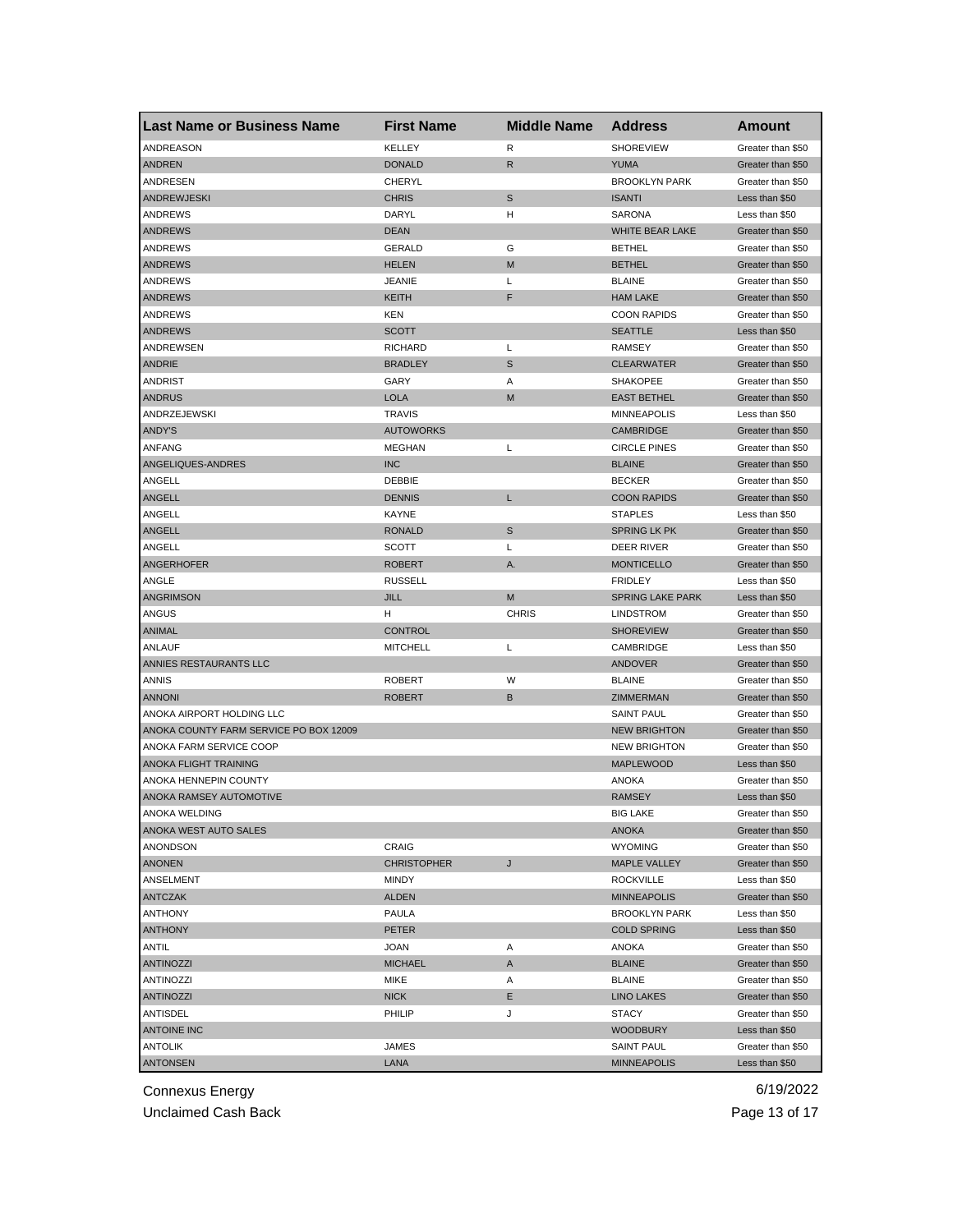| <b>Last Name or Business Name</b> | <b>First Name</b> | <b>Middle Name</b> | <b>Address</b>                          | <b>Amount</b>     |
|-----------------------------------|-------------------|--------------------|-----------------------------------------|-------------------|
| <b>ANTRIM</b>                     | <b>PATRICK</b>    | G                  | <b>COON RAPIDS</b>                      | Greater than \$50 |
| <b>ANYETH</b>                     | <b>ABDALLA</b>    | D                  | <b>MINNEAPOLIS</b>                      | Less than \$50    |
| <b>ANYTIME FITNESS</b>            |                   |                    | <b>WOODBURY</b>                         | Less than \$50    |
| <b>ANYTIME FITNESS</b>            |                   |                    | <b>WOODBURY</b>                         | Greater than \$50 |
| APARTMENT SEARCH                  |                   |                    | <b>WEST CHESTER</b>                     | Less than \$50    |
| <b>APEL</b>                       | <b>DAN</b>        |                    | <b>BLAINE</b>                           | Greater than \$50 |
| APEL                              | <b>JEFF</b>       |                    | <b>BUTTE</b>                            | Greater than \$50 |
| APPARELMASTER UNIFORM RENTAL      |                   |                    | <b>FOREST LAKE</b>                      | Greater than \$50 |
| APPEL                             | <b>DENNIS</b>     | Ε                  | ANOKA                                   | Greater than \$50 |
| <b>APPLETON</b>                   | <b>FRED</b>       | R                  | <b>FORT MYERS</b>                       | Less than \$50    |
| APPLETON                          | SONNIE            | R                  | <b>COON RAPIDS</b>                      | Greater than \$50 |
| ARATAE OF MINN INC                |                   |                    | <b>BLAINE</b>                           | Less than \$50    |
| ARBOGAST                          | DAVID             | P                  | <b>BLAINE</b>                           | Greater than \$50 |
| ARBY CONSTRUCTION                 |                   |                    | <b>NEW BERLIN</b>                       | Less than \$50    |
| <b>ARCAND</b>                     | <b>SHARON</b>     | L                  | <b>CHEYENNE</b>                         | Greater than \$50 |
| ARCHAMBAULT                       | <b>MICHAEL</b>    |                    | ANDOVER                                 | Greater than \$50 |
| ARCHAMBAULT                       | <b>SCOTT</b>      | Ε                  | <b>ANOKA</b>                            | Greater than \$50 |
| <b>ARCHER</b>                     | <b>LYNN</b>       | M                  | <b>HAM LAKE</b>                         | Greater than \$50 |
| ARCHITECTURAL                     | <b>ARTS</b>       | <b>ALLIAN</b>      | <b>CHAMPLIN</b>                         | Greater than \$50 |
| ARCHITECTURAL METAL SERVICE       |                   |                    | <b>HAYWARD</b>                          | Greater than \$50 |
| <b>ARCING</b>                     | <b>BASKETBALL</b> |                    | <b>BLAINE</b>                           | Less than \$50    |
| <b>ARDALO</b>                     | <b>FRANK</b>      |                    | <b>CIRCLE PINES</b>                     | Less than \$50    |
| AREKAT                            | JULIE             | L                  | <b>BUFORD</b>                           | Less than \$50    |
| ARELLANO                          | <b>SANDRA</b>     | M                  | <b>ANOKA</b>                            | Greater than \$50 |
| ARENAS                            | <b>LEON</b>       | D                  | <b>COON RAPIDS</b>                      | Greater than \$50 |
| <b>AREND</b>                      | <b>ROBERT</b>     | M                  | <b>OSAKIS</b>                           | Greater than \$50 |
| <b>ARENDS</b>                     | LARRY             |                    | <b>COON RAPIDS</b>                      | Greater than \$50 |
| <b>ARENDTS</b>                    | <b>STEPHEN</b>    | P                  | <b>COON RAPIDS</b>                      | Greater than \$50 |
| ARMBRUSTER                        | <b>VICTORIA</b>   |                    | <b>COON RAPIDS</b>                      | Greater than \$50 |
| ARME                              | <b>CHESTER</b>    |                    | <b>COON RAPIDS</b>                      | Greater than \$50 |
| ARME                              | LOWANE            |                    | <b>COLD SPRING</b>                      | Greater than \$50 |
| ARMITAGE                          | <b>JOSEPH</b>     | A                  | <b>COON RAPIDS</b>                      | Greater than \$50 |
| ARMSTRONG                         | GERALD            | Ε                  | <b>COON RAPIDS</b>                      | Greater than \$50 |
| ARMSTRONG                         | <b>GERALD</b>     | F                  | <b>ROBBINSDALE</b>                      | Greater than \$50 |
| ARMSTRONG                         | <b>GREGORY</b>    | С                  | <b>NEW HOPE</b>                         | Greater than \$50 |
| ARMSTRONG                         | <b>JEAN</b>       | F                  | <b>MAHTOMEDI</b>                        | Greater than \$50 |
| ARMSTRONG                         | <b>JEROME</b>     | W                  | <b>ST PAUL</b>                          | Greater than \$50 |
| ARMSTRONG                         | <b>JODY</b>       |                    | <b>SAINT CROIX FALLS</b>                | Greater than \$50 |
| ARMSTRONG                         | <b>KEVIN</b>      | J                  | <b>BLAINE</b>                           | Greater than \$50 |
| <b>ARMSTRONG</b>                  | <b>SAMUEL</b>     |                    | <b>COON RAPIDS</b>                      | Less than \$50    |
| ARMSTRONG                         | IAMMY             | A                  | SOUTH SAINT PAUL                        | Less than \$50    |
| <b>ARMSTRONG</b>                  | <b>TERRANCE</b>   |                    | ANOKA                                   | Greater than \$50 |
| <b>ARMSTRONG</b>                  | WARNER            | P                  | <b>COON RAPIDS</b>                      | Greater than \$50 |
| ARNDT                             | <b>RICHARD</b>    | A                  | <b>DULUTH</b>                           | Greater than \$50 |
| ARNDT                             | <b>RICK</b>       | J                  | <b>STACY</b>                            | Greater than \$50 |
| <b>ARNDT</b>                      | <b>SPENCER</b>    |                    | <b>BARNESVILLE</b>                      | Greater than \$50 |
| ARNDT                             | <b>YVONNE</b>     |                    | <b>COON RAPIDS</b>                      | Greater than \$50 |
| <b>ARNEBERG</b>                   | WALTER            |                    | EAGAN                                   | Greater than \$50 |
| ARNER                             | <b>BARBARA</b>    | Ε                  | <b>SAINT PAUL</b>                       | Greater than \$50 |
| ARNER                             | <b>CHARLES</b>    |                    | <b>STILLWATER</b>                       | Greater than \$50 |
|                                   |                   |                    |                                         | Greater than \$50 |
| ARNESEN                           | RANDALL           |                    | <b>SAINT PAUL</b><br><b>MINNEAPOLIS</b> |                   |
| <b>ARNESON</b>                    | T.                | J                  |                                         | Greater than \$50 |
| ARNESON                           | THEODORE          | J                  | MINNEAPOLIS                             | Greater than \$50 |
| <b>ARNHALT</b>                    | <b>HEATHER</b>    | J                  | <b>MPLS</b>                             | Less than \$50    |
| ARNOLD                            | GARY              | W                  | <b>BETHEL</b>                           | Greater than \$50 |
| <b>ARNOLD</b>                     | <b>JACK</b>       |                    | <b>CLEAR LAKE</b>                       | Greater than \$50 |

Unclaimed Cash Back **Page 14 of 17**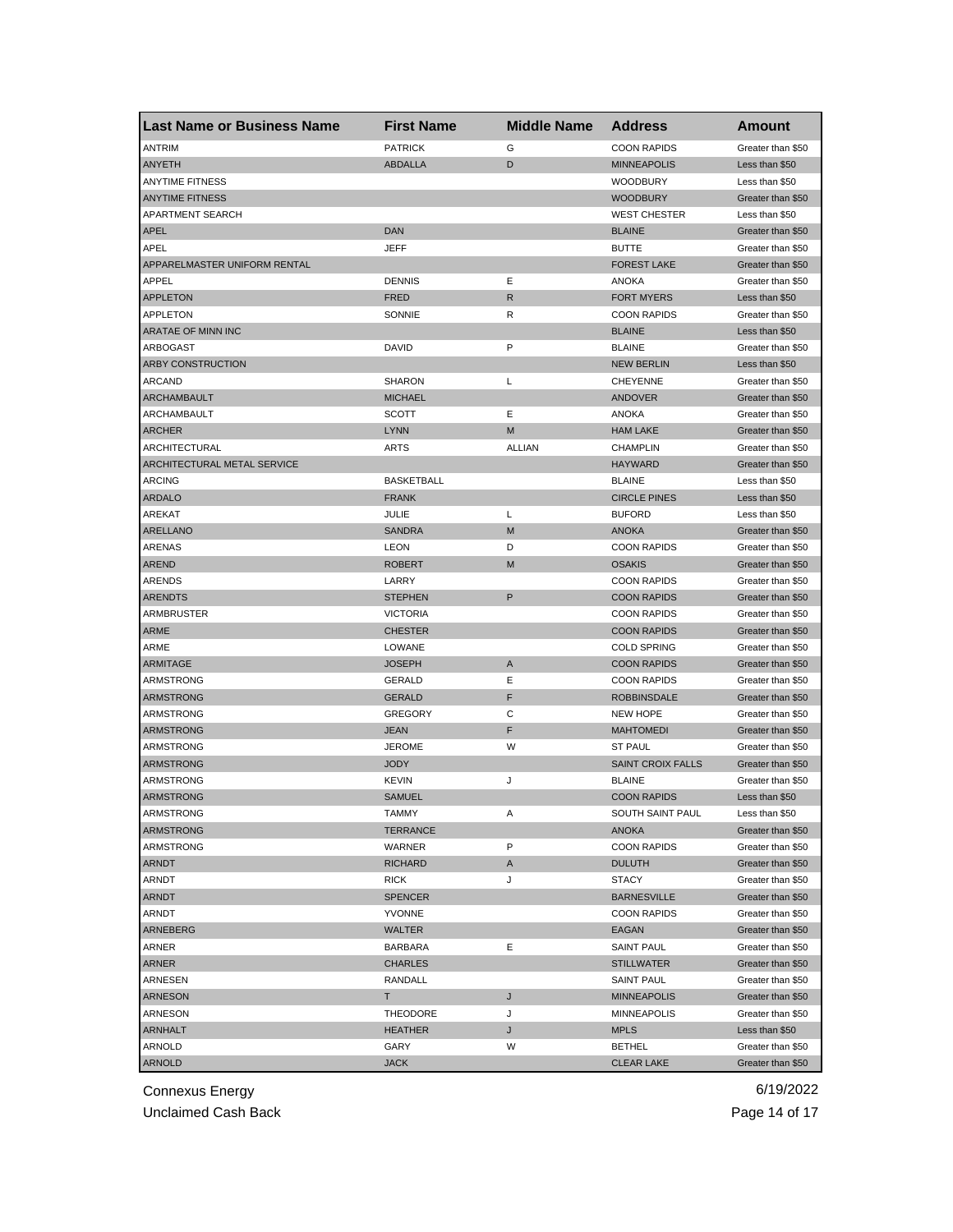| <b>Last Name or Business Name</b>   | <b>First Name</b> | <b>Middle Name</b> | <b>Address</b>          | <b>Amount</b>     |
|-------------------------------------|-------------------|--------------------|-------------------------|-------------------|
| <b>ARNOLD</b>                       | <b>JAMES</b>      | С                  | PEQUOT LAKES            | Greater than \$50 |
| <b>ARNOLD</b>                       | <b>JOAN</b>       | P                  | <b>COON RAPIDS</b>      | Greater than \$50 |
| <b>ARNOLD</b>                       | <b>JOYCE</b>      |                    | <b>SHOREVIEW</b>        | Greater than \$50 |
| <b>ARNOLD</b>                       | <b>MICHAEL</b>    | D                  | <b>CLEAR LAKE</b>       | Less than \$50    |
| <b>ARNOLD</b>                       | <b>ROBERT</b>     | м                  | <b>PHOENIX</b>          | Greater than \$50 |
| <b>ARNOLD</b>                       | <b>ROBERT</b>     | <b>SCOTT</b>       | <b>BLAINE</b>           | Greater than \$50 |
| ARNOLD                              | <b>TIMOTHY</b>    | м                  | <b>SAINT PAUL</b>       | Less than \$50    |
| <b>ARNOLD</b>                       | <b>WAYNE</b>      |                    | <b>DELANO</b>           | Greater than \$50 |
| ARNOLD                              | WILLIAM           | G                  | <b>COON RAPIDS</b>      | Greater than \$50 |
| ARNOLD AND MADSEN INC               |                   |                    | <b>WOODBURY</b>         | Greater than \$50 |
| <b>ARNTSEN</b>                      | <b>BETTY</b>      | <b>DIANE</b>       | <b>STACY</b>            | Greater than \$50 |
| <b>ARNTSON</b>                      | <b>DOUGLAS</b>    | J                  | <b>COON RAPIDS</b>      | Greater than \$50 |
| ARNTSON                             | GARY              | Ε                  | SOUTH SAINT PAUL        | Less than \$50    |
| <b>ARNZEN</b>                       | <b>TIMOTHY</b>    | R                  | <b>DEERWOOD</b>         | Greater than \$50 |
| <b>AROLA</b>                        | <b>JEFFERY</b>    | L                  | <b>DETROIT LAKES</b>    | Less than \$50    |
| <b>ARONES</b>                       | <b>RICHARD</b>    | Ε                  | <b>BLAINE</b>           | Greater than \$50 |
| <b>ARONSON</b>                      | <b>TERRENCE</b>   | Ε                  | <b>MOUNDSVIEW</b>       | Greater than \$50 |
| <b>ARORA</b>                        | <b>SAVITA</b>     |                    | <b>NEW DELHI</b>        | Greater than \$50 |
| ARRADONDO                           | <b>DAVID</b>      | т                  | <b>MINNEAPOLIS</b>      | Less than \$50    |
| <b>ARRINGTON</b>                    | <b>LOVETTA</b>    |                    | <b>MINNEAPOLIS</b>      | Less than \$50    |
| ARRIOLA                             | <b>MAXINE</b>     | F                  | CAMBRIDGE               | Greater than \$50 |
| ARROW WOOD HOMES INC                |                   |                    | <b>ANOKA</b>            | Greater than \$50 |
| ARROWHEAD AIRWAYS ANOKA CTY AIRPORT |                   |                    | <b>MINNEAPOLIS</b>      | Greater than \$50 |
| ART TO GO INC                       |                   |                    | <b>MINNEAPOLIS</b>      | Greater than \$50 |
| ARTHUR                              | <b>CINDY</b>      |                    | <b>COON RAPIDS</b>      | Greater than \$50 |
| ARTHUR WINFORD CORP                 |                   |                    | <b>SAINT FRANCIS</b>    | Greater than \$50 |
| ARTIS                               | <b>JASPER</b>     | JR                 | <b>COLUMBIA HEIGHTS</b> | Greater than \$50 |
| <b>ARTMAN</b>                       | <b>GREG</b>       |                    | <b>BECKER</b>           | Less than \$50    |
| ARTZ                                | JAMES             | J                  | <b>OVIEDO</b>           | Greater than \$50 |
| <b>ARVIDSON</b>                     | <b>CONNIE</b>     |                    | <b>ROSEVILLE</b>        | Greater than \$50 |
| <b>ARVIDSON</b>                     | <b>DIANE</b>      | L                  | <b>BLAINE</b>           | Greater than \$50 |
| <b>ARZDORF</b>                      | <b>EVA</b>        |                    | <b>COON RAPIDS</b>      | Greater than \$50 |
| ASANOVICH MARK ONE BUCCANEER PLACE  |                   |                    | TAMPA                   | Less than \$50    |
| ASAP SILKSCREENING                  |                   |                    | WHITE BEAR LAKE         | Less than \$50    |
| <b>ASBURY</b>                       | <b>SUSAN</b>      | M                  | <b>ANOKA</b>            | Greater than \$50 |
| <b>ASCHOFF</b>                      | <b>STEVE</b>      |                    | <b>ROCHESTER</b>        | Greater than \$50 |
| ASH                                 | EDWARD            | V                  | <b>NEW BRIGHTON</b>     | Greater than \$50 |
| ASH                                 | <b>EDWARD</b>     | V                  | <b>NEW BRIGHTON</b>     | Greater than \$50 |
| ASH                                 | JAMES             |                    | <b>BROOKLYN PARK</b>    | Less than \$50    |
| <b>ASHBACHER</b>                    | <b>DOROTHY</b>    | R                  | <b>COON RAPIDS</b>      | Greater than \$50 |
| ASHBECK                             | KAREN             |                    | <b>MINNEAPOLIS</b>      | Greater than \$50 |
| <b>ASHBY</b>                        | <b>BEATRICE</b>   |                    | <b>FOREST LAKE</b>      | Less than \$50    |
| ASHBY                               | <b>HOMER</b>      | G                  | <b>FOREST LAKE</b>      | Greater than \$50 |
| <b>ASHBY</b>                        | LAWRENCE          | A                  | <b>FOREST LAKE</b>      | Greater than \$50 |
| ASHE                                | DAVID             | Κ                  | <b>COON RAPIDS</b>      | Greater than \$50 |
| <b>ASHFORD DEVELOPMENT CORP INC</b> |                   |                    | ANDOVER                 | Greater than \$50 |
| <b>ASHLAND</b>                      | DEBRA             | L                  | MOUNDSVIEW              | Greater than \$50 |
| <b>ASHLAND</b>                      | <b>KERMIT</b>     |                    | <b>MINNEAPOLIS</b>      | Greater than \$50 |
| <b>ASHLEY</b>                       | CARRIE            |                    | <b>COON RAPIDS</b>      | Greater than \$50 |
| <b>ASHLEY</b>                       | <b>EDWARD</b>     |                    | <b>MINNEAPOLIS</b>      | Less than \$50    |
| ASHLEY                              | <b>STEVEN</b>     |                    | <b>COON RAPIDS</b>      | Greater than \$50 |
| <b>ASHMORE</b>                      | <b>MAX</b>        | C                  | <b>WYOMING</b>          | Greater than \$50 |
| <b>ASHWOOD</b>                      | RUTH              | Е                  | <b>COON RAPIDS</b>      | Greater than \$50 |
| <b>ASIAFORS</b>                     | <b>BARBARA</b>    | J                  | <b>COON RAPIDS</b>      | Greater than \$50 |
| ASIAN MASSAGE OF COOPER LLC         |                   |                    | <b>COON RAPIDS</b>      | Less than \$50    |
| <b>ASKEVOLD</b>                     | <b>MARK</b>       | A                  | <b>SALT LAKE CITY</b>   | Greater than \$50 |
|                                     |                   |                    |                         |                   |

Unclaimed Cash Back **Page 15 of 17**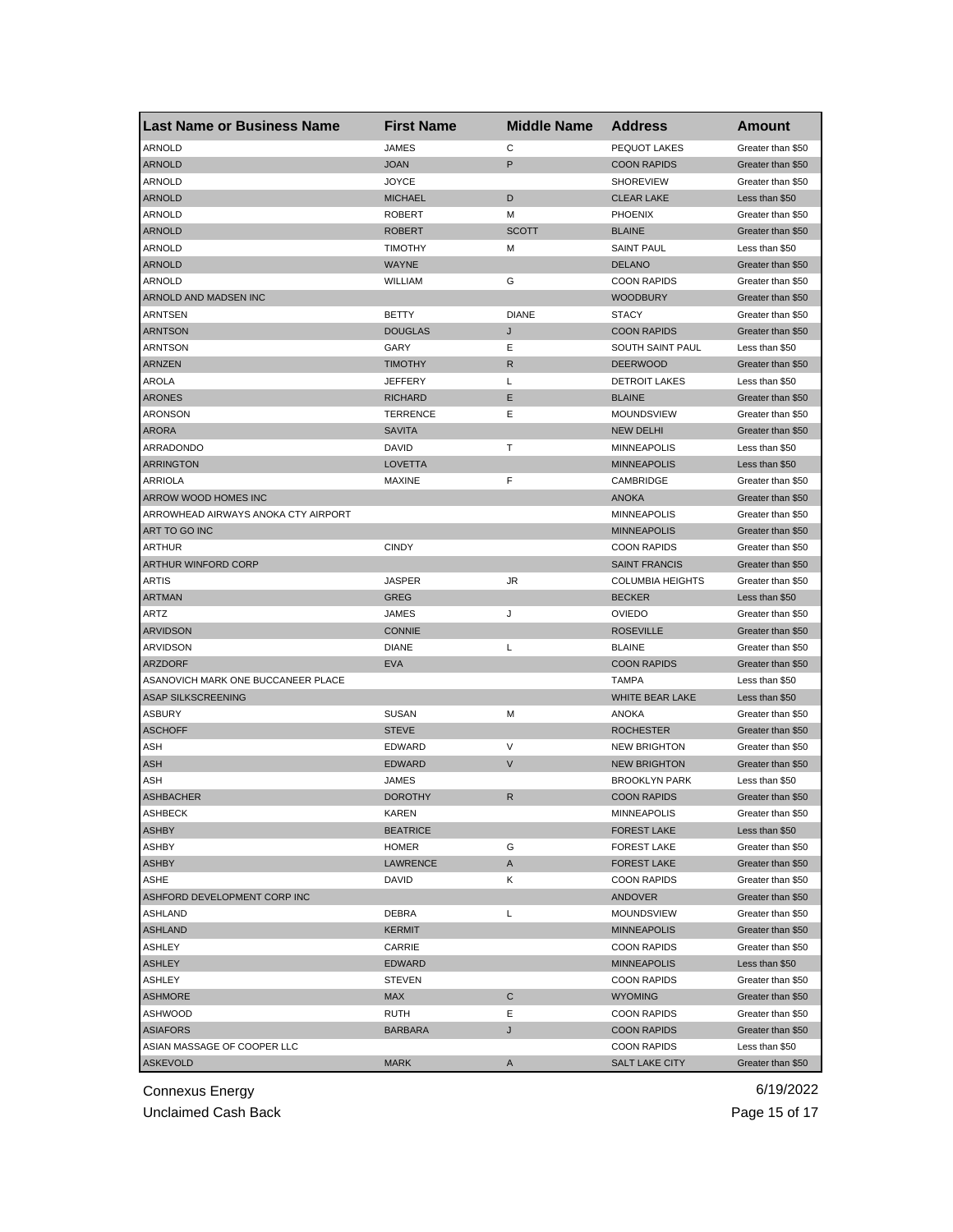| <b>Last Name or Business Name</b> | <b>First Name</b> | <b>Middle Name</b> | <b>Address</b>                    | <b>Amount</b>     |
|-----------------------------------|-------------------|--------------------|-----------------------------------|-------------------|
| <b>ASKWITH</b>                    | <b>VICTOR</b>     | J                  | <b>RAMSEY</b>                     | Greater than \$50 |
| <b>ASLESON</b>                    | <b>DOROTHY</b>    | Г                  | <b>CIRCLE PINES</b>               | Greater than \$50 |
| <b>ASLESON</b>                    | <b>JASON</b>      | L                  | <b>OTSEGO</b>                     | Less than \$50    |
| ASMUS                             | <b>AL</b>         |                    | <b>SAINT PAUL</b>                 | Less than \$50    |
| ASMUS                             | CHERYL            | Г                  | MARINE ON ST CROIX                | Greater than \$50 |
| <b>ASMUSSEN</b>                   | <b>CHANDRA</b>    |                    | <b>BLAINE</b>                     | Greater than \$50 |
| ASMUSSEN                          | <b>MARK</b>       |                    | <b>RAMSEY</b>                     | Greater than \$50 |
| <b>ASMUSSEN</b>                   | <b>ROBB</b>       | V                  | <b>SAINT PAUL</b>                 | Greater than \$50 |
| <b>ASPINWALL</b>                  | <b>JOHN</b>       | В                  | <b>MAPLE GROVE</b>                | Greater than \$50 |
| <b>ASPINWALL</b>                  | <b>JOHN</b>       | В                  | <b>MINNEAPOLIS</b>                | Greater than \$50 |
| <b>ASPLUND</b>                    | <b>DAWN</b>       |                    | LAPORTE                           | Less than \$50    |
| <b>ASPREY</b>                     | <b>DOUG</b>       |                    | <b>BAXTER</b>                     | Greater than \$50 |
| ASSIMACOPOULOS                    | <b>CHRIS</b>      |                    | <b>BLAINE</b>                     | Greater than \$50 |
| ASSOCIATES FIN SERV THE           |                   |                    | <b>BIG LAKE</b>                   | Greater than \$50 |
| AT YOUR LEISURE VIDEO             |                   |                    | CEDAR                             | Greater than \$50 |
| AT&T MOBILITY LLC                 |                   |                    | <b>COLUMBUS</b>                   | Greater than \$50 |
| <b>ATCHAN</b>                     | <b>HANY</b>       | М                  | <b>WOODBURY</b>                   | Less than \$50    |
| <b>ATCHISON</b>                   | <b>JOYCE</b>      |                    | <b>FARIBAULT</b>                  | Less than \$50    |
| <b>ATCHISON</b>                   | WILLIAM           | С                  | <b>SCANDIA</b>                    | Greater than \$50 |
| <b>ATCHISON</b>                   | <b>WILLIAM</b>    | R                  | <b>MORA</b>                       | Greater than \$50 |
| <b>ATKINS</b>                     | <b>BRUCE</b>      | Α                  | CEDAR                             | Greater than \$50 |
| <b>ATKINS</b>                     | <b>DIANE</b>      | M                  | <b>BLAINE</b>                     | Greater than \$50 |
| <b>ATKINS</b>                     | JAMES             |                    | <b>ASKOV</b>                      | Greater than \$50 |
| <b>ATKINS</b>                     | <b>JIM</b>        |                    | <b>EDEN PRAIRIE</b>               | Greater than \$50 |
| <b>ATKINSON</b>                   | <b>DON</b>        |                    | <b>MINNETONKA</b>                 | Greater than \$50 |
| <b>ATKINSON</b>                   | GAIL              | M                  | <b>COON RAPIDS</b>                | Less than \$50    |
| <b>ATKINSON</b>                   | JANET             | м                  | <b>COON RAPIDS</b>                | Greater than \$50 |
| <b>ATKINSON</b>                   | KENNETH           |                    | <b>ROCKFORD</b>                   | Less than \$50    |
| ATLANTIS EXPRESS INC              |                   |                    | <b>BLAINE</b>                     | Greater than \$50 |
| ATLAS INSPECTION INC              |                   |                    | <b>BLAINE</b>                     | Less than \$50    |
| <b>ATNEOSEN</b>                   | <b>KIRK</b>       |                    | <b>COON RAPIDS</b>                | Greater than \$50 |
| <b>ATTAWAY E B BROWN</b>          |                   |                    | <b>FOREST LAKE</b>                | Greater than \$50 |
|                                   | ED                |                    |                                   |                   |
| <b>ATWATER</b><br><b>AUBART</b>   | <b>CLAUDETTE</b>  | M                  | <b>BLAINE</b><br><b>ELK RIVER</b> | Greater than \$50 |
|                                   |                   |                    | <b>NEW BRIGHTON</b>               | Less than \$50    |
| AUBART                            | <b>JEFFREY</b>    | Α<br>M             |                                   | Less than \$50    |
| <b>AUBIN</b>                      | <b>LOIS</b>       |                    | <b>ISANTI</b>                     | Greater than \$50 |
| <b>AUBUCHON</b>                   | <b>SHEILA</b>     | J                  | <b>MINNEAPOLIS</b>                | Less than \$50    |
| <b>AUBURN</b>                     | <b>DAVID</b>      | J                  | <b>BIG LAKE</b>                   | Greater than \$50 |
| AUBURN                            | <b>STEVE</b>      |                    | ANOKA                             | Greater than \$50 |
| <b>AUCHTER</b>                    | <b>LINDA</b>      |                    | <b>COON RAPIDS</b>                | Greater than \$50 |
| <b>AUCK</b>                       | JODY              | ۲                  | <b>COON RAPIDS</b>                | Greater than \$50 |
| <b>AUDEH</b>                      | TAMI              | D                  | <b>COON RAPIDS</b>                | Greater than \$50 |
| <b>AUDETTE</b>                    | <b>CHIRS</b>      | т                  | <b>ELK RIVER</b>                  | Less than \$50    |
| <b>AUDETTE</b>                    | <b>JERRAD</b>     | S                  | <b>COON RAPIDS</b>                | Greater than \$50 |
| <b>AUDETTE</b>                    | <b>JOHN</b>       | G                  | WALKER                            | Greater than \$50 |
| <b>AUDETTE</b>                    | <b>TODD</b>       |                    | <b>COON RAPIDS</b>                | Greater than \$50 |
| AUERS                             | JAMES             | R                  | ZIMMERMAN                         | Greater than \$50 |
| <b>AUFDERHAR</b>                  | <b>EUGENE</b>     | С                  | <b>COON RAPIDS</b>                | Greater than \$50 |
| AUFDERHAR                         | SHANON            |                    | <b>ELK RIVER</b>                  | Greater than \$50 |
| AUGE                              | <b>EDMERL</b>     | F                  | <b>MAPLEWOOD</b>                  | Greater than \$50 |
| AUGE HENRY J III                  |                   |                    | ANOKA                             | Greater than \$50 |
| <b>AUGER</b>                      | CAROLE            | Α                  | <b>BLAINE</b>                     | Greater than \$50 |
| AUGUSTIN                          | WENDY             | Г                  | <b>COON RAPIDS</b>                | Greater than \$50 |
| <b>AUKES</b>                      | DARREN            | н                  | <b>FRIDLEY</b>                    | Greater than \$50 |
| AUKES                             | GREG              | R                  | CHAMPLIN                          | Greater than \$50 |
| <b>AULIK</b>                      | <b>GARY</b>       |                    | <b>MINNEAPOLIS</b>                | Less than \$50    |

Unclaimed Cash Back **Page 16 of 17**